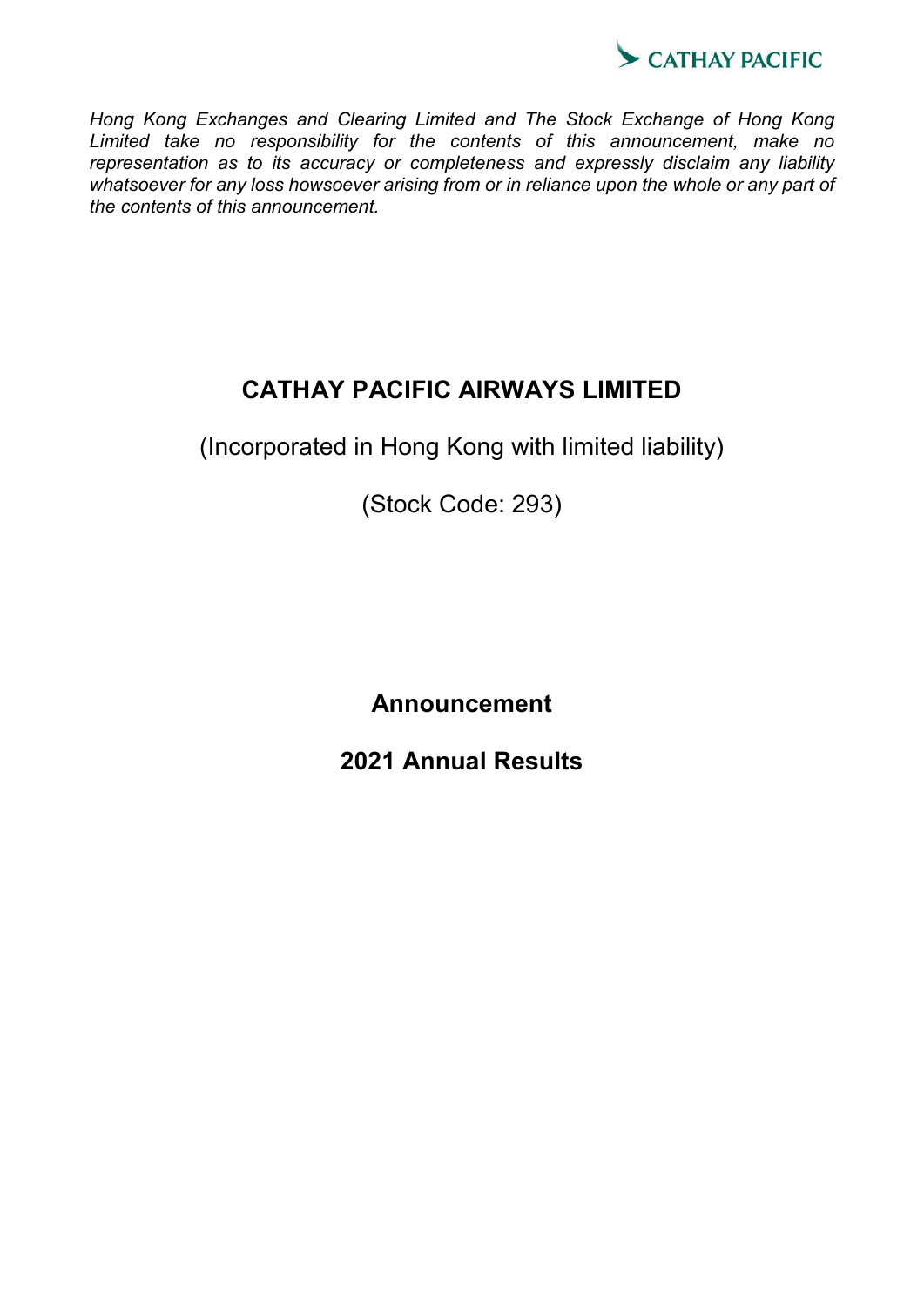

## **Financial and Operational Highlights**

## **Group Financial Statistics**

| <b>Results</b>                                                 |                    | 2021     | 2020      | Change                   |
|----------------------------------------------------------------|--------------------|----------|-----------|--------------------------|
| Revenue                                                        | <b>HKS</b> million | 45,587   | 46.934    | $-2.9\%$                 |
| Loss attributable to the shareholders of Cathay Pacific        | <b>HKS</b> million | (5, 527) | (21, 648) | $-74.5%$                 |
| Loss per ordinary share                                        | HK cents           | (95.1)   | (424.3)   | $-77.6%$                 |
| Dividend per ordinary share                                    | HK\$               | ٠        |           | $\overline{\phantom{0}}$ |
| Loss margin                                                    | %                  | (12.1)   | (46.1)    | +34.0%pt                 |
| <b>Financial position</b>                                      |                    |          |           |                          |
| Funds attributable to the shareholders of Cathay Pacific       | <b>HKS</b> million | 72.244   | 73.257    | $-1.4\%$                 |
| Net borrowings <sup>(a)</sup>                                  | <b>HKS</b> million | 70.570   | 73.788    | $-4.4%$                  |
| Available unrestricted liquidity                               | <b>HKS</b> million | 30.250   | 28.593    | $+5.8%$                  |
| Ordinary shareholders' funds per ordinary share <sup>(b)</sup> | HK\$               | 8.1      | 8.3       | $-2.4%$                  |
| Net debt/equity ratio <sup>(a)</sup>                           | Times              | 0.98     | 1.01      | $-0.03$ times            |

## **Operating Statistics – Cathay Pacific**

|                                                       |                              | 2021   | $2020*$ | Change       |
|-------------------------------------------------------|------------------------------|--------|---------|--------------|
| Available tonne kilometres ("ATK")                    | Million                      | 11,354 | 14,620  | $-22.3%$     |
| Available seat kilometres ("ASK")                     | Million                      | 13,228 | 34,609  | $-61.8%$     |
| Available cargo tonne kilometres ("AFTK")             | Million                      | 10,094 | 11,329  | $-10.9%$     |
| Revenue tonne kilometres ("RTK")                      | Million                      | 8,615  | 10,220  | $-15.7%$     |
| Passenger revenue per ASK                             | <b>HK</b> cents              | 32.9   | 32.7    | $+0.6%$      |
| Revenue passenger kilometres ("RPK")                  | Million                      | 4,120  | 20,079  | $-79.5%$     |
| Revenue passengers carried                            | 000'                         | 717    | 4,631   | $-84.5%$     |
| Passenger load factor                                 | %                            | 31.1   | 58.0    | $-26.9%$ pt  |
| Passenger yield                                       | HK cents                     | 105.5  | 56.3    | $+87.4%$     |
| Cargo revenue per AFTK                                | HK\$                         | 3.21   | 2.17    | +47.9%       |
| Cargo revenue tonne kilometres ("RFTK")               | Million                      | 8,220  | 8,309   | $-1.1%$      |
| Cargo carried                                         | '000 tonnes                  | 1,333  | 1,332   | $+0.1%$      |
| Cargo load factor                                     | %                            | 81.4   | 73.3    | $+8.1%$ pt   |
| Cargo yield                                           | HK\$                         | 3.94   | 2.96    | $+33.1%$     |
| Cost per ATK (with fuel) <sup>(c)</sup>               | HK\$                         | 3.88   | 4.14    | $-6.3%$      |
| Fuel consumption per million RTK                      | <b>Barrels</b>               | 1,612  | 1,708   | $-5.6%$      |
| Fuel consumption per million ATK                      | <b>Barrels</b>               | 1,223  | 1,195   | $+2.3%$      |
| Cost per ATK (without fuel) <sup>(C)</sup>            | HK\$                         | 3.32   | 3.41    | $-2.6%$      |
| Underlying <sup>(d)</sup> cost per ATK (without fuel) | HK\$                         | 3.24   | 3.06    | $+5.9%$      |
| ATK per HK\$'000 staff cost                           | Unit                         | 1,174  | 1,074   | $+9.3%$      |
| ATK per staff                                         | 000'                         | 679    | 752     | $-9.7%$      |
| Aircraft utilisation (including parked aircraft)      | Hours per day                | 3.4    | 4.3     | $-20.9%$     |
| On-time performance                                   | %                            | 86.2   | 86.7    | $-0.5%$ pt   |
| Average age of fleet                                  | Years                        | 10.5   | 10.1    | $+0.4$ years |
| <b>GHG</b> emissions                                  | Million tonnes of $CO2e$     | 5.6    | 7.0     | $-20.0%$     |
| GHG emissions per ATK                                 | Grammes of CO <sub>2</sub> e | 491    | 480     | $+2.3%$      |
| Lost time injury rate                                 | Number of injuries per 100   | 0.81   | 2.28    | $-64.5%$     |
|                                                       | full-time equivalent         |        |         |              |
|                                                       | employees                    |        |         |              |

\* Included Cathay Dragon

(a) Net borrowings and the net debt/equity ratio excluding leases without asset transfer components are HK\$53,979 million and 0.75 respectively. Further details can be found in note 12 below.

(b) Ordinary shareholders' funds are arrived at after deducting preference share capital of HK\$19,500 million and unpaid cumulative dividends attributable to the preference shareholder of HK\$824 million and HK\$228 million as at 31st December 2021 and 31st December 2020 respectively.

(c) Cost per ATK represents total operating costs, including impairment and restructuring costs, over ATK for the period.

(d) Underlying costs exclude impairment and related charges, restructuring costs and gains on deemed disposal of an associate.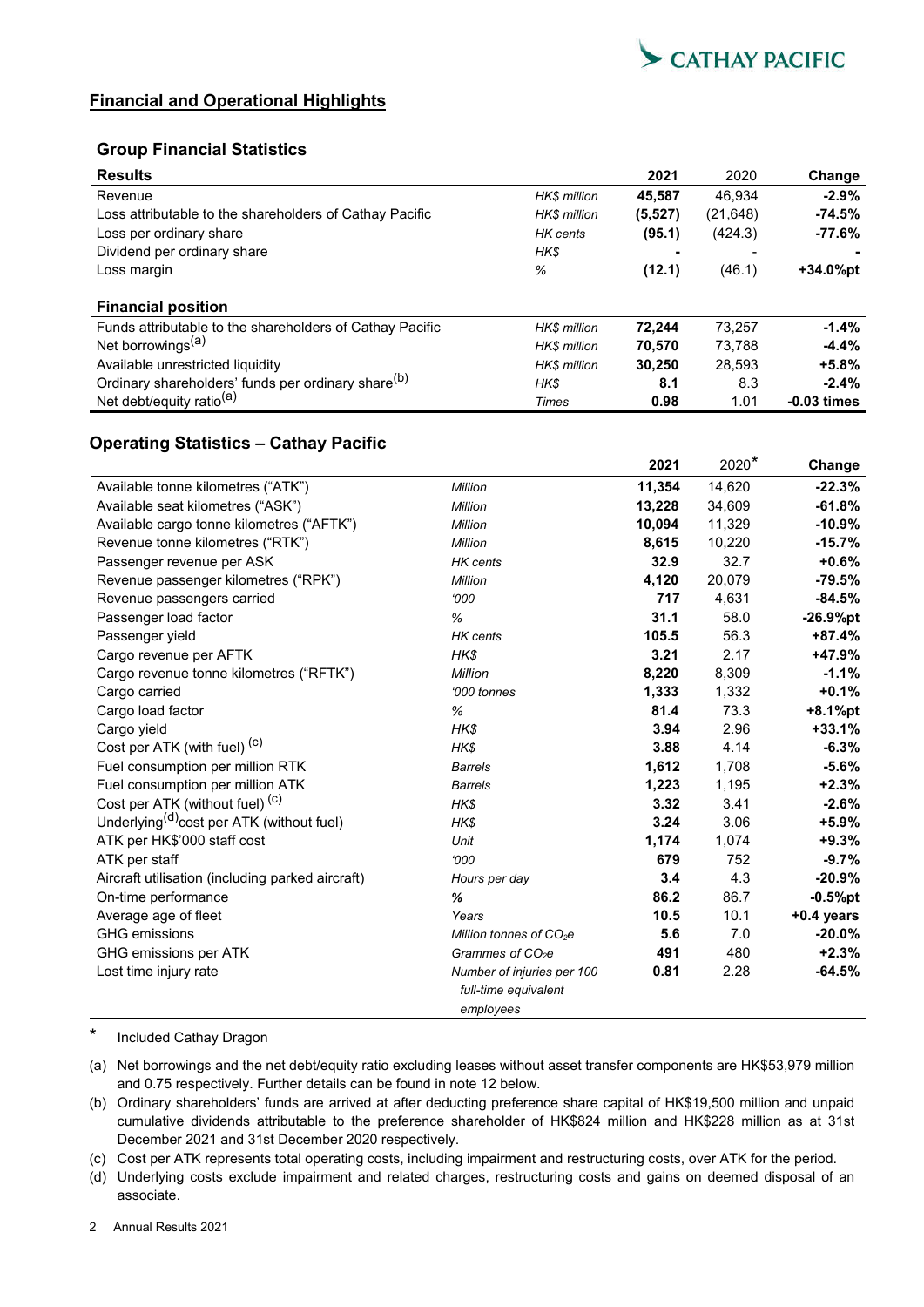

## **Chairman's Statement**

In our previous annual report, I wrote that 2020 was the most challenging year in our history. The unprecedented disruption caused by COVID-19 to the global aviation industry and the subsequent travel and operational restrictions around the world have continued to affect our business severely. Notwithstanding these challenges, the situation did improve as 2021 progressed.

The second half of the year is traditionally stronger than the first half, and this was the case for us in 2021. The exceptional performance of our cargo business, especially during the second-half peak season, was extremely encouraging. Nevertheless, we continued to face serious challenges and despite the considerable improvement in results in the second half of the year, our overall loss for the full year was still substantial.

The Cathay Pacific Group's attributable loss was HK\$5,527 million in 2021 (2020: loss of HK\$21,648 million). The loss per ordinary share in 2021 was HK95.1 cents (2020: loss per ordinary share of HK424.3 cents). The Group's attributable profit was HK\$2,038 million in the second half of 2021 (2021 first half: loss of HK\$7,565 million; 2020 second half: loss of HK\$11,783 million). Cathay Pacific reported an attributable profit of HK\$3,303 million in the second half of 2021 (2021 first half: loss of HK\$5,031 million; 2020 second half: loss of HK\$10,032 million).

The loss for 2021 includes impairment and related charges of HK\$832 million, mainly relating to 12 aircraft that are unlikely to re-enter meaningful economic service before they retire or are returned to lessors, HK\$385 million in restructuring costs and a HK\$210 million gain on the dilution of an associate interest in Air China Cargo. This compares to impairment and related charges of HK\$4,056 million in 2020 relating to 34 aircraft (and to certain airline service subsidiaries' assets) and HK\$2,383 million of restructuring costs. Adjusting for these exceptional items, the Cathay Pacific Group's attributable loss for 2021 was HK\$4,520 million (2020: loss of HK\$15,209 million), and Cathay Pacific's loss for 2021 was HK\$776 million (2020: loss of HK\$12,195 million).

Cathay Pacific celebrated an important milestone in our history in 2021 as we marked 75 years of bringing people together as Hong Kong's home airline. Though we have certainly experienced our share of challenges over the years, COVID-19 key among them, we have also had incredible successes. Throughout our history, we have connected people to new destinations, welcomed the arrival of state-of-the-art aircraft and launched exciting innovations. As our home city has grown, so have we, and we are immensely proud to have represented Hong Kong over the past 75 years and to have helped it grow into one of the leading international aviation hubs in the world.

But 2021 was not just a year for reflecting on our past. The launch of "Cathay", our new premium travel lifestyle brand, has opened an exciting new chapter. Cathay aims to bring all that we love about travel together with everyday lifestyle. This will simplify the way our customers interact with us, including how they earn status and use miles, and will enable us to engage with them not only when they fly with us, but every day.

We also celebrated the inaugural flight of the newest addition to our fleet, the Airbus A321neo, in August. These state-of-the-art passenger aircraft provide the best short-haul experience in the world. Cathay Pacific has already taken delivery of five A321neos and will have 16 in its fleet by the end of 2023.

We continued our commitment to achieving greener aviation by pledging to use sustainable aviation fuel for 10% of Cathay Pacific's total fuel consumption by 2030, and by becoming a founding member of the Aviation Climate Taskforce, a new non-profit organisation founded to tackle the challenge of eliminating carbon emissions in aviation through innovation and collaboration. These initiatives will help the Group achieve its goal of net-zero carbon emissions by 2050.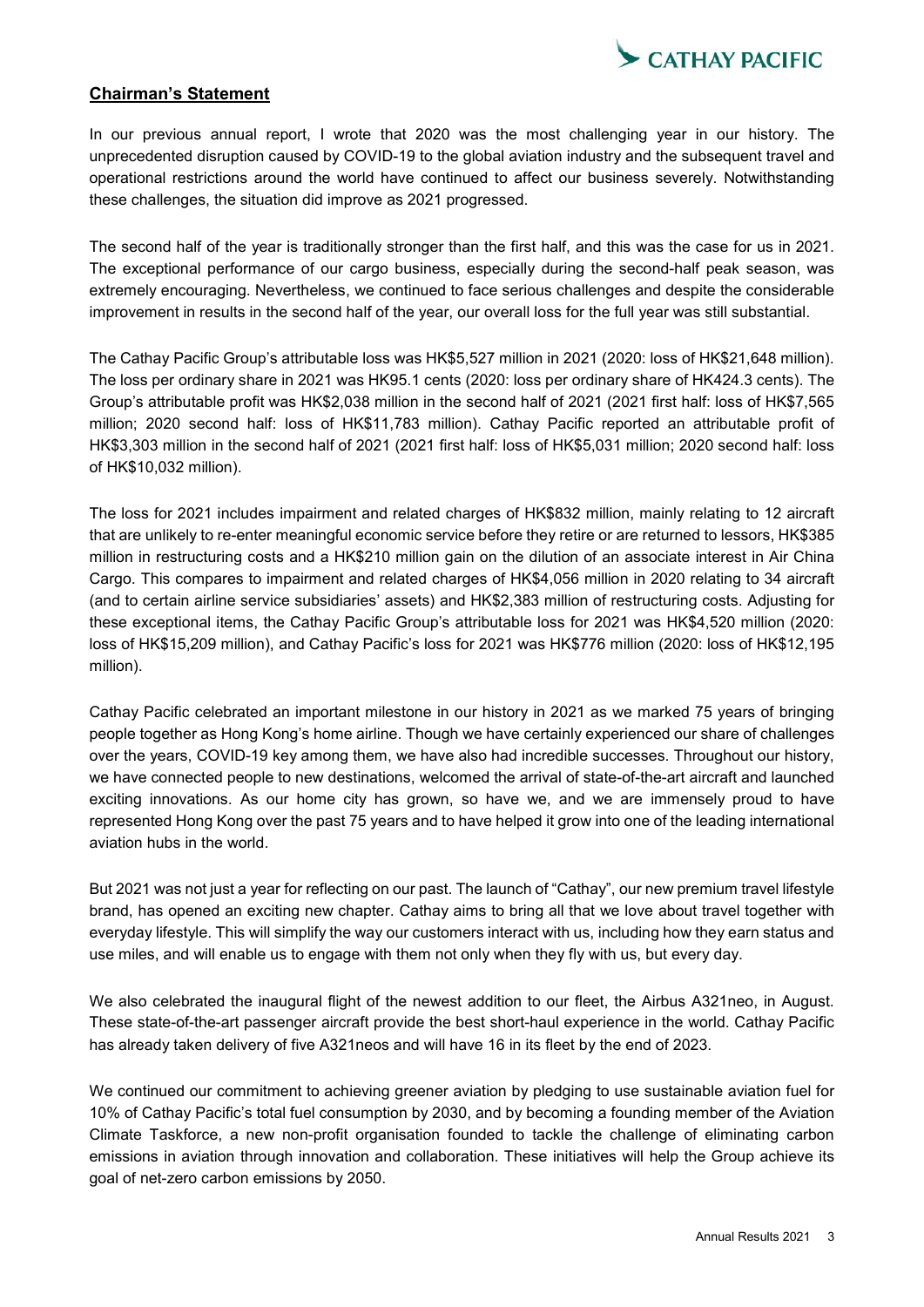

### **Business performance of Cathay Pacific**

The introduction of strict quarantine requirements for Hong Kong-based aircrew in February 2021 had a substantial impact on our travel business. To operate the remaining schedules, we introduced voluntary closedloop duty cycles for our Hong Kong-based aircrew, comprising a 21-day duty cycle followed by a 14-day quarantine period. These arrangements have been very demanding for our aircrew and we are incredibly appreciative to them for their support and their tireless professionalism in the face of extremely challenging circumstances.

Operational and travel restrictions remained in place throughout the year, and this heavily constrained our ability to operate more flights. We reduced our flight schedule towards the end of December in response to the latest crew quarantine requirements in Hong Kong, and ended the year operating a considerably smaller amount of our pre-COVID-19 passenger capacity than we had planned.

Comparing 2021 with 2020 as a whole, the operating performance in 2021 was generally weaker due in large part to the first two months of 2020 being relatively strong ahead of the full impact of COVID-19. Passenger revenue decreased by 61.6% to HK\$4,346 million in 2021 compared with 2020. Revenue passenger kilometres (RPK) decreased by 79.5%. Capacity, measured in available seat kilometres (ASK), was down by 61.8%. We carried 717 thousand passengers, an average of 1,965 per day, 84.5% fewer than in 2020. Passenger load factor was 31.1% compared with 58.0% in 2020.

Our cargo business performed exceptionally well. Cargo revenue in 2021 was HK\$32,377 million, an increase of 31.8% compared to 2020. Cargo revenue tonne kilometres (RFTK) decreased by 1.1%. Capacity, measured by available cargo tonne kilometres (AFTK), decreased by 10.9%. Load factor increased by 8.1 percentage points to 81.4%. Yield increased by 33.1% to HK\$3.94.

Cargo demand grew ahead of the traditional peak season in the second half of the year. In the months leading up to the end of 2021, we operated our freighter fleet at peak capacity, and supplemented our cargo capacity with additional cargo-only passenger flight operations. We also operated six of our Boeing 777-300ER passenger aircraft that have been partially converted into "preighters" by removing some of the seats in the passenger cabins to provide additional cargo-carrying capacity. In October, we carried more than 136,000 tonnes of cargo – the most we have carried in a single month since the start of COVID-19. Our airlines have carried more than 190 million COVID-19 vaccines since the start of COVID-19.

We remained focused on effective cash and cost management. Executive pay was cut for the whole of 2021 and we introduced a third unpaid leave scheme in the first half of the year, with an 80% voluntary uptake. Employee furlough, leave without pay, voluntary separation and early retirement schemes were implemented for a broad range of employee groups, and we are extremely grateful to all of our employees who participated in such schemes. Overall, our non-fuel costs decreased by 24.4% to HK\$37,708 million. Cathay Pacific's total fuel costs (before the effect of fuel hedging) increased by HK\$927 million (or 11.9%) compared to 2020. This reflected increased fuel prices.

### **Business performance of other subsidiaries and associates**

HK Express reported a loss of HK\$1,978 million for 2021 (2020: loss of HK\$1,723 million). The results were adversely affected by low demand for passenger travel and by COVID-19-related travel restrictions and quarantine requirements, including those affecting Hong Kong-based aircrew.

Air Hong Kong recorded a profit in 2021, benefitting from strong cargo demand. The all-cargo airline flew extra sectors for Cathay Pacific.

Our airline services subsidiaries' financial performance was better than in 2020.

Air China (accounted for three months in arrears) was adversely affected by COVID-19. Its results were worse than those in 2020.

### **Financial position**

The exceptionally strong cargo performance, together with our continued focus on effective cash and cost management, had a positive impact on our monthly operating cash burn, to the extent that we were marginally cash generative in the second half of 2021.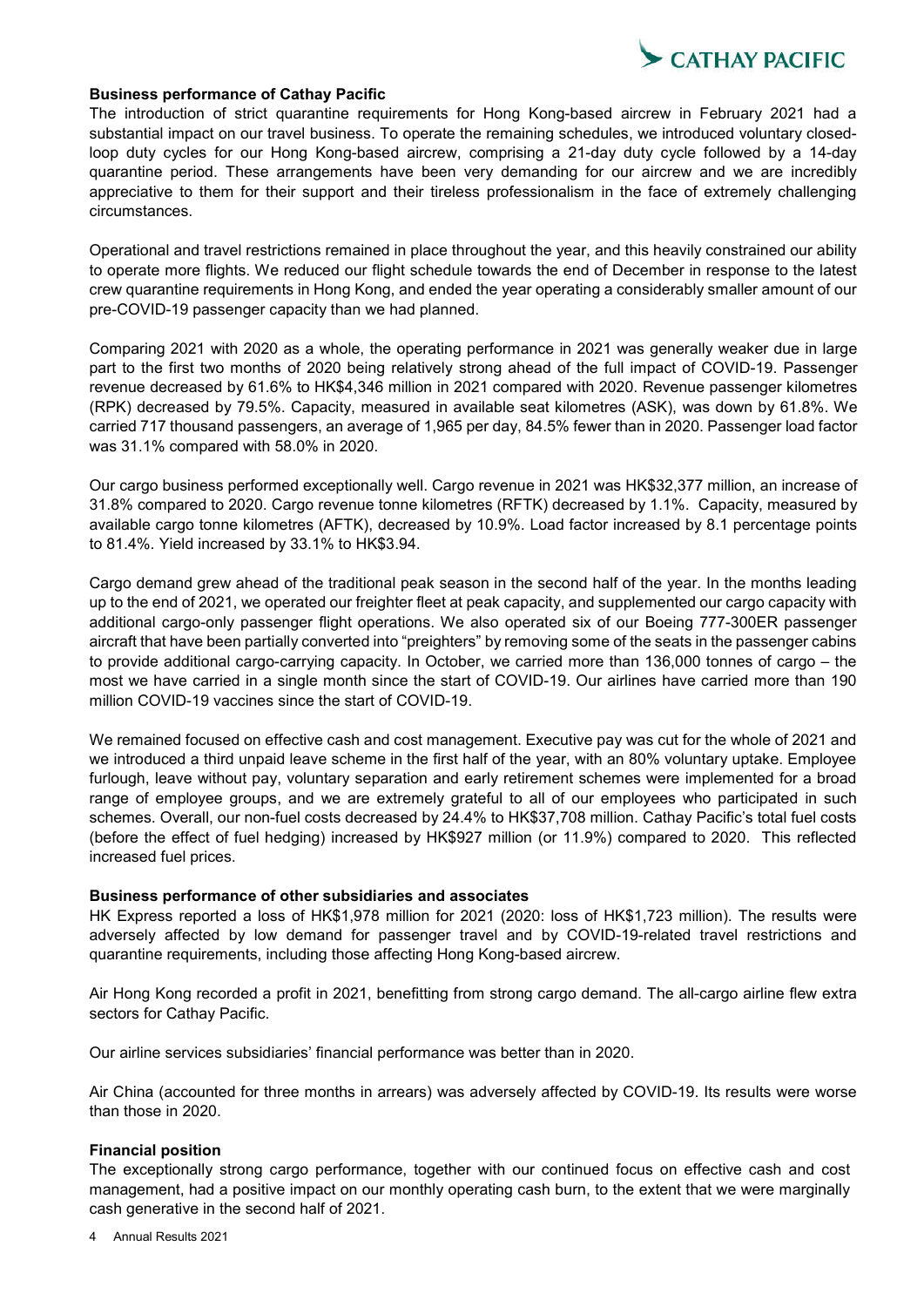At 31st December 2021, our available unrestricted liquidity balance was HK\$30.3 billion. During the year we raised HK\$6.7 billion from a convertible bond issue and US\$650 million (equivalent to HK\$5.1 billion) from a straight bond issue under our medium-term note programme. We welcomed the Hong Kong SAR Government's agreement to extend the drawdown period of the HK\$7.8 billion loan facility made available as part of our 2020 recapitalisation by 12 months to June 2022. This provides us with more flexibility to manage our liquidity position.

### **Prospects**

We have had an extremely challenging start to 2022. Following the emergence of the Omicron variant, the HKSAR Government tightened the quarantine requirements for Hong Kong-based aircrew, notably those operating cargo flights, and temporarily banned all flights from nine countries, including the UK and the US, which are major markets for us. Passengers from high-risk places were banned from transiting through Hong Kong International Airport. All this constrained our ability to operate flights as planned. As a result, we expect to operate around 2% of pre-COVID-19 passenger flight capacity, and our cargo flight capacity is likely to remain less than one-third of pre-COVID-19 levels while current restrictions remain in place. We are trying our best to maintain our passenger and cargo networks as far as possible and will try to increase our cargo capacity as much as practicable.

As Hong Kong goes through a particularly challenging phase of this pandemic, I'd like to express my empathy and concern for all the people across Hong Kong who are affected. In the early days of COVID-19, Cathay Pacific crew bravely volunteered to operate evacuation flights to bring Hong Kong people home, and during this latest phase, we are doing everything we can to support the city, bringing in vaccines, rapid antigen test kits and essential food and medical supplies, and working with the authorities to support the pandemic response.

As Hong Kong's home airline, we are resolutely committed to keeping the flow of people and cargo between Hong Kong and the rest of the world safely moving, and to protecting and enhancing the city's aviation hub status despite the challenging circumstances presented by COVID-19. We have absolute confidence in the long-term future of Hong Kong. Everything we do at Cathay Pacific is in the service of Hong Kong. Cathay Pacific has been proudly serving our home city as its de facto flag carrier through thick and thin for over 75 years.

We are excited by the possibilities provided by the launch of our new premium travel lifestyle brand and we will continue to launch new offers and enhancements that will give our customers more reasons to travel, to shop and to interact with us. Our commitments to sustainable aviation will continue as we strive to reach our net-zero target by 2050, and we will further build on our digital leadership capabilities. We continue to position ourselves to capitalise on the opportunities presented by the Greater Bay Area, and the growth potential afforded by the opening of the third runway at Hong Kong International Airport.

Though we are still facing many challenges, we have the utmost confidence in the long-term future of Cathay Pacific. We have been privileged to fly out of Hong Kong as its home airline for the past 75 years and, as those years have shown, Cathay Pacific is an enduring airline.

Finally, I would like to extend my sincere appreciation to all of our people, who have been working tirelessly to keep the airline operating under incredibly challenging conditions. In particular, I would like to thank our aircrew, who have kept Hong Kong safely connected to the world under the most difficult conditions for any airline anywhere in the world. In 2021, our crew spent more than 62,000 nights in quarantine hotels. In addition, over 1,000 of our people, many of them aircrew, but also people from our services, operations and head office teams, have spent over 11,000 nights in the Penny's Bay quarantine facility. Collectively, our crew took over 230,000 COVID-19 tests in 2021, with only 16 positive cases despite our people, who are of course all fully vaccinated, flying continuously to many of the highest-risk countries in the world. The professionalism they have shown in upholding safe operations throughout this period have been unparalleled.

## **Patrick Healy**

Chairman Hong Kong, 9th March 2022 **CATHAY PACIFIC**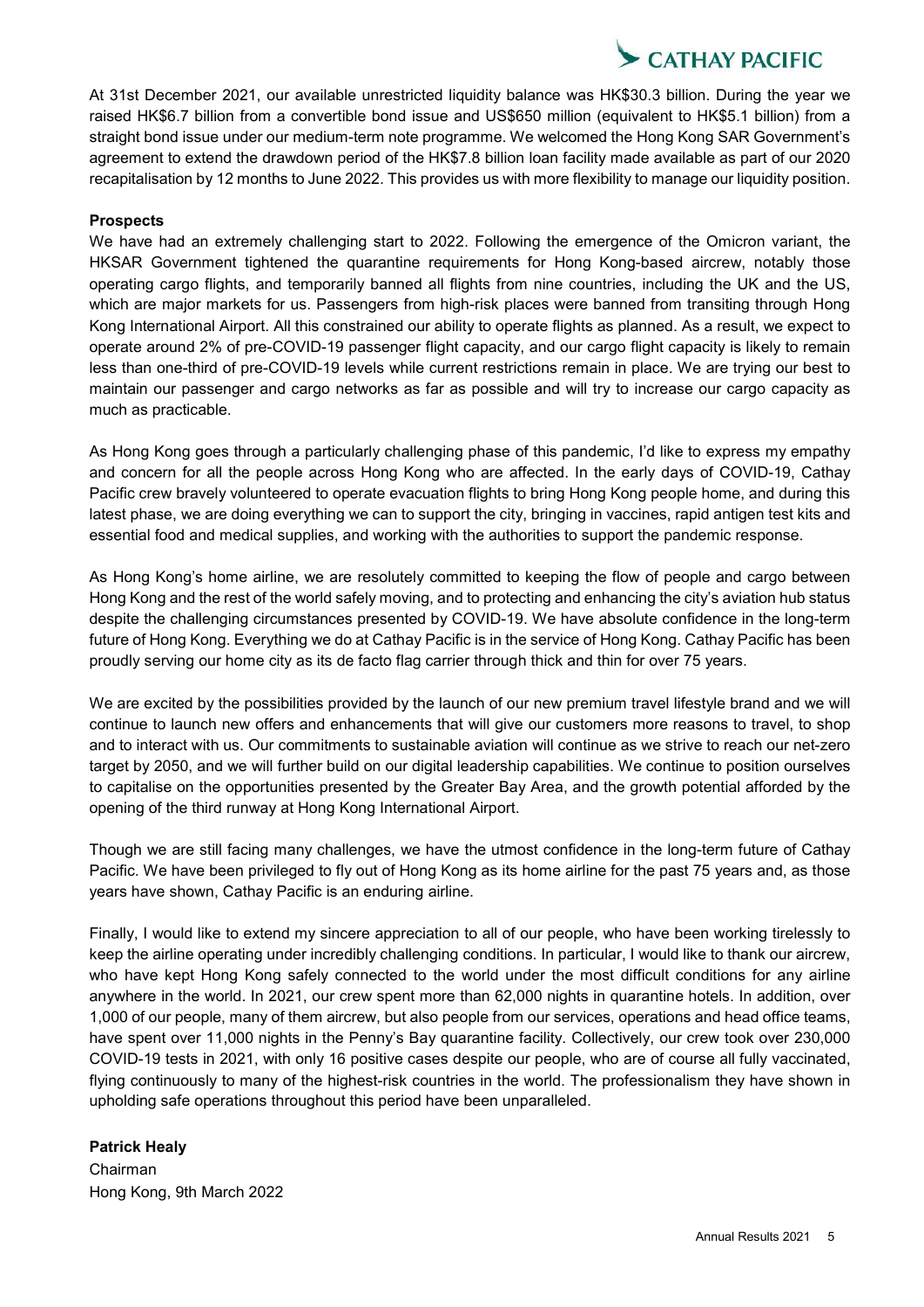

## **Review of Operations**

## **Capacity, Load Factor and Yield Change – Cathay Pacific**

|                                    | Capacity<br><b>ASK/AFTK (million)**</b> |         |          |                 |       |             |           |
|------------------------------------|-----------------------------------------|---------|----------|-----------------|-------|-------------|-----------|
|                                    |                                         |         |          | Load factor (%) | Yield |             |           |
|                                    | 2021                                    | $2020*$ | Change   | 2021            | 2020  | Change      | Change    |
| <b>Passenger services</b>          |                                         |         |          |                 |       |             |           |
| Americas                           | 4,870                                   | 10.762  | $-54.7%$ | 40.5            | 54.3  | $-13.8%$ pt | $+104.9%$ |
| Europe                             | 2,662                                   | 7.276   | $-63.4%$ | 45.5            | 58.5  | $-13.0%$ pt | $+61.6%$  |
| Southwest Pacific                  | 3,183                                   | 5.341   | $-40.4%$ | 9.0             | 60.7  | -51.7%pt    | $+153.4%$ |
| North Asia                         | 1.344                                   | 4.693   | $-71.4%$ | 28.1            | 61.0  | $-32.9%$ pt | $+112.2%$ |
| Southeast Asia                     | 1.016                                   | 4.258   | $-76.1%$ | 22.2            | 57.1  | $-34.9%$ pt | $+71.0%$  |
| South Asia, Middle East and Africa | 153                                     | 2.279   | $-93.3%$ | 30.4            | 63.6  | $-33.2%$ pt | $+90.9%$  |
| Overall                            | 13,228                                  | 34,609  | $-61.8%$ | 31.1            | 58.0  | $-26.9%$ pt | $+87.4%$  |
| <b>Cargo services</b>              | 10,094                                  | 11.329  | $-10.9%$ | 81.4            | 73.3  | $+8.1%$ pt  | $+33.1%$  |

Included Cathay Dragon

Capacity is measured in available seat kilometres ("ASK") for passenger services and available cargo and mail tonne kilometres ("AFTK") for cargo services.

## **Passenger Services**

### **Home market - Hong Kong and Greater Bay Area**

- In February 2021, the Hong Kong SAR Government introduced new mandatory quarantine measures for Hong Kong-based crew, which had a significant impact on our ability to service our travel markets.
- In April, we launched our "Arm up, let's fly again!" campaign to build awareness about the importance of getting vaccinated as soon as possible. The response was very positive.
- The Hong Kong SAR Government relaxed the mandatory quarantine requirement for fully vaccinated Hong Kong-based pilots and cabin crew operating passenger flights in May.
- Quarantine requirements for travellers arriving in Hong Kong from 16 overseas places were tightened in mid-August, greatly affecting inbound demand and traffic around our traditional summer peak season.
- Effective 15th November, Hong Kong International Airport's Departures level was separated into two passenger zones – one for those travelling to the Chinese Mainland, and another for those travelling to any other destinations as well as all transit passengers. As a result, we reopened The Pier, Business lounge to cater to passengers in the departure zone for non-Chinese Mainland travel. The Wing, First lounge remained open for eligible customers travelling to the Chinese Mainland.
- In November, the Hong Kong SAR Government tightened boarding and quarantine requirements for passengers arriving from countries with reported cases of the Omicron coronavirus variant, and placed these countries in the highest-risk "Group A" category of specified places.
- In late December 2021, the Hong Kong SAR Government tightened the quarantine requirements for Hong Kong-based aircrew and subsequently announced in 2022 place-specific flight suspensions for Australia, Canada, France, India, Nepal, Pakistan, the Philippines, the United Kingdom and the United States of America that remain in place at the date of this report.

### **Americas**

- Our US and Canada routes experienced occasional pockets of strong student travel and transit demand to and from Hong Kong and the Chinese Mainland, especially in August.
- At the end of 2021, Cathay Pacific was operating passenger flights serving the following destinations in the Americas: Chicago, Los Angeles, New York, San Francisco, Toronto and Vancouver (to and from Hong Kong); Boston (from Hong Kong only).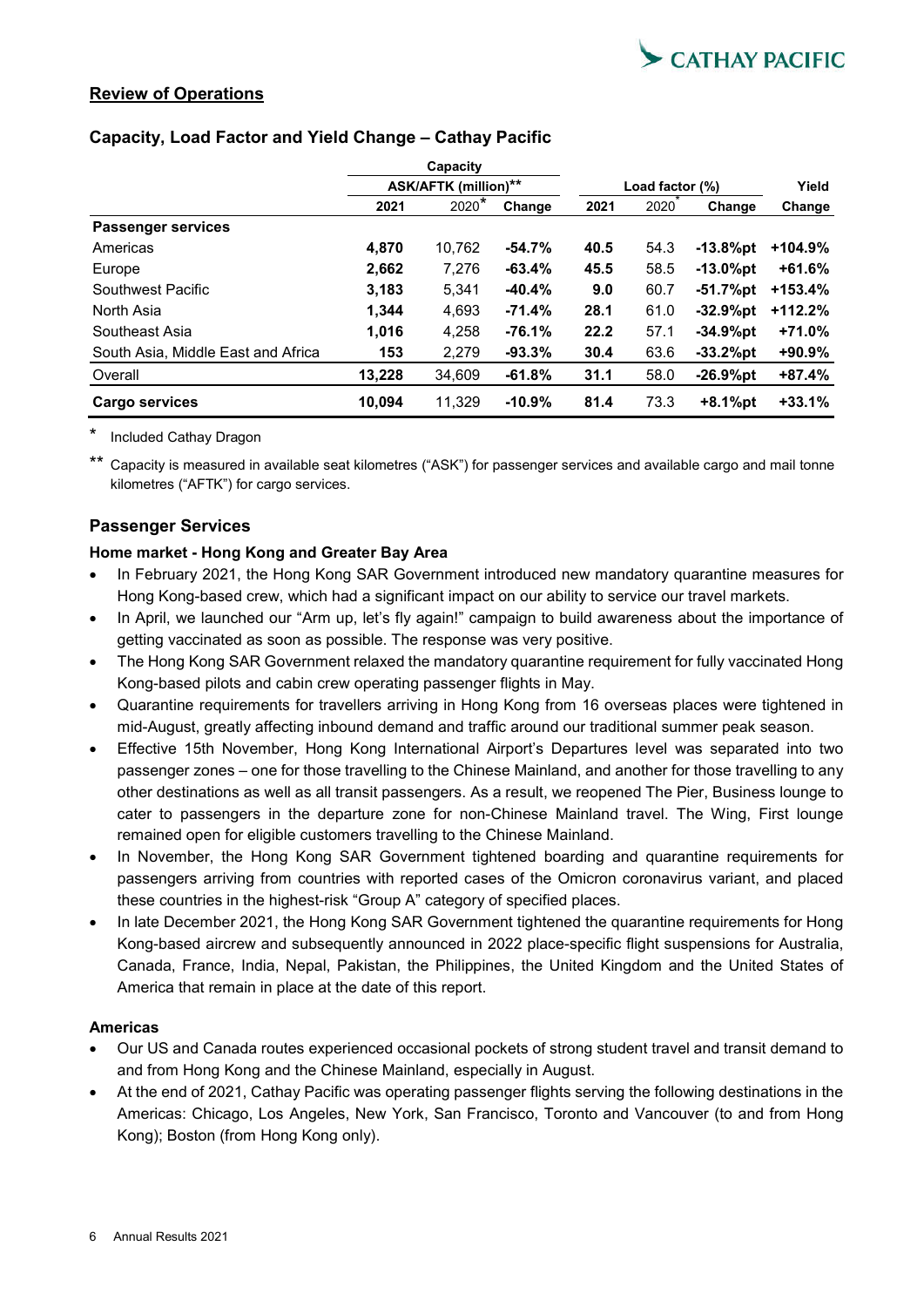

## **Europe**

- The Hong Kong SAR Government's ban on flights arriving into Hong Kong from the UK that was introduced in December 2020 remained in place until May 2021. This had a considerable impact on our travel business.
- Cathay Pacific supported the operation of two special flights to bring Hong Kong residents home from the UK in April 2021. These marked our first flights operated by fully vaccinated aircrew, and our first flights from London since the ban was introduced.
- In May, Cathay Pacific resumed operating regular flights from London Heathrow following the relaxation of the ban on flights to Hong Kong from the UK.
- Our UK routes experienced occasional pockets of strong student travel demand to and from Hong Kong and the Chinese Mainland after the lifting of the ban, particularly in September.
- At the end of 2021, Cathay Pacific was operating passenger flights serving the following destinations in Europe: London, Manchester and Milan (to and from Hong Kong); Amsterdam, Frankfurt, Madrid and Paris (from Hong Kong only).

## **Southwest Pacific**

- Due to the Australian government's restrictions on inbound traffic, all our ex-Hong Kong flights to Australia were subject to passenger quotas between 1st January and 31st October 2021.
- From 1st November, fully vaccinated Australian citizens, permanent residents and their immediate family were able to fly to Sydney and Melbourne quarantine-free, without quotas. As a result, we operated increased capacity on our flights to/from Sydney and Melbourne for eligible customers.
- At the end of 2021, Cathay Pacific was operating passenger flights serving the following destinations in the Southwest Pacific: Brisbane, Melbourne, Perth and Sydney (to and from Hong Kong); Auckland (from Hong Kong only).

## **North Asia**

- In April, we resumed operating regular services to Chengdu and Xiamen in the Chinese Mainland, and Kaohsiung in Taiwan.
- In May, we resumed operating regular services to Fuzhou and Hangzhou in response to increased demand for travel from the Chinese Mainland under the Hong Kong SAR Government's Return2HK scheme.
- In June, we resumed passenger flights from Guangzhou to Hong Kong.
- We resumed flights to Wuhan in July and to Qingdao in August.
- Chinese Mainland sales provided good support to our network, particularly for long-haul operations serving the UK and the US.
- In August, we marked the inaugural flight of our new Airbus A321 neo aircraft from Hong Kong to Shanghai (Pudong). The aircraft was also deployed on flights to Guangzhou, Hangzhou, Qingdao, Kaohsiung and Taipei.
- At the end of 2021, Cathay Pacific was operating passenger flights serving the following destinations in North Asia: Beijing, Chengdu, Kaohsiung, Seoul, Shanghai, Taipei and Tokyo (to and from Hong Kong); Fuzhou, Guangzhou, Hangzhou, Qingdao, Wuhan and Xiamen (to Hong Kong only); and Osaka (from Hong Kong only).

## **Southeast Asia**

- Demand to and from Indonesia was strong starting in the second quarter, supported by transit passenger traffic within Asia.
- The Hong Kong SAR Government introduced a temporary ban on all flights arriving in Hong Kong from the Philippines in mid-April and from Indonesia in late-June, under its place-specific suspension mechanism in view of the COVID-19 situation in those two countries. This affected our flights from Cebu, Manila, Jakarta and Surabaya.
- The planned launch of the Hong Kong-Singapore Air Travel Bubble at the end of May was suspended.
- At the end of 2021, Cathay Pacific was operating passenger flights serving the following destinations in Southeast Asia: Cebu, Hanoi, Ho Chi Minh City, Jakarta, Kuala Lumpur, Manila, Phnom Penh, and Singapore (to and from Hong Kong); Bangkok and Phuket (from Hong Kong only).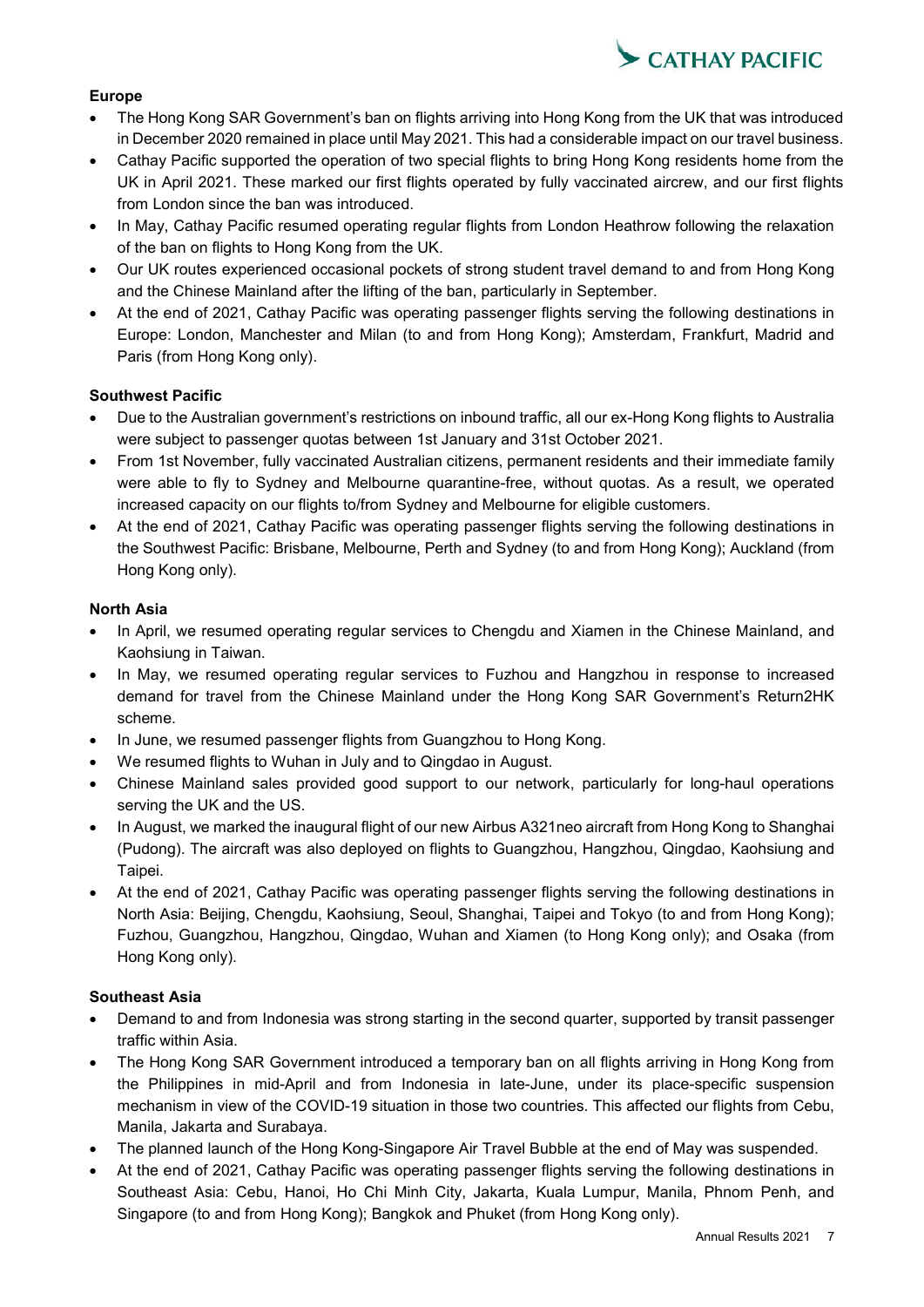

### **South Asia, Middle East and Africa**

- In May, we resumed operating regular services to Dubai.
- We resumed flights to Dhaka in December.
- At the end of 2021, Cathay Pacific was operating passenger flights to the following destinations in South Asia, the Middle East and Africa: Dhaka, Dubai and Tel Aviv (to and from Hong Kong).

### **Cathay premium travel lifestyle brand**

- In July, we launched "Cathay" a new premium travel lifestyle brand that brings all that we love about travel together with everyday lifestyle. Under "Cathay", we rolled out a range of new offers in spending, dining, shopping and hotels, enabling us to engage with our customers not only when they fly with us, but every day.
- Cathay Pacific continues as the brand of our airline globally. Initially, the Cathay brand will only be available in Hong Kong while Cathay Pacific will continue to be our brand around the rest of the world. Over time, we will aim to expand the "Cathay" premium travel lifestyle brand to other markets.
- We launched a new range of co-branded Standard Chartered Cathay Mastercard Credit Cards with Standard Chartered Bank (Hong Kong) Limited and Mastercard. These credit cards allow customers to earn miles faster and more easily than ever, and provide an array of other exciting offers and privileges, including complimentary Cathay Pacific Business Class Lounge access, priority check-in and boarding services, or complimentary Marco Polo Club Silver or Gold membership during the promotional period.
- We introduced a new online shopping experience that provides the fastest way to earn miles from online shopping. Customers can earn miles when purchasing the carefully curated selection of products and experiences on offer, and can even pay using a mix of miles and cash with our newly launched Miles Plus Cash payment option. The new online shopping experience also provides next-day delivery in Hong Kong (subject to terms and conditions).
- Cathay partnered with dining platform OpenRice on a new dining and digital payment experience that enables customers to use the upgraded Cathay app to search for partner restaurants, make table reservations, and make payments – including with Miles Plus Cash. Members also earn miles when spending cash at partner restaurants.

## **Cargo Services**

- In January, we launched a new scheduled freighter service between Hong Kong and Riyadh to meet the strong demand for shipments of e-commerce and other general cargo such as garments.
- The impact of crew quarantine restrictions in Hong Kong was felt most severely in April, with the number of freighter and cargo-only passenger flight operations lower than at any point since the COVID-19 pandemic began. The situation improved from May onwards.
- Cathay Pacific Cargo took the lead in its third pilot of IATA's ONE Record initiative and established the first airline-forwarder connection in the air cargo industry via One Record API at its home hub, Hong Kong, marking a significant step in the end-to-end digitalisation of the global supply chain. IATA's ONE Record creates a "Virtual Shipment Record" for all shipments; a single-record view of a shipment that will enable data to be shared by all stakeholders across the air cargo industry.
- Cathay Pacific Cargo became the first Asian air-cargo carrier to offer the Envirotainer Releye RLP for carriage on its aircraft fleet, adding to its extensive cool-chain options for customers with temperaturesensitive shipments. This new container provides greater load flexibility and the latest cool-chain technology.
- We launched Ultra Track, a next-generation track-and-trace system that monitors shipment information including temperature, GPS location and humidity using Bluetooth technology. The system offers greater visibility to customers who can now monitor shipments in near real time, and enables us to take proactive steps and corrective actions if and when they are necessary. Cathay Pacific Cargo has introduced Ultra Track to its network with a phased introduction at 27 ports across the globe as of the end of 2021.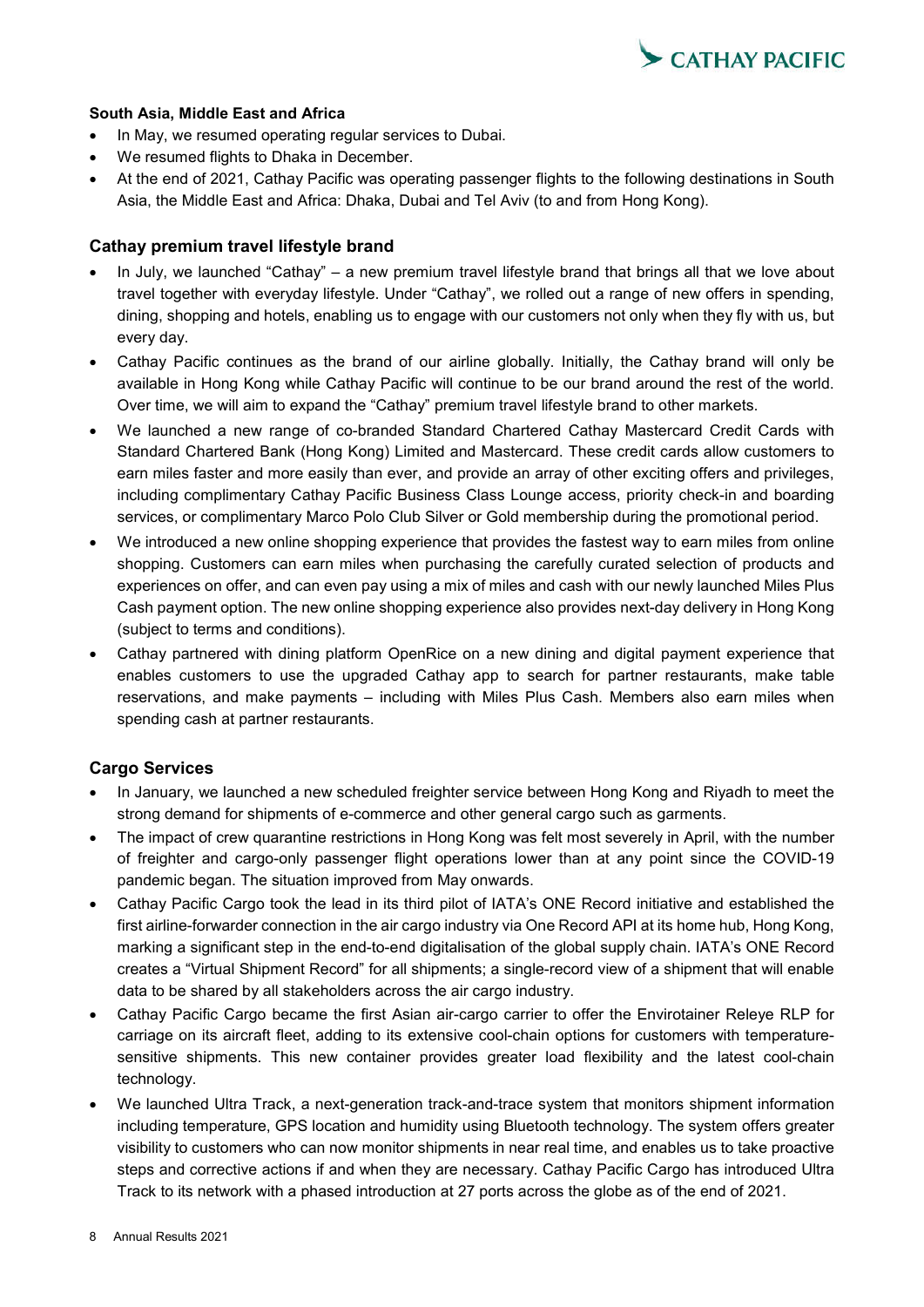

- We operated six of our Boeing 777-300ER passenger aircraft that have been partially converted into "preighters" by removing some of the seats in the passenger cabins to provide additional cargo-carrying capacity.
- Demand remained strong during the Northern Hemisphere summer holiday period, typically a quieter time of the year, and our freighter schedule ramped up to peak-season levels towards the end of August.
- October saw 78 sectors operated by our converted "preighters", while November saw us operate 1,035 pairs of cargo-only passenger flights – both record-high numbers.
- We recommenced our seasonal cargo service between Hobart and Hong Kong in November, transporting Tasmanian produce to key Asian markets.
- We launched our new digital booking platform, Click & Ship, progressively across our network, which has been well received by our customers. The platform promises booking transparency and speed, enabling customers to view prices and capacity, and book cargo with instant confirmation.
- In December, we received IATA's CEIV Live Animal Certification, affirming our commitment to continuously improve our standards for carrying sensitive cargo.
- More stringent crew quarantine requirements in Hong Kong began to have a major impact on our longhaul capacities from the end of December.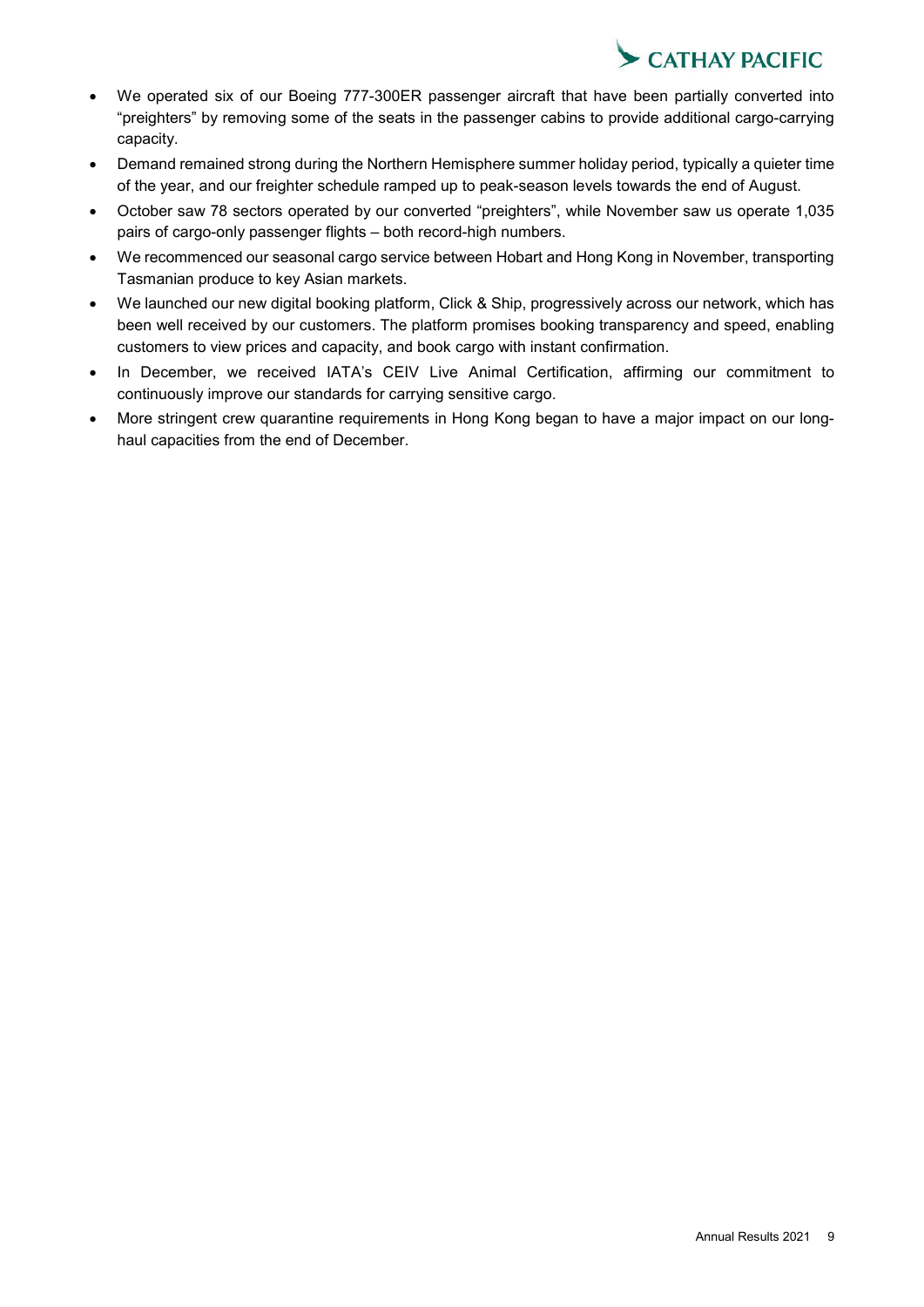

## **Fleet Development**

- At the end of 2021, Cathay Pacific had 193 aircraft (including 14 Cathay Dragon aircraft that are either pending to be reassigned to Cathay Pacific and HK Express, or to be lease returned or retired), HK Express had 27 aircraft and Air Hong Kong had 14 aircraft (a total of 234 aircraft).
- Given current conditions, approximately 37% of our passenger aircraft are parked in locations outside of Hong Kong in keeping with prudent operational and asset-management considerations. This is subject to change as we continue to reassess our passenger flight capacity.
- Cathay Pacific took delivery of six new aircraft in 2021. HK Express took delivery of one new aircraft in 2021. These deliveries were all firm commitments made earlier that will help to modernise our fleets and improve efficiency.
- Six of our Boeing 777-300ER passenger aircraft have been partially converted into "preighters" by removing some of the seats in the cabins to provide additional cargo-carrying capacity.

| Aircraft<br>type       |                | Number at<br>31st December 2021 | Leased**          |                | Average<br>age |                | Orders         |                   |                |                  |                |                | Expiry of operating leases** |                |                     |
|------------------------|----------------|---------------------------------|-------------------|----------------|----------------|----------------|----------------|-------------------|----------------|------------------|----------------|----------------|------------------------------|----------------|---------------------|
|                        | Owned          |                                 | Finance Operating | Total          |                | 22             | 23             | '24 and<br>beyond | Total          | 22               | 23             | 24             | 25                           | $^{\circ}26$   | $'27$ and<br>beyond |
| <b>Cathay Pacific:</b> |                |                                 |                   |                |                |                |                |                   |                |                  |                |                |                              |                |                     |
| A320-200               | 5              |                                 | $\overline{c}$    | 7              | 16.6           |                |                |                   |                | 2 <sup>(a)</sup> |                |                |                              |                |                     |
| A321-200               | $\overline{c}$ |                                 | 3                 | 5              | 16.7           |                |                |                   |                | 2 <sup>(b)</sup> | $\mathbf{1}$   |                |                              |                |                     |
| A321-200neo            |                |                                 | 5                 | 5              | 0.7            | $\overline{7}$ | 4              |                   | 11             |                  |                |                |                              |                | 5                   |
| A330-300               | 37             | 10                              | 4                 | 51             | 15.2           |                |                |                   |                |                  |                |                | $\overline{c}$               | $\overline{c}$ |                     |
| A350-900               | 19             | $\overline{7}$                  | $\overline{2}$    | 28             | 4.1            |                | $\overline{2}$ |                   | $\overline{2}$ |                  |                |                |                              |                | $\overline{2}$      |
| A350-1000              | 10             | 5                               |                   | 15             | 2.6            | 3              |                |                   | 3              |                  |                |                |                              |                |                     |
| 747-400ERF             | 6              |                                 |                   | 6              | 13.0           |                |                |                   |                |                  |                |                |                              |                |                     |
| 747-8F                 | 3              | 11                              |                   | 14             | 8.9            |                |                |                   |                |                  |                |                |                              |                |                     |
| 777-300                | 17             |                                 |                   | 17             | 20.2           |                |                |                   |                |                  |                |                |                              |                |                     |
| 777-300ER              | 25             | 5                               | 15                | 45             | 9.4            |                |                |                   |                | 4 <sup>(c)</sup> | $\overline{2}$ | 3              | $\overline{2}$               | $\overline{4}$ |                     |
| 777-9                  |                |                                 |                   |                |                |                |                | 21                | 21             |                  |                |                |                              |                |                     |
| Total                  | 124            | 38                              | 31                | 193            | 10.9           | 10             | 6              | 21                | 37             | 8                | 3              | 3              | 4                            | 6              | $\overline{7}$      |
| <b>HK Express:</b>     |                |                                 |                   |                |                |                |                |                   |                |                  |                |                |                              |                |                     |
| A320-200               |                |                                 | 6                 | 6              | 10.8           |                |                |                   |                | 1 <sup>(d)</sup> | 1              | $\overline{4}$ |                              |                |                     |
| A320-200neo            |                |                                 | 10                | 10             | 2.8            |                |                |                   |                |                  |                |                |                              |                | 10                  |
| A321-200               |                |                                 | 11                | 11             | 4.2            |                |                |                   |                |                  |                |                | $\mathbf{1}$                 | $\overline{c}$ | 8                   |
| A321-200neo            |                |                                 |                   |                |                | 1              | 6              | 9                 | 16             |                  |                |                |                              |                |                     |
| Total                  |                |                                 | 27                | 27             | 5.2            | 1              | 6              | 9                 | 16             | $\mathbf{1}$     | $\mathbf{1}$   | $\overline{4}$ | $\mathbf{1}$                 | $\mathbf{2}$   | 18                  |
| Air Hong Kong ***:     |                |                                 |                   |                |                |                |                |                   |                |                  |                |                |                              |                |                     |
| A300-600F              |                |                                 | 9                 | 9              | 17.6           |                |                |                   |                | 5                | 3              |                |                              | 1              |                     |
| A330-243F              |                |                                 | $\overline{c}$    | $\overline{c}$ | 10.0           |                |                |                   |                |                  |                |                |                              | $\overline{2}$ |                     |
| A330-300P2F            |                |                                 | 3                 | 3              | 14.0           |                |                |                   |                |                  |                |                |                              | 3              |                     |
| Total                  |                |                                 | 14                | 14             | 15.8           |                |                |                   |                | 5                | 3              |                |                              | 6              |                     |
| <b>Grand total</b>     | 124            | 38                              | 72                | 234            | 10.5           | 11             | 12             | 30                | 53             | 14               | $\overline{7}$ | $\overline{7}$ | 5                            | 14             | 25                  |

### **Fleet profile\***

The table does not reflect aircraft movements after 31st December 2021.

\*\* Leases previously classified as operating leases are accounted for in a similar manner to finance leases under accounting standards. The majority of operating leases in the above table are within the scope of HKFRS 16.

\*\*\* The nine Airbus A300-600F, two Airbus A330-243F and three Airbus A330-300P2F freighters are considered to be operated by Air Hong Kong, even though the arrangement does not constitute a lease in accordance with HKFRS 16.

(a) The operating leases of two Airbus A320-200 aircraft expired in January and February 2022. The aircraft were returned to their lessors.

(b) The operating lease of one Airbus A321-200 aircraft expired in February 2022. The aircraft was returned to its lessor.

(c) The operating lease of one Boeing 777-300ER aircraft expired in January 2022. The aircraft was returned to its lessor.

(d) The operating lease of one Airbus A320-200 aircraft expired in February 2022. The aircraft was returned to its lessor.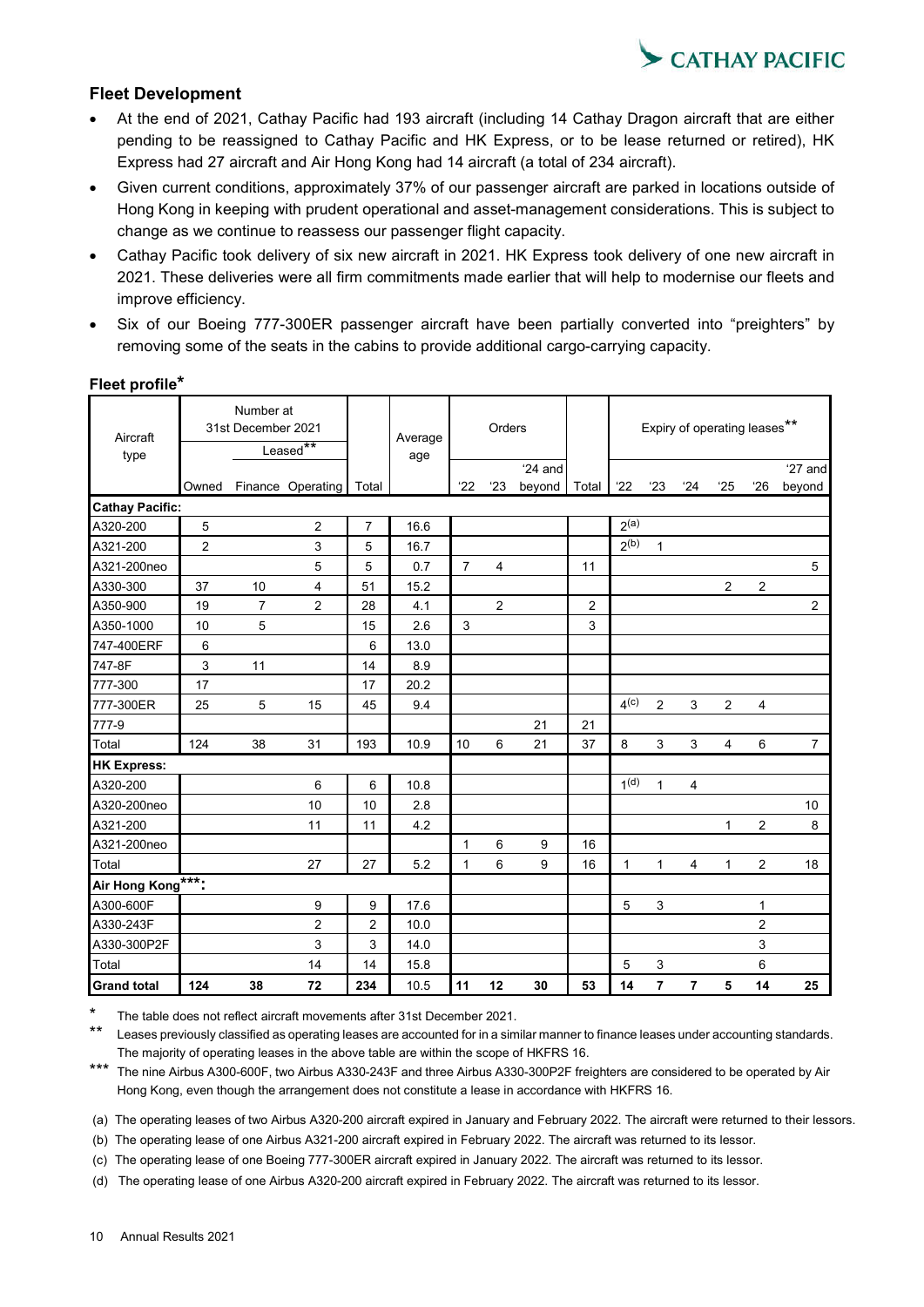

## **Financial Review**

## **Revenue**

|                               |              | Group       |          | Cathay Pacific |              |          |  |
|-------------------------------|--------------|-------------|----------|----------------|--------------|----------|--|
|                               | 2021         | $2020*$     |          | 2021           | $2020*$      |          |  |
|                               | <b>HK\$M</b> | <b>HKSM</b> | Change   | <b>HK\$M</b>   | <b>HK\$M</b> | Change   |  |
| Passenger services            | 4.357        | 11.950      | $-63.5%$ | 4.346          | 11.313       | $-61.6%$ |  |
| Cargo services                | 35.814       | 27,890      | $+28.4%$ | 32.377         | 24.573       | $+31.8%$ |  |
| Other services and recoveries | 5.416        | 7.094       | $-23.7%$ | 5.461          | 6.842        | $-20.2%$ |  |
| Total revenue                 | 45.587       | 46.934      | $-2.9%$  | 42.184         | 42.728       | $-1.3%$  |  |

\* Included Cathay Dragon

## **Operating expenses\***

|                                              | Group  |        |          | Cathay Pacific |        |           |  |
|----------------------------------------------|--------|--------|----------|----------------|--------|-----------|--|
|                                              | 2021   | 2020   |          | 2021           | 2020   |           |  |
|                                              | HK\$M  | HK\$M  | Change   | HK\$M          | HK\$M  | Change    |  |
| Staff                                        | 11,298 | 15,786 | $-28.4%$ | 9,542          | 13,616 | $-29.9\%$ |  |
| Inflight service and passenger expenses      | 366    | 1,102  | $-66.8%$ | 365            | 1,093  | $-66.6%$  |  |
| Landing, parking and route expenses          | 5,743  | 6,868  | $-16.4%$ | 5,315          | 6,268  | $-15.2%$  |  |
| Fuel, including hedging gains/losses         | 7,031  | 11,379 | $-38.2%$ | 6,388          | 10,710 | $-40.4%$  |  |
| Aircraft maintenance                         | 5,152  | 5,772  | $-10.7%$ | 4,261          | 4,745  | $-10.2%$  |  |
| Aircraft depreciation and rentals            | 10,444 | 11,879 | $-12.1%$ | 9,670          | 11,060 | $-12.6%$  |  |
| Other depreciation, amortisation and rentals | 2,381  | 2,720  | $-12.5%$ | 1,675          | 1,924  | $-12.9%$  |  |
| <b>Others</b>                                | 3,622  | 3.133  | $+15.6%$ | 3,956          | 3,669  | +7.8%     |  |
| <b>Operating expenses</b>                    | 46,037 | 58,639 | $-21.5%$ | 41,172         | 53,085 | $-22.4%$  |  |
| Net finance charges                          | 2,629  | 2,895  | $-9.2%$  | 1,972          | 2,313  | $-14.7\%$ |  |
| <b>Total operating expenses</b>              | 48,666 | 61.534 | $-20.9%$ | 43.144         | 55,398 | $-22.1%$  |  |

\* Included Cathay Dragon

- The Group's and Cathay Pacific's total operating expenses decreased by 20.9% and 22.1% respectively.
- The cost per ATK (with fuel) of Cathay Pacific decreased from HK\$4.14 to HK\$3.88, a decrease of 6.3%.
- The cost per ATK (without fuel) of Cathay Pacific decreased from HK\$3.41 to HK\$3.32, a decrease of 2.6%.
- The underlying cost per ATK (without fuel), which excludes impairment and related charges and restructuring costs, increased from HK\$3.06 to HK\$3.24, an increase of 5.9%.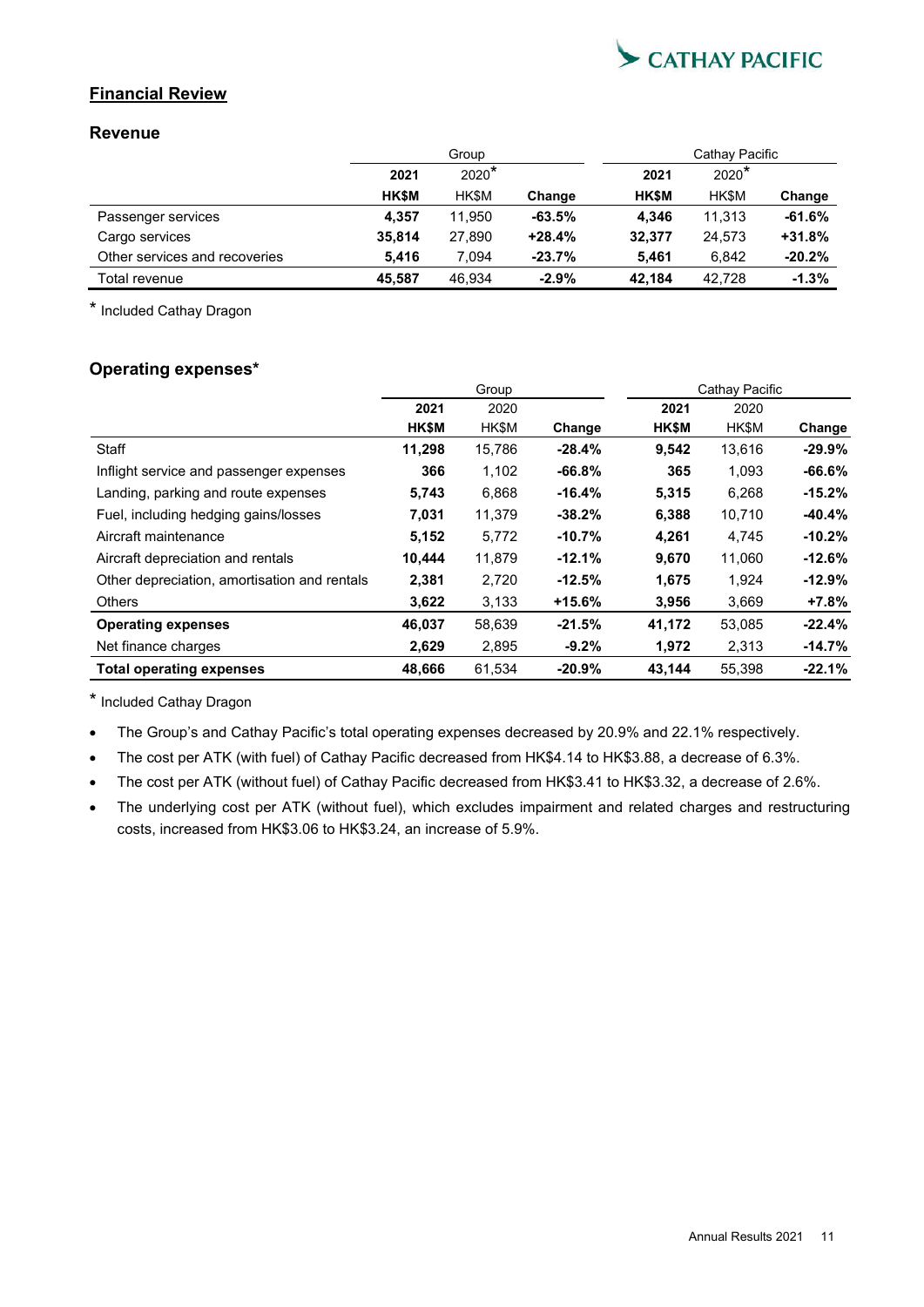

## **Operating results analysis\***

|                                                           | 1st half                 | 2nd half | <b>Full year</b> | 1st half | 2nd half | Full year |
|-----------------------------------------------------------|--------------------------|----------|------------------|----------|----------|-----------|
|                                                           | 2021                     | 2021     | 2021             | 2020     | 2020     | 2020      |
|                                                           | HK\$M                    | HK\$M    | HK\$M            | HK\$M    | HK\$M    | HK\$M     |
| Cathay Pacific's (loss)/profit before impairment and      |                          |          |                  |          |          |           |
| related charges, restructuring and taxation               | (4, 545)                 | 3,585    | (960)            | (6.943)  | (5, 727) | (12,670)  |
| Impairment and related charges (note 1)                   | (460)                    | (317)    | (777)            | (1,281)  | (1,534)  | (2,815)   |
| Restructuring costs (note 2)                              | (403)                    | 18       | (385)            |          | (2,383)  | (2, 383)  |
| Non-recurring item (note 3)                               | $\overline{\phantom{a}}$ | 210      | 210              |          |          |           |
| Taxation (note 4)                                         | 377                      | (193)    | 184              | 863      | (388)    | 475       |
| Cathay Pacific's (loss)/profit after taxation             | (5,031)                  | 3,303    | (1,728)          | (7, 361) | (10,032) | (17, 393) |
| Share of losses from subsidiaries and associates (note 5) | (2,534)                  | (1, 265) | (3,799)          | (2,504)  | (1,751)  | (4,255)   |
| (Loss)/profit attributable to the shareholders of the     |                          |          |                  |          |          |           |
| <b>Cathay Pacific Group</b>                               | (7, 565)                 | 2,038    | (5, 527)         | (9,865)  | (11,783) | (21, 648) |
| Adjusted (loss)/profit attributable to the                |                          |          |                  |          |          |           |
| shareholders of Cathay Pacific (note 6)                   | (6,662)                  | 2,142    | (4,520)          | (7,400)  | (7,809)  | (15,209)  |

\* Included Cathay Dragon

Notes:

- 1) Impairment and related charges of HK\$777 million under Cathay Pacific mainly in connection with nine aircraft that are unlikely to re-enter meaningful economic service again before they retire or are returned to lessors (2020: Impairment and related charges of HK\$2,815 million under Cathay Pacific and Cathay Dragon mainly in connection with 34 aircraft that are unlikely to re-enter meaningful economic service again before they retire or are returned to lessors).
- 2) Redundancy and related costs of HK\$385 million. (2020: HK\$2,383 million in connection with the restructuring of the Group and the discontinuation of Cathay Dragon operations).
- 3) The non-recurring item in 2021 reflects a gain on deemed partial disposal of an associate.
- 4) A write off of deferred tax assets on tax losses of HK\$1,590 million for Cathay Dragon was recognised under Taxation in the second half of 2020.
- 5) Impairment and related charges of HK\$41 million under HK Express in connection with three aircraft that are unlikely to re-enter meaningful economic service again before they are returned to lessors (2020: Impairment and related charges of HK\$658 million and HK\$526 million were recognised for our laundry and catering plants respectively.).
- 6) The revised calculation of the adjusted loss attributable to the shareholders of Cathay Pacific was arrived at after excluding impairment and related charges, restructuring costs and the non-recurring gain on deemed partial disposal of an associate. The previous calculation presented in the 2020 annual report was an adjusted loss of HK\$13,855 million.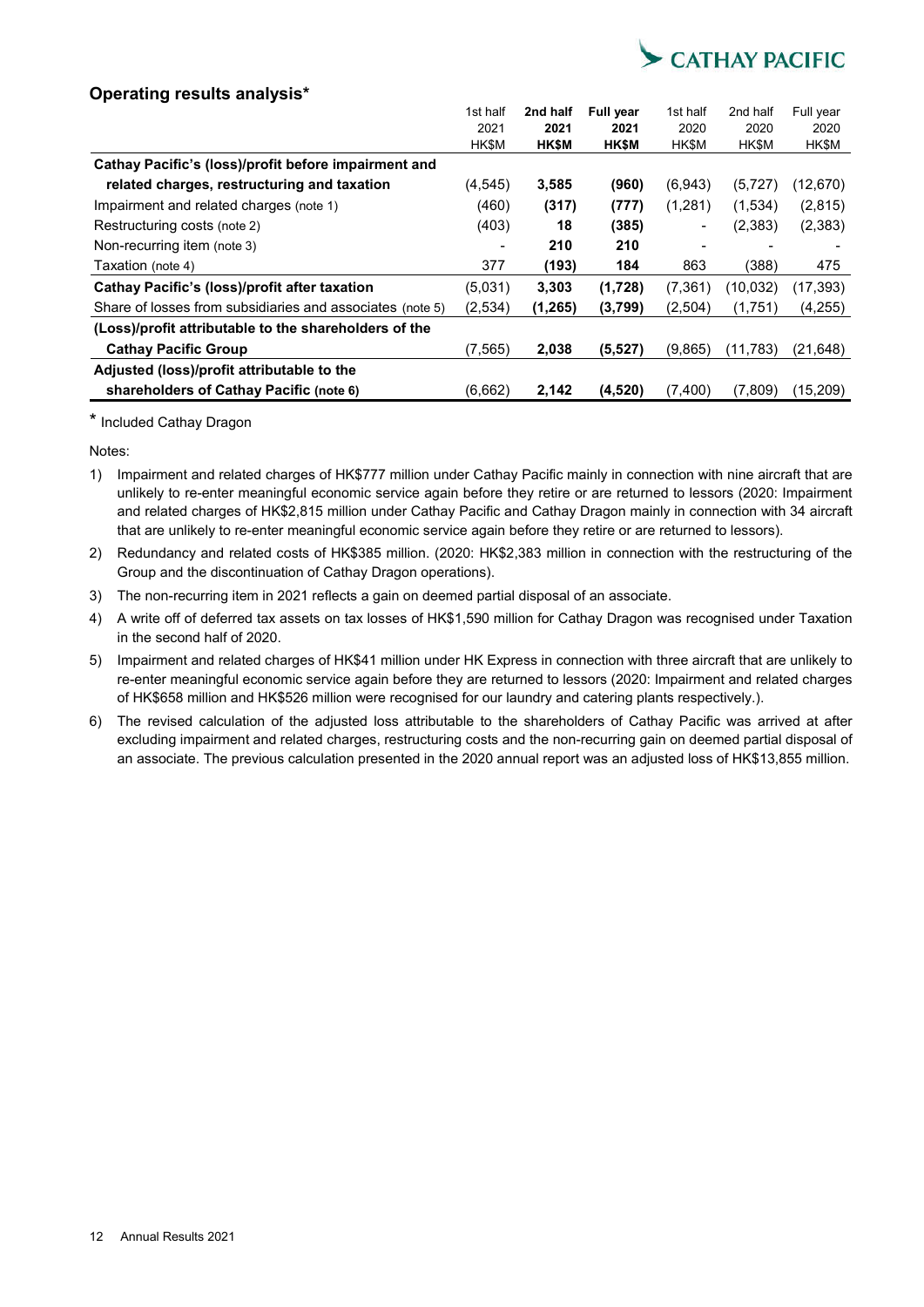

The movement in Cathay Pacific's and Cathay Dragon's loss before impairment and related charges, restructuring costs, a gain on deemed disposal of an associate and taxation can be analysed as follows:

|                                                                                                    | HK\$M     |                                                                                                                                                     |
|----------------------------------------------------------------------------------------------------|-----------|-----------------------------------------------------------------------------------------------------------------------------------------------------|
| 2020 Cathay Pacific's loss before taxation*                                                        | (12, 670) |                                                                                                                                                     |
| Increase/(decrease) of revenue:                                                                    |           |                                                                                                                                                     |
| - Passenger and cargo revenue                                                                      | 837       | - Passenger revenue decreased by 61.6% primarily due<br>to a 79.5% decrease in passenger traffic, partially<br>offset by a 87.4% increase in yield. |
|                                                                                                    |           | - Cargo revenue increased by 31.8% due to a 33.1%<br>increase in yield, offset partially by a 1.1% decrease in<br>cargo traffic.                    |
| - Other services and recoveries                                                                    | (1, 381)  | - Reduction in COVID-19 related government grants,<br>ticket related recoveries, partly offset by an increase in<br>Asia Miles revenues.            |
| Decrease/(increase) of costs:                                                                      |           |                                                                                                                                                     |
| - Staff                                                                                            | 4,074     | - Decreased due to the full year effect of restructuring<br>and reduction of headcount.                                                             |
| - Inflight service and passenger expenses                                                          | 728       | - Lower passenger traffic.                                                                                                                          |
| - Landing, parking and route expenses                                                              | 953       | - Reduced in line with lower activity.                                                                                                              |
| - Fuel, including hedging gains/losses                                                             | 4,322     | - Lower fuel consumption, in line with reduced aircraft<br>flying hours. Increased fuel prices were offset by fuel<br>hedging gains.                |
| - Aircraft maintenance                                                                             | 484       | - Lower due to reduced aircraft flying hours.                                                                                                       |
| - Owning the assets (includes aircraft and other<br>depreciation, rentals and net finance charges) | 1,980     | - Fewer leased assets, lower depreciation on owned<br>assets and lower interest rates on borrowings                                                 |
| - Other items (including commissions)                                                              | (287)     | - Higher due to increase in Asia Miles costs and<br>exchange losses, partly offset by fewer airline<br>activities.                                  |
| 2021 Cathay Pacific's loss before taxation                                                         | (960)     |                                                                                                                                                     |

\* Included Cathay Dragon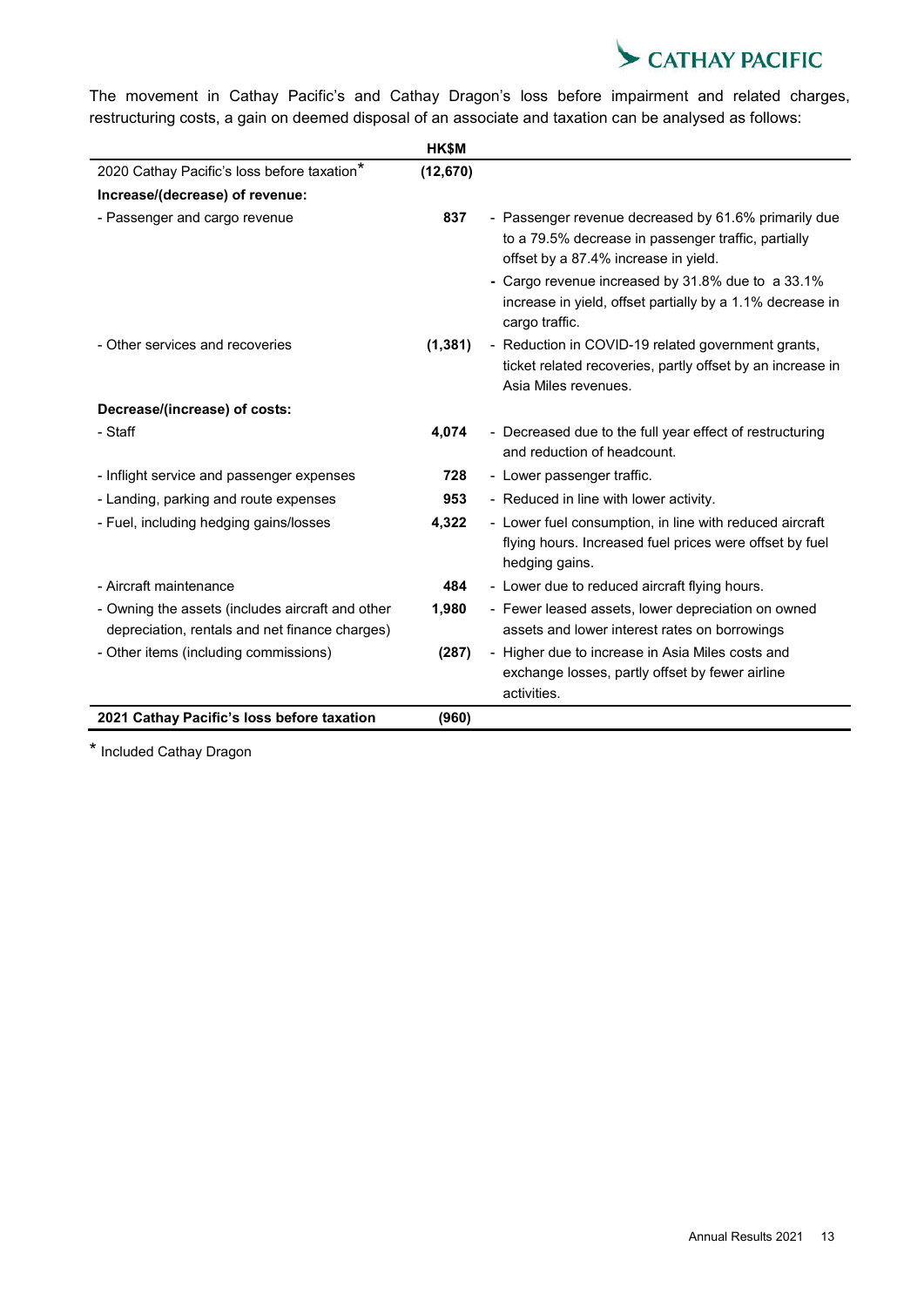

## **Fuel expenditure and hedging**

A breakdown of the Group's fuel cost is shown below:

|                             | 2021         | $2020*$     |
|-----------------------------|--------------|-------------|
|                             | <b>HK\$M</b> | <b>HKSM</b> |
| Gross fuel cost             | 9,367        | 8,362       |
| Fuel hedging (gains)/losses | (2,336)      | 3,017       |
| Net fuel cost               | 7.031        | 11.379      |

\* Included Cathay Dragon

- Fuel consumption in 2021 was 15.0 million barrels (2020: 18.7 million barrels), a decrease of 19.8% compared with a decrease in capacity of 22.3%.
- The Group's fuel hedging cover at 31st December 2021 is set out in the chart opposite.
- The Group's policy is to reduce exposure to fuel price risk by hedging a percentage of its expected fuel consumption. The Group uses fuel derivatives which are economically equivalent to forward contracts to achieve its desired hedging position. The chart below indicates the estimated percentage of projected consumption by year covered by hedging transactions at various Brent strike prices. The



projected consumption in the first quarter of 2022 is impacted by the capacity reductions associated with COVID-19.

 The Group does not speculate on oil prices but uses hedging to manage short to medium term volatility in oil prices and therefore its fuel costs. Hedging is not risk free.

## **Assets**

- Total assets at 31st December 2021 were HK\$196,627 million.
- During the year, additions to property, plant and equipment were HK\$5,891 million, comprising HK\$5,674 million in respect of aircraft and related equipment, HK\$141 million in respect of land and buildings and HK\$76 million in respect of other equipment.

## **Borrowings and capital**

- Borrowings decreased by 3.5% to HK\$89,854 million. Excluding lease liabilities previously classified as operating leases, borrowings decreased by 1.0% to HK\$73,263 million, which are fully repayable by 2035, with 51% at fixed rates of interest.
- Available unrestricted liquidity at 31st December 2021 totalled HK\$30,250 million, comprising liquid funds of HK\$19,284 million and committed undrawn facilities of HK\$11,105 million, less pledged funds of HK\$139 million. To secure further liquidity, we issued HK\$6.7 billion in convertible bonds, and Medium Term Notes in USD and RMB totalling HK\$5.3 billion.
- Net borrowings (after deducting liquid funds) decreased by 4.4% to HK\$70,570 million. Disregarding the effect of adopting HKFRS 16, net borrowings decreased by 1.3% to HK\$53,979 million.
- Funds attributable to the shareholders of Cathay Pacific decreased by 1.4% to HK\$72,244 million. This was due to the Group's losses of HK\$5.5 billion, partially offset by an increase in other comprehensive income of HK\$4.0 billion and the equity component of guaranteed convertible bonds issued on February 2021 amounting to HK\$0.5 billion.
- Disregarding the effect of adopting HKFRS 16 on net borrowings, the net debt/equity ratio remained at 0.75 times (against borrowing covenants of 2.0). Taking into account the effect of adopting HKFRS 16 on net borrowings, the net debt/equity ratio was 0.98 and 1.01 times at 31st December 2021 and 31st December 2020 respectively.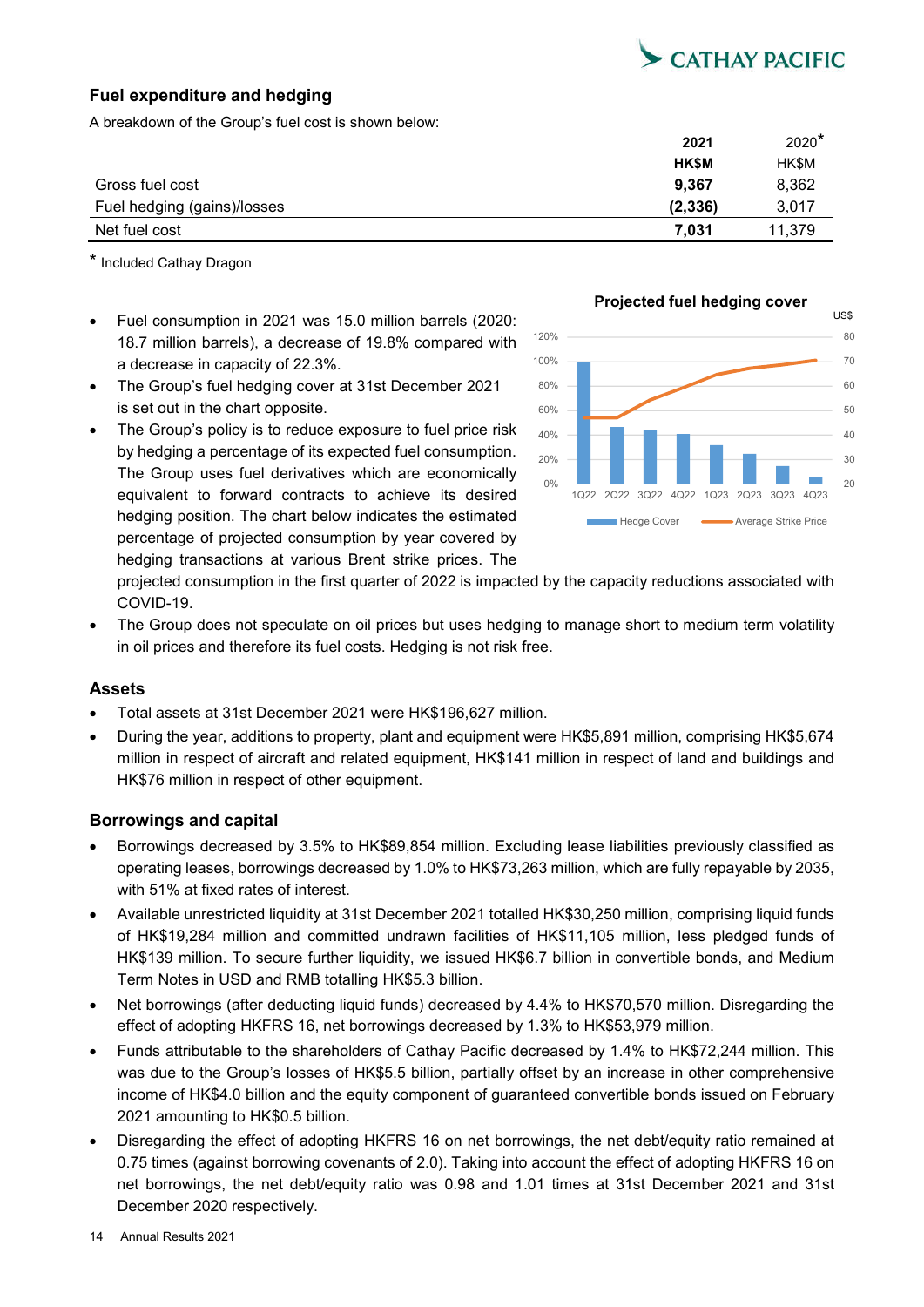

### **Review of subsidiaries and associates**

- HK Express recorded an after-tax loss of HK\$1,978 million in 2021, compared with a HK\$1,723 million loss in 2020. Capacity amounted to 71 million available seat kilometres, reflecting the airline's substantial capacity reductions in response to significantly reduced demand as well as travel restrictions and quarantine requirements in place in Hong Kong and other markets amid the ongoing global COVID-19 pandemic. The average flown load factor was 8.8%, a decrease of 62.2 percentage points versus the comparative period.
- AHK Air Hong Kong Limited recorded an increase in profit in 2021 compared with 2020. Compared with 2020, capacity (in terms of available cargo tonne kilometres) increased by 2.8% to 948 million.
- Cathay Pacific Catering Services (H.K.) Limited ("CPCS") produced 1.7 million airline meals and handled 14,053 flights in 2021 (representing a daily average of 4,701 meals and 39 flights, a decrease of 63.8% and 16.7%, respectively, from 2020). The financial results of CPCS in 2021 improved compared to 2020, mainly due to the impact of asset impairments in the prior year, partially offset by the reduction in COVID-19 financial relief measures received from the Hong Kong SAR Government and the Hong Kong Airport Authority in 2021. Excluding these one-off items, the underlying results declined due to lower business volumes. The financial results of flight kitchens outside Hong Kong in 2021 declined compared with 2020, with the exception of Canada, which reported a year-on-year improvement.
- Cathay Pacific Services Limited ("CPSL") provided cargo-handling services for the Cathay Pacific Group and 17 other airlines in 2021. It handled 1.4 million tonnes of cargo in 2021 (an increase of 4% compared with 2020), 46% of which were trans-shipments. Export and import shipments accounted for 35% and 19% respectively of the total. The financial results in 2021 improve compared with 2020.
- The financial results of Hong Kong Airport Services Limited in 2021 were adversely affected. The focus of the business was to capture new revenue streams, reduce operating costs, defer or cancel capital expenditure and to preserve cash. Various financial relief measures or assistance programmes have lessened the impact of the pandemic.
- Vogue Laundry Service Limited, a wholly owned subsidiary, provides a comprehensive range of services in laundry and dry cleaning of commercial linen, uniform and guest garments. The financial results of 2021 improved compared with those of 2020 mainly due to there being no asset impairments made in 2021, but also partly offset by the absence of financial relief measures received from the Hong Kong SAR Government in the form of Employment Subsidy Schemes, which were available in 2020.
- Air China Limited ("Air China"), in which the Cathay Pacific Group a 18.13% interest at 31st December 2021, is the national flag carrier and leading provider of passenger, cargo and other airline-related services in the Chinese Mainland. The Group's share of Air China's results is based on its financial statements drawn up three months in arrear. Consequently the 2021 results include Air China's results for the 12 months ended 30th September 2021, adjusted for any significant events or transactions for the period from 1st October 2021 to 31st December 2021. For the 12 months ended 30th September 2021, Air China's financial results declined compared to those for the 12 months ended 30th September 2020.
- Air China Cargo Co., Ltd. (Air China Cargo) is the leading provider of air cargo services in the Chinese Mainland. As part of a mixed ownership reform for Air China Cargo, the Cathay Pacific Group's equity and economic interest in Air China Cargo reduced from 34.78% to 24% in September 2021. Starting from the second half of 2021, with the dilution of our interest in Air China Cargo, our share of results are taken three months in arrear. The 2021 results include Air China Cargo's results for the nine months ended 30th September 2021, adjusted for any significant events or transactions in the period from 1st October 2021 to 31st December 2021.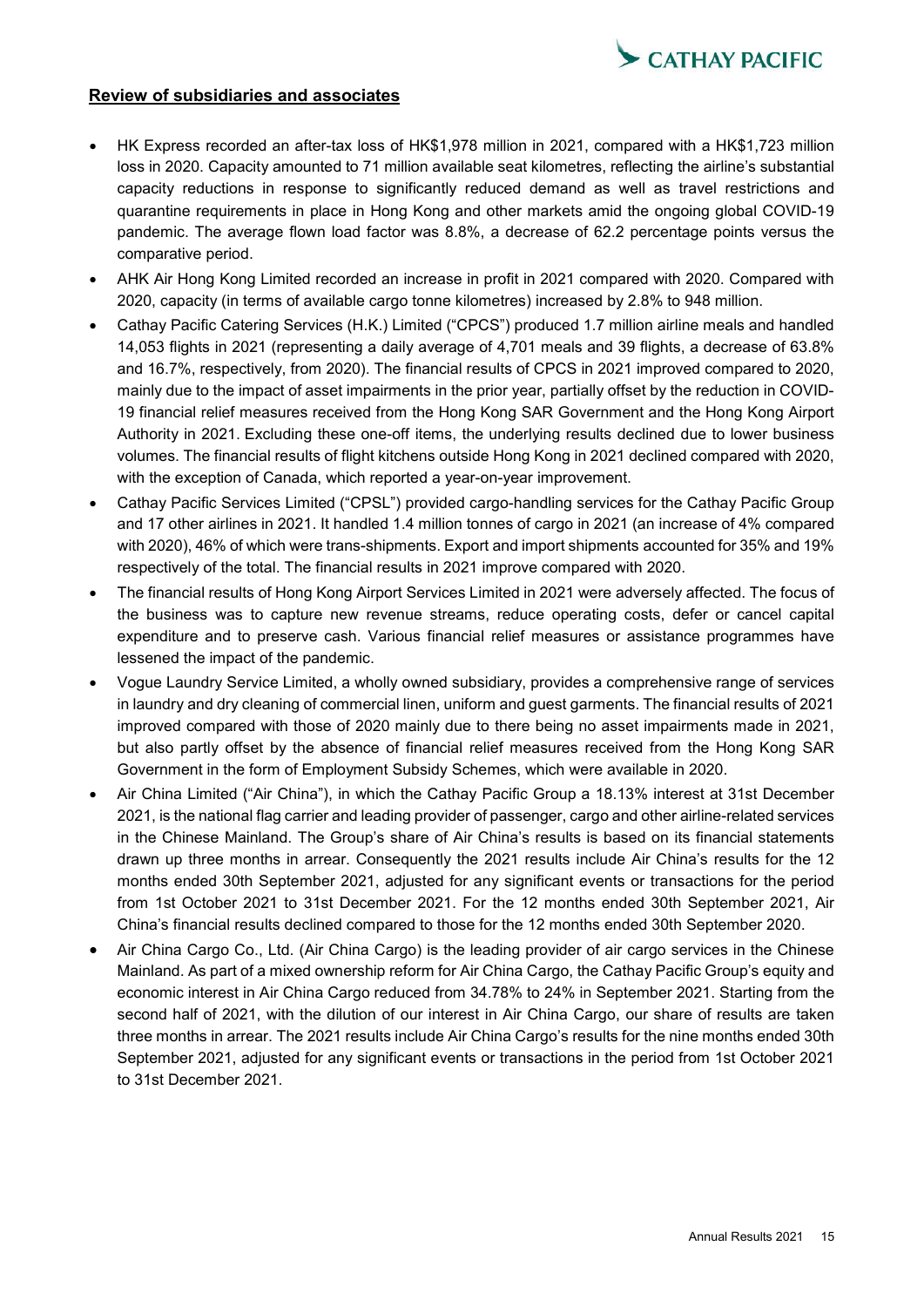

## **Corporate Responsibility**

- Our sustainable development report for 2021 will be published in May 2022. It will be available at https://www.cathaypacific.com/cx/en\_HK/about-us/environment/overview/introduction.html
- In 2021, Cathay Pacific reaffirmed its commitment to achieving net-zero carbon emissions by 2050 by setting a mid-term target to use 10% Sustainable Aviation Fuel (SAF) for the jet fuel consumption of all Cathay Pacific operating flights by 2030. All member airlines of the **one**world alliance, for which Cathay Pacific is a founding member, have also made the same commitment.
- In 2021, Cathay Pacific announced its involvement as a founding member in the Aviation Climate Taskforce (ACT), a new non-profit organisation founded together with Boston Consulting Group (BCG) and other airline leaders to tackle the challenge of eliminating carbon emissions in aviation through innovation and collaboration.
- The Cathay Pacific Group also supported Hong Kong International Airport's (HKIA) long-term carbon pledge to achieve Net Zero Carbon by 2050, with a midpoint target of 55% reduction of absolute ground emissions by 2035 from the 2018 baseline. This pledge would cover the Group's carbon emissions from its ground operations at its home base.
- Cathay Pacific continues to take part in various industry groups who share our view in support of the development of a science-based climate change target and corresponding sustainable decarbonisation actions for the aviation industry. This includes the IATA Sustainability and Environment Advisory Committee, the Clean Skies for Tomorrow Coalition, the Sustainable Aviation Fuel Users Group, the Roundtable on Sustainable Biomaterials, and the Environmental Working Group of the Association of Asia Pacific Airlines.
- We have completed all the applicable requirements, including submission and verification of our emissions data, in accordance with the Carbon Offsetting and Reduction Scheme for International Aviation (CORSIA), the European Union's Emissions Trading Scheme (EU ETS), and also the United Kingdom Emissions Trading Scheme (UK ETS).
- Cathay Pacific is proud to have flown the first shipment of COVID-19 vaccines to Hong Kong from Beijing as the airline continues to support the Hong Kong SAR Government's vaccination programme. Since the start of COVID-19, our airlines have transported over 190 million doses of COVID-19 vaccines around the world.
- In February, Cathay Pacific took part in UNICEF's Humanitarian Airfreight Initiative to support the delivery of COVID-19 vaccines, essential medicines, medical devices and other critical supplies to support developing countries in responding to the pandemic. In total, we have helped transport over 40 million doses of COVID-19 vaccines under this initiative.
- At 31st December 2021, the Cathay Pacific Group employed more than 21,600 people worldwide. Around 17,700 of these people are based in Hong Kong. Cathay Pacific employed more than 16,700 permanent employees worldwide. Around 76% of these people are based in Hong Kong.
- We regularly review our human resources and remuneration policies in the light of legislation, industry practice, market conditions and the performance of individuals and the Group.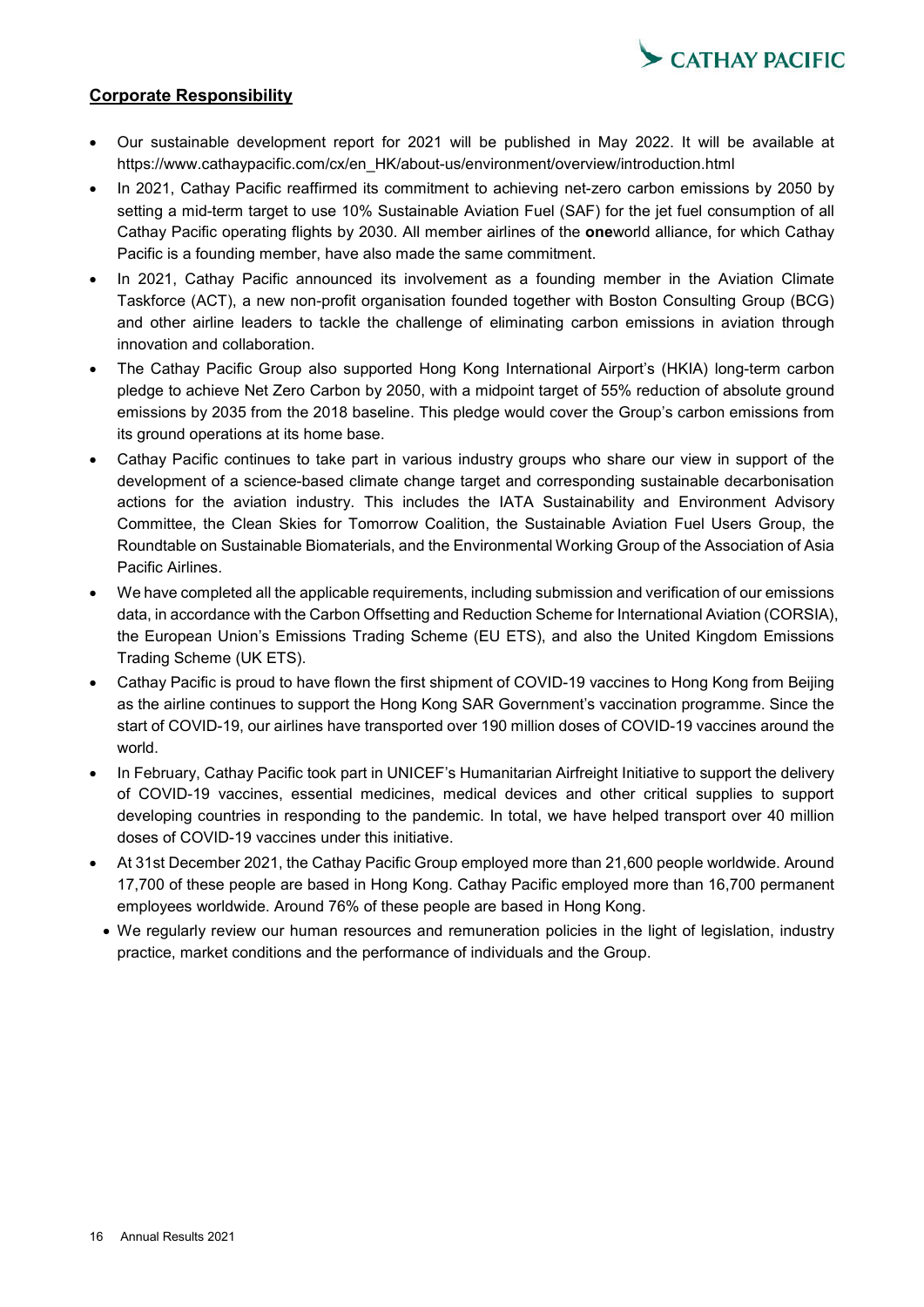

## **Consolidated Statement of Profit or Loss and Other Comprehensive Income**

## **for the year ended 31st December 2021**

|                                                                                                                |      | 2021                | 2020                 |
|----------------------------------------------------------------------------------------------------------------|------|---------------------|----------------------|
|                                                                                                                | Note | HK\$M               | HK\$M                |
| <b>Revenue</b>                                                                                                 |      |                     |                      |
| Passenger services                                                                                             |      | 4,357               | 11,950<br>27,890     |
| Cargo services<br>Other services and recoveries                                                                |      | 35,814              | 7,094                |
|                                                                                                                |      | 5,416               |                      |
| <b>Total revenue</b>                                                                                           |      | 45,587              | 46,934               |
| <b>Expenses</b>                                                                                                |      |                     |                      |
| <b>Staff</b>                                                                                                   |      | (11, 298)           | (15, 786)            |
| Inflight service and passenger expenses                                                                        |      | (366)               | (1, 102)             |
| Landing, parking and route expenses<br>Fuel, including hedging gains/losses                                    |      | (5,743)             | (6,868)<br>(11, 379) |
| Aircraft maintenance                                                                                           |      | (7,031)<br>(5, 152) | (5, 772)             |
| Aircraft depreciation and rentals                                                                              |      | (10, 444)           | (11, 879)            |
| Other depreciation, amortisation and rentals                                                                   |      | (2, 381)            | (2,720)              |
| Others                                                                                                         |      | (3,622)             | (3, 133)             |
| <b>Operating expenses</b>                                                                                      |      | (46, 037)           | (58, 639)            |
|                                                                                                                |      |                     |                      |
| Operating loss before non-recurring items                                                                      | 18   | (450)               | (11, 705)            |
| Restructuring costs<br>Impairment and related charges                                                          | 18   | (385)<br>(818)      | (2, 383)<br>(4,056)  |
| Gain on deemed partial disposal of an associate                                                                | 4    | 210                 |                      |
| <b>Operating loss</b>                                                                                          | 5    | (1, 443)            | (18, 144)            |
|                                                                                                                |      |                     |                      |
| Finance charges<br>Finance income                                                                              |      | (2,704)<br>75       | (3,044)<br>149       |
|                                                                                                                | 6    |                     |                      |
| Net finance charges                                                                                            |      | (2,629)             | (2,895)              |
| Share of losses of associates<br>Loss before taxation                                                          |      | (1, 985)            | (1, 282)             |
| Taxation                                                                                                       | 7    | (6,057)<br>531      | (22, 321)<br>674     |
|                                                                                                                |      |                     |                      |
| Loss for the year                                                                                              |      | (5, 526)            | (21, 647)            |
| Attributable to                                                                                                |      |                     |                      |
| Ordinary shareholders of Cathay Pacific                                                                        | 17   | (6, 123)<br>596     | (21, 876)            |
| Preference shareholder of Cathay Pacific<br>Non-controlling interests                                          |      |                     | 228<br>1             |
| Loss for the year                                                                                              |      | (5, 526)            | (21, 647)            |
|                                                                                                                |      |                     |                      |
| Loss per ordinary share<br>Basic and diluted                                                                   |      |                     |                      |
|                                                                                                                | 8    | $(95.1)$ ¢          | $(424.3)$ ¢          |
| Loss for the year                                                                                              |      | (5, 526)            | (21, 647)            |
| Other comprehensive income                                                                                     |      |                     |                      |
| Items that may be reclassified subsequently to profit or loss:                                                 |      |                     |                      |
| Cash flow hedges                                                                                               |      | 2,581               | (1,041)              |
| Share of other comprehensive income of associates<br>Exchange differences on translation of foreign operations |      | 211<br>691          | (203)<br>1,638       |
| Items that may not be reclassified subsequently to profit or loss:                                             |      |                     |                      |
| Defined benefit plans                                                                                          |      | 510                 | 599                  |
| Revaluation of equity investments designated at fair value through other                                       |      |                     |                      |
| comprehensive income (non-recycling)                                                                           |      | (5)                 |                      |
| Other comprehensive income for the year, net of taxation                                                       | 9    | 3,988               | 993                  |
| Total comprehensive income for the year                                                                        |      | (1, 538)            | (20, 654)            |
|                                                                                                                |      |                     |                      |
| Total comprehensive income attributable to<br>Ordinary shareholders of Cathay Pacific                          |      |                     |                      |
| Preference shareholder of Cathay Pacific                                                                       | 17   | (2, 135)<br>596     | (20, 883)<br>228     |
| Non-controlling interests                                                                                      |      | 1                   | 1                    |
|                                                                                                                |      | (1, 538)            | (20, 654)            |
|                                                                                                                |      |                     |                      |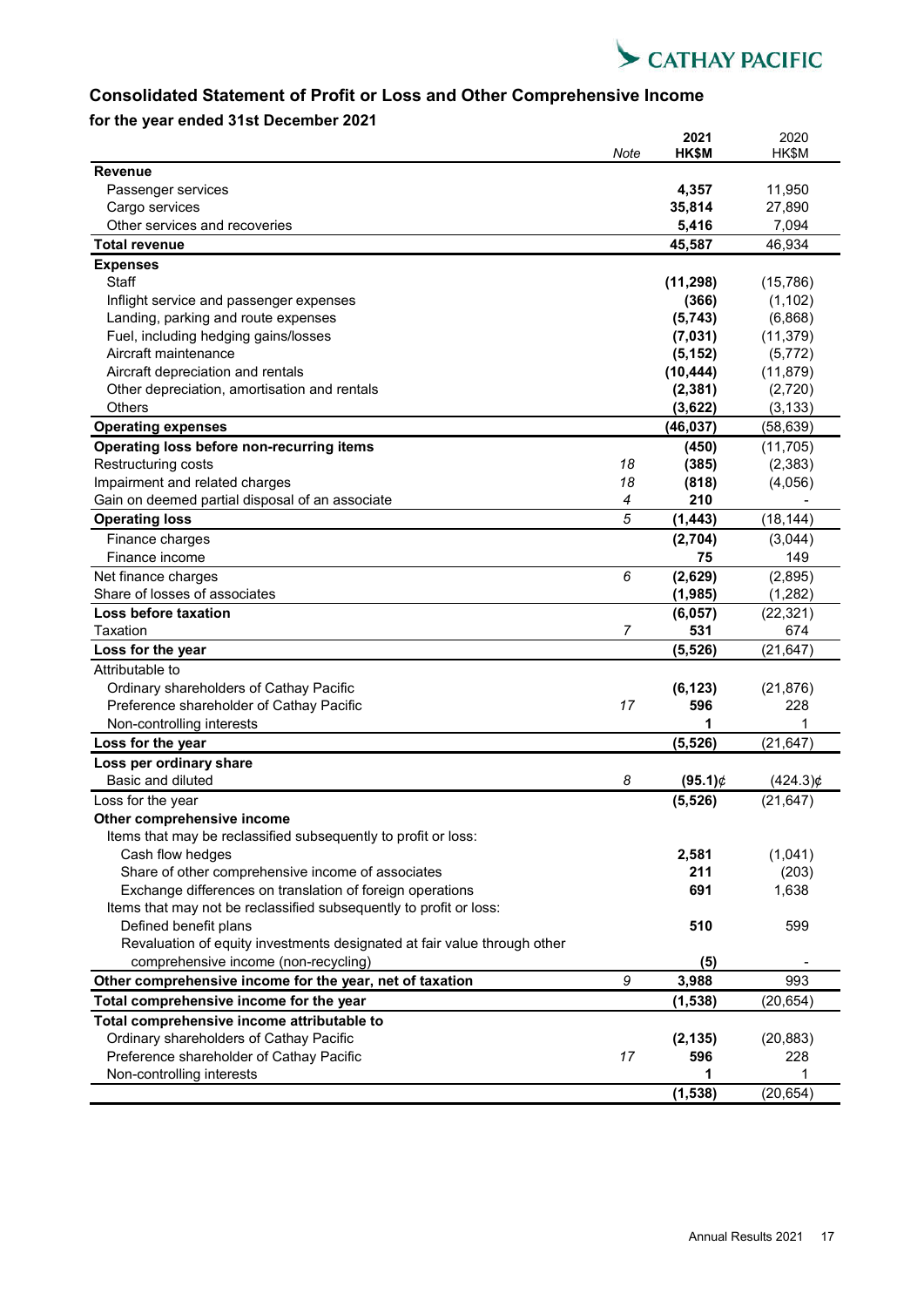

## **Consolidated Statement of Financial Position**

**at 31st December 2021**

|                                                          | Note | 2021<br>HK\$M | 2020<br>HK\$M |
|----------------------------------------------------------|------|---------------|---------------|
| <b>ASSETS AND LIABILITIES</b>                            |      |               |               |
| Non-current assets and liabilities                       |      |               |               |
| Property, plant and equipment                            | 10   | 123,990       | 131,925       |
| Intangible assets                                        | 11   | 15,035        | 15,061        |
| Investments in associates                                |      | 24,532        | 26,489        |
| Other long-term receivables and investments              |      | 3,327         | 2,905         |
| Deferred tax assets                                      |      | 846           | 627           |
|                                                          |      | 167,730       | 177,007       |
| Interest-bearing liabilities                             | 12   | (67, 504)     | (68, 880)     |
| Other long-term payables                                 |      | (3, 441)      | (4,210)       |
| Other long-term contract liabilities                     |      | (478)         |               |
| Deferred tax liabilities                                 |      | (9,820)       | (11, 499)     |
|                                                          |      | (81, 243)     | (84, 589)     |
| Net non-current assets                                   |      | 86,487        | 92,418        |
| <b>Current assets and liabilities</b>                    |      |               |               |
| <b>Stock</b>                                             |      | 1,269         | 1,719         |
| Trade and other receivables                              | 13   | 8,296         | 6,469         |
| Assets held for sale                                     |      | 48            | 38            |
| Liquid funds                                             | 14   | 19,284        | 19,341        |
|                                                          |      | 28,897        | 27,567        |
| Interest-bearing liabilities                             | 12   | (22, 350)     | (24, 249)     |
| Trade and other payables                                 | 15   | (10, 095)     | (12, 376)     |
| <b>Contract liabilities</b>                              |      | (7, 925)      | (8, 122)      |
| <b>Taxation</b>                                          |      | (2,765)       | (1, 977)      |
|                                                          |      | (43, 135)     | (46, 724)     |
| <b>Net current liabilities</b>                           |      | (14, 238)     | (19, 157)     |
| <b>Total assets less current liabilities</b>             |      | 153,492       | 157,850       |
| <b>Net assets</b>                                        |      | 72.249        | 73,261        |
| <b>CAPITAL AND RESERVES</b>                              |      |               |               |
| Share capital                                            | 16   | 48,322        | 48,322        |
| Reserves                                                 |      | 23,922        | 24,935        |
| Funds attributable to the shareholders of Cathay Pacific |      | 72,244        | 73,257        |
| Non-controlling interests                                |      | 5             | 4             |
| <b>Total equity</b>                                      |      | 72,249        | 73,261        |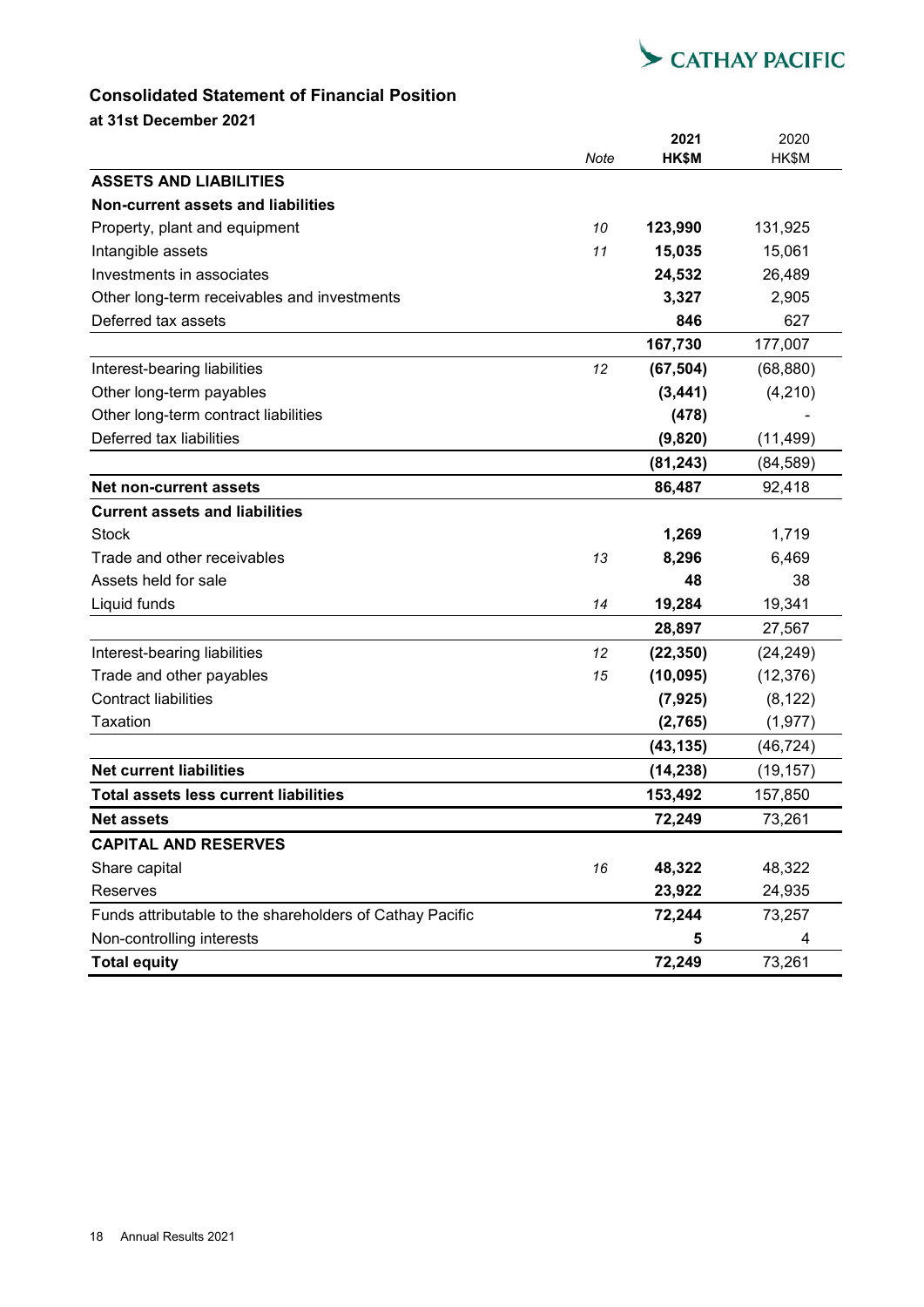

## **Consolidated Statement of Cash Flows**

## **for the year ended 31st December 2021**

|                                                                  | 2021      | 2020      |
|------------------------------------------------------------------|-----------|-----------|
|                                                                  | HK\$M     | HK\$M     |
| <b>Operating activities</b>                                      |           |           |
| Cash generated from/(used in) operations                         | 11,705    | (11, 237) |
| Interest received                                                | 67        | 92        |
| Interest paid                                                    | (1,946)   | (2, 223)  |
| Tax paid                                                         | (991)     | (923)     |
| Net cash inflow/(outflow) from operating activities              | 8,835     | (14, 291) |
| <b>Investing activities</b>                                      |           |           |
| Net decrease/(increase) in liquid funds other than cash and cash |           |           |
| equivalents                                                      | 2,464     | (7, 150)  |
| Proceeds from sales of property, plant and equipment             | 112       | 153       |
| Net increase in other long-term receivables and investments      | (17)      | (2)       |
| Payments for property, plant and equipment and intangible assets | (2, 276)  | (5, 418)  |
| Dividends received from associates                               |           | 675       |
| Repayments from/(loan to) an associate                           | 210       | (16)      |
| Net cash inflow/(outflow) from investing activities              | 493       | (11, 758) |
| <b>Financing activities</b>                                      |           |           |
| New financing                                                    | 13,906    | 22,304    |
| Loan and lease repayments                                        | (20, 838) | (30, 134) |
| Proceeds from issue of rights shares                             |           | 11,716    |
| Proceeds from issue of preference shares                         |           | 19,500    |
| Payments of transaction costs on issue of rights shares and      |           |           |
| preference shares                                                |           | (77)      |
| Net cash (outflow)/inflow from financing activities              | (6,932)   | 23,309    |
| Net increase/(decrease) in cash and cash equivalents             | 2,396     | (2,740)   |
| Cash and cash equivalents at 1st January                         | 6,166     | 8,881     |
| Effect of exchange differences                                   | 11        | 25        |
| Cash and cash equivalents at 31st December                       | 8,573     | 6,166     |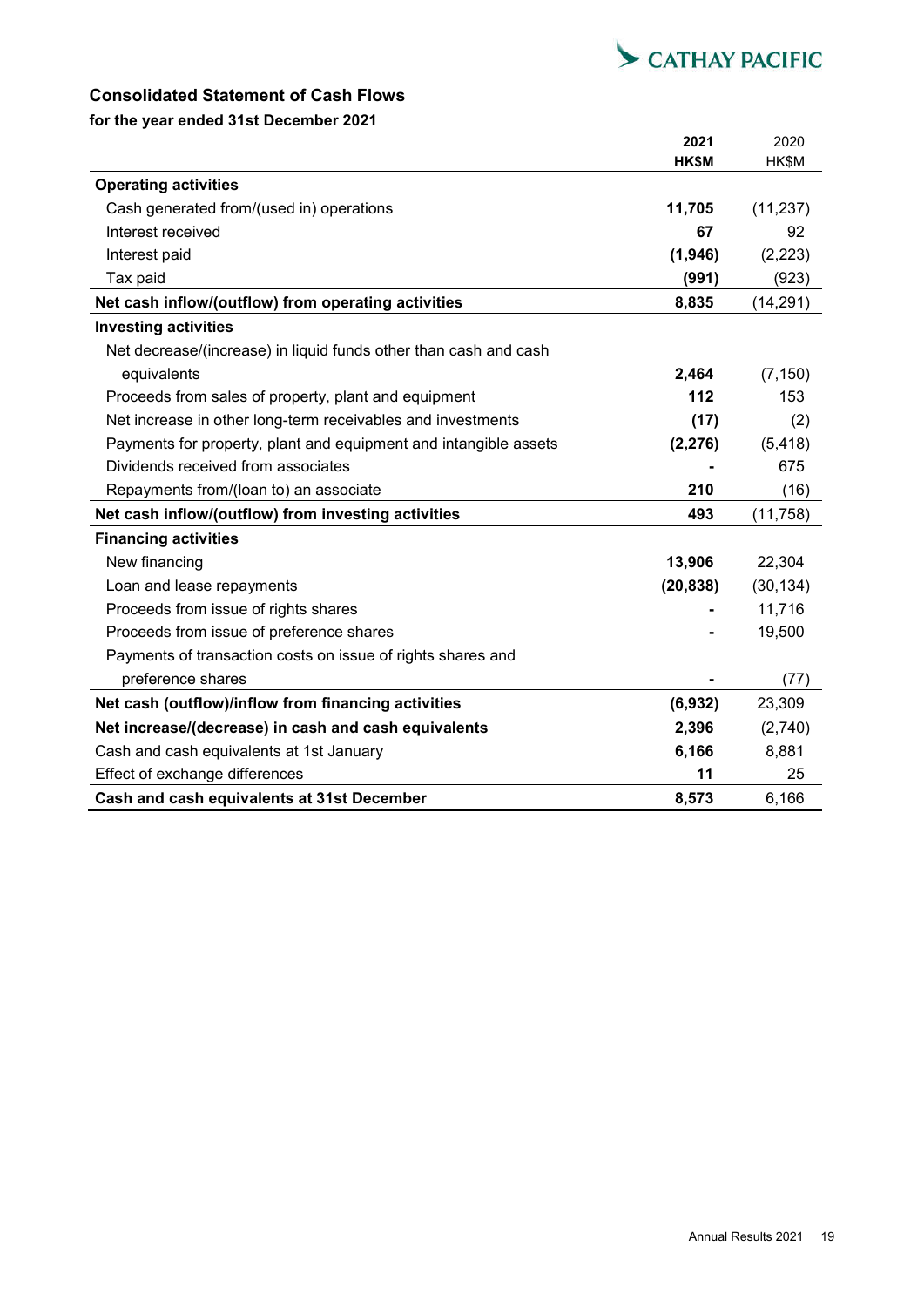

## **Notes:**

### **1. Basis of accounting**

The annual results set out in this announcement are extracted from the Group's statutory financial statements for the year ended 31st December 2021.

The financial statements have been prepared in accordance with all applicable Hong Kong Financial Reporting Standards ("HKFRS") (which include all applicable Hong Kong Accounting Standards ("HKAS"), Hong Kong Financial Reporting Standards and Interpretations) issued by the Hong Kong Institute of Certified Public Accountants ("HKICPA"), accounting principles generally accepted in Hong Kong and the requirements of the Hong Kong Companies Ordinance. These financial statements also comply with the applicable disclosure provisions of the Rules Governing the Listing of Securities (the "Listing Rules") on The Stock Exchange of Hong Kong Limited (the "Stock Exchange").

The financial information relating to the years ended 31st December 2020 and 2021 that is included in this document does not constitute the Company's statutory annual consolidated financial statements for those years but is derived from those financial statements.

The non-statutory accounts (within the meaning of section 436 of the Companies Ordinance (Cap. 622) (the "Ordinance")) in this document are not specified financial statements (within such meaning). The specified financial statements for the year ended 31st December 2020 have been delivered to the Registrar of Companies in Hong Kong in accordance with section 664 of the Ordinance. The specified financial statements for the year ended 31st December 2021 have not been but will be delivered to the Registrar of Companies in Hong Kong in accordance with section 664 of the Ordinance. Auditor's reports have been prepared on the specified financial statements for the years ended 31st December 2020 and 2021. Those reports were not qualified or otherwise modified, did not refer to any matters to which the auditor drew attention by way of emphasis without qualifying the reports and did not contain statements under section 406(2) or 407(2) or (3) of the Ordinance.

Accounting policies adopted for convertible bonds are as follows:

Convertible bonds that can be converted into ordinary shares at the option of the holder, where a fixed number of shares are issued for a fixed amount of financial assets, are accounted for as compound financial instruments, i.e. they contain both a liability component and an equity component.

At initial recognition the liability component of the convertible bonds is measured at the fair value based on the future interest and principal payments, discounted at the prevailing market rate of interest for similar non-convertible instruments. The equity component is the difference between the initial fair value of the convertible bonds as a whole and the initial fair value of the liability component. Transaction costs that relate to the issue of a compound financial instrument are allocated to the liability and equity components in proportion to the allocation of proceeds.

The liability component is subsequently carried at amortised cost. Interest expense recognised in profit or loss on the liability component is calculated using the effective interest method. The equity component is not remeasured and is recognised in the convertible bond reserve until the bonds are converted.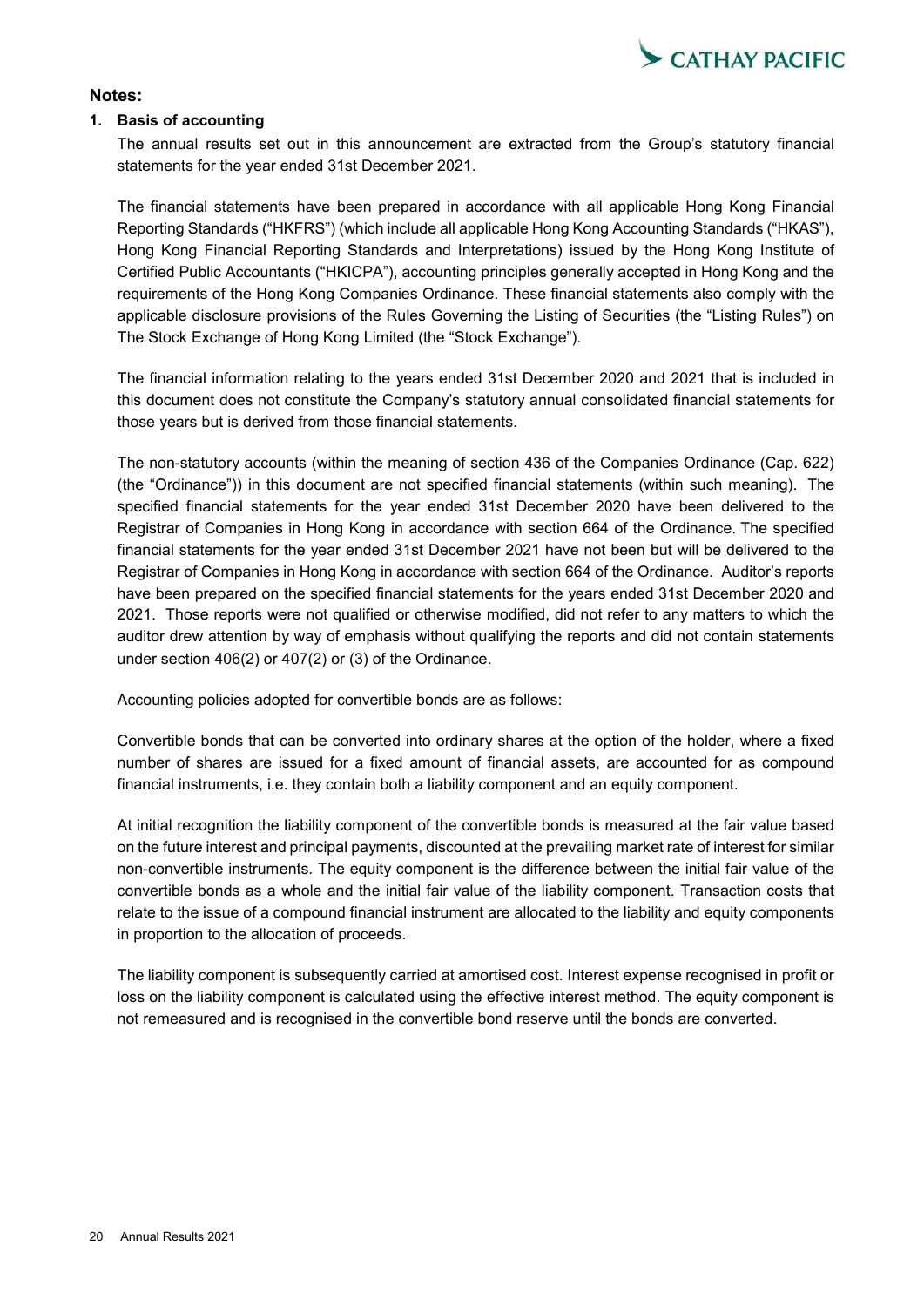

## **2. Changes in accounting policies**

The HKICPA has issued the following amendments to Hong Kong Financial Reporting Standards ("HKFRSs") for the current accounting period of the Group.

- Amendment to HKFRS 16 "COVID-19-related rent concessions beyond 30th June 2021"
- Amendments to HKFRS 9, HKAS 39, HKFRS 7, HKFRS 4 and HKFRS 16 "Interest Rate Benchmark Reform – Phase 2"

The Group has early adopted the amendment to HKFRS 16. The Group has not early adopted any other new standards or interpretations that are not yet effective for the current accounting period.

### **Amendment to HKFRS 16 "COVID-19-Related Rent Concessions beyond 30th June 2021"**

The Group previously applied the practical expedient in HKFRS 16 such that as lessee it was not required to assess whether rent concessions occurring as a direct consequence of the COVID-19 pandemic were lease modifications, if the eligibility conditions are met. One of these conditions requires that the reduction in lease payments affect only payments originally due on or before a specified time limit. The 2021 amendment extends this time limit from 30th June 2021 to 30th June 2022.

The eligible rent concessions are accounted for as negative variable lease payments, and are recognised in profit or loss in the period in which the event or condition that triggers those payments occurred.

There is no impact on the opening balance of equity at 1st January 2021.

## **Amendments to HKFRS 9, HKAS 39, HKFRS 7, HKFRS 4 and HKFRS 16 "Interest Rate Benchmark Reform – Phase 2"**

The amendments provide targeted reliefs from accounting for changes in the basis for determining contractual cash flows of financial assets, financial liabilities and lease liabilities as modifications, and discontinuing hedge accounting when an interest rate benchmark is replaced by an alternative benchmark rate as a result of the reform of interbank offered rates ("IBOR reform"). The amendments do not have an impact on these financial statements as the Group has not moved any existing contracts to alternative benchmark rates.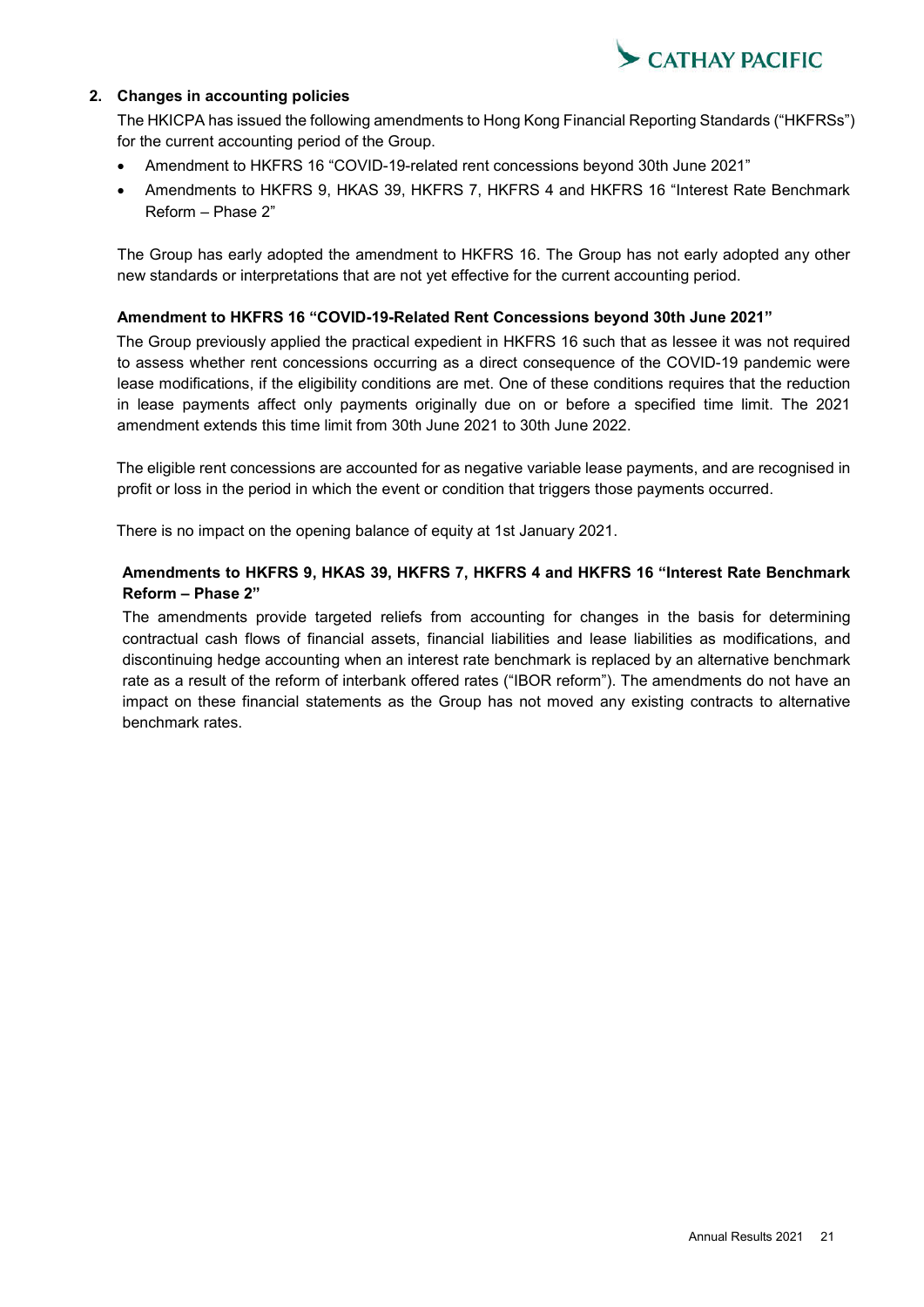

## **3. Segment information**

(a) Segment results

|                                   | 2021                  |                   |                 |                |                   |              |
|-----------------------------------|-----------------------|-------------------|-----------------|----------------|-------------------|--------------|
|                                   |                       |                   | <b>Air Hong</b> | <b>Airline</b> |                   |              |
|                                   | <b>Cathay Pacific</b> | <b>HK Express</b> | Kong            | services       | <b>Associates</b> | <b>Total</b> |
|                                   | <b>HK\$M</b>          | <b>HK\$M</b>      | <b>HK\$M</b>    | <b>HK\$M</b>   | <b>HK\$M</b>      | <b>HK\$M</b> |
| <b>Profit or loss</b>             |                       |                   |                 |                |                   |              |
| Sales to external customers       | 41,829                | 20                | 3,106           | 632            |                   | 45.587       |
| Inter-segment sales               | 355                   |                   | 57              | 1,718          |                   | 2,130        |
| Segment revenue                   | 42,184                | 20                | 3,163           | 2,350          |                   | 47,717       |
| Segment profit/(loss), before     |                       |                   |                 |                |                   |              |
| restructuring costs, impairment   |                       |                   |                 |                |                   |              |
| and related charges               | 1,222                 | (1,806)           | 898             | (554)          |                   | (240)        |
| Restructuring costs               | (385)                 |                   |                 |                |                   | (385)        |
| Impairment and related charges    | (777)                 | (41)              |                 |                |                   | (818)        |
| Segment profit/(loss)             | 60                    | (1, 847)          | 898             | (554)          |                   | (1, 443)     |
| Net finance charges               | (1, 972)              | (328)             | (1)             | (328)          |                   | (2,629)      |
|                                   | (1, 912)              | (2, 175)          | 897             | (882)          |                   | (4,072)      |
| Share of losses of associates     |                       |                   |                 |                | (1, 985)          | (1, 985)     |
| (Loss)/profit before taxation     | (1, 912)              | (2, 175)          | 897             | (882)          | (1, 985)          | (6,057)      |
| Taxation                          | 184                   | 197               | (149)           | 24             | 275               | 531          |
| (Loss)/profit for the year        | (1, 728)              | (1,978)           | 748             | (858)          | (1,710)           | (5, 526)     |
| Non-controlling interests         |                       |                   |                 | (1)            |                   | (1)          |
| (Loss)/profit attributable to the |                       |                   |                 |                |                   |              |
| shareholders of Cathay Pacific    | (1,728)               | (1,978)           | 748             | (859)          | (1,710)           | (5, 527)     |
| Other segment information         |                       |                   |                 |                |                   |              |
| Depreciation and amortisation     | 11,219                | 869               | 5               | 693            |                   | 12,786       |
| Purchase of property, plant and   |                       |                   |                 |                |                   |              |
| equipment and intangible assets   | 2,162                 | 56                |                 | 58             |                   | 2,276        |

|                                   |                 |                   | 2020     |          |            |           |
|-----------------------------------|-----------------|-------------------|----------|----------|------------|-----------|
|                                   |                 |                   | Air Hong | Airline  |            |           |
|                                   | Cathay Pacific* | <b>HK Express</b> | Kong     | services | Associates | Total     |
|                                   | HK\$M           | HK\$M             | HK\$M    | HK\$M    | HK\$M      | HK\$M     |
| Profit or loss                    |                 |                   |          |          |            |           |
| Sales to external customers       | 42,432          | 861               | 2,866    | 775      |            | 46,934    |
| Inter-segment sales               | 296             |                   | 90       | 1.877    |            | 2,263     |
| Segment revenue                   | 42,728          | 861               | 2,956    | 2.652    |            | 49,197    |
| Segment (loss)/profit, before     |                 |                   |          |          |            |           |
| restructuring costs, impairment   |                 |                   |          |          |            |           |
| and related charges               | (10, 357)       | (1,661)           | 852      | (539)    |            | (11, 705) |
| Restructuring costs               | (2,383)         |                   |          |          |            | (2,383)   |
| Impairment and related charges    | (2,815)         | (1)               |          | (1, 184) | (56)       | (4,056)   |
| Segment (loss)/profit             | (15, 555)       | (1,662)           | 852      | (1, 723) | (56)       | (18, 144) |
| Net finance charges               | (2,313)         | (274)             |          | (308)    |            | (2,895)   |
|                                   | (17, 868)       | (1,936)           | 852      | (2,031)  | (56)       | (21, 039) |
| Share of losses of associates     |                 |                   |          |          | (1, 282)   | (1, 282)  |
| (Loss)/profit before taxation     | (17, 868)       | (1,936)           | 852      | (2,031)  | (1, 338)   | (22, 321) |
| Taxation                          | 475             | 213               | (137)    | (3)      | 126        | 674       |
| (Loss)/profit for the year        | (17, 393)       | (1,723)           | 715      | (2,034)  | (1, 212)   | (21, 647) |
| Non-controlling interests         |                 |                   |          | (1)      |            | (1)       |
| (Loss)/profit attributable to the |                 |                   |          |          |            |           |
| shareholders of Cathay Pacific    | (17, 393)       | (1, 723)          | 715      | (2,035)  | (1,212)    | (21, 648) |
| Other segment information         |                 |                   |          |          |            |           |
| Depreciation and amortisation     | 12,756          | 901               | 6        | 758      |            | 14,421    |
| Purchase of property, plant and   |                 |                   |          |          |            |           |
| equipment and intangible assets   | 5,004           | 329               | 1        | 84       |            | 5,418     |

\* Included Cathay Dragon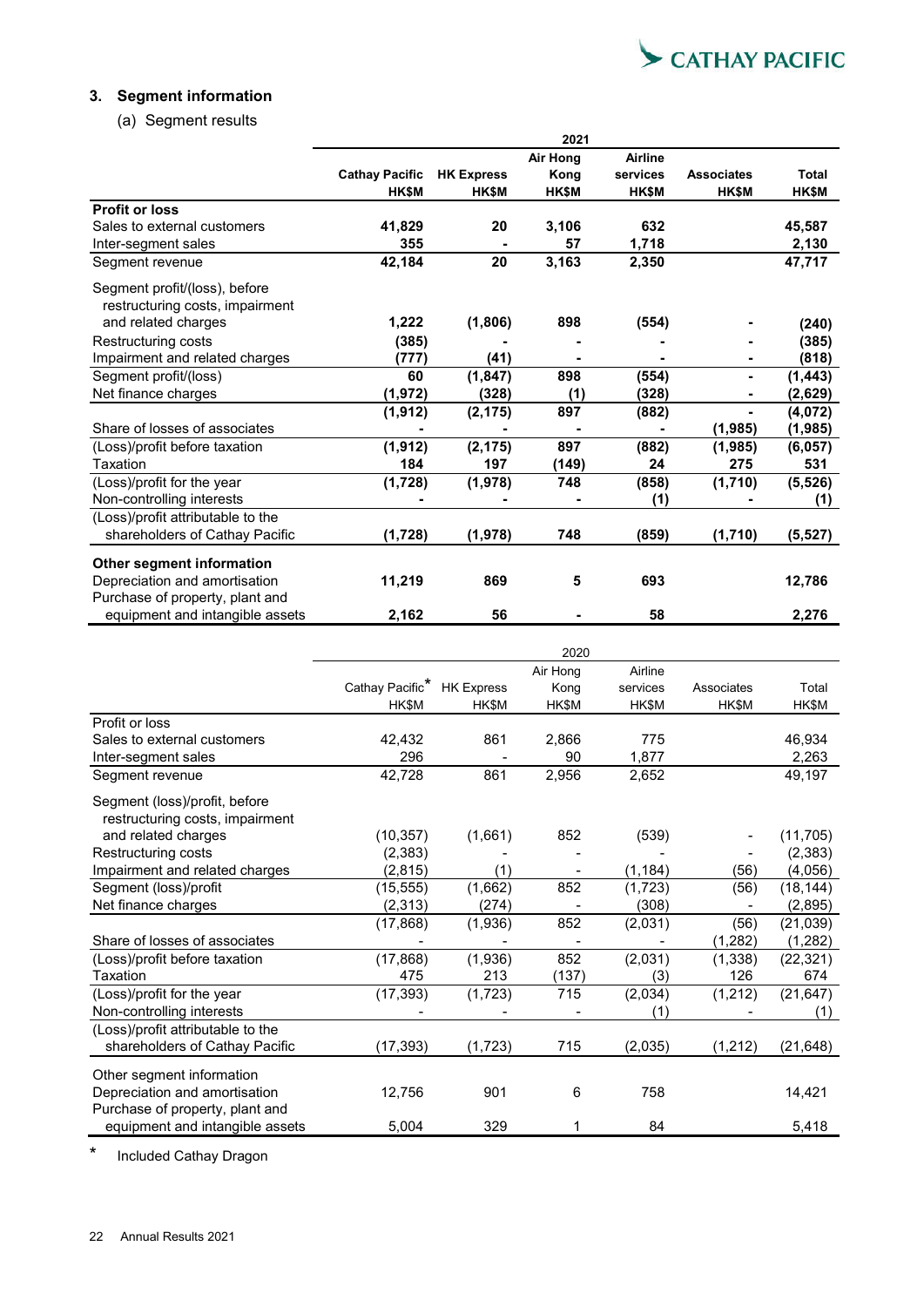

### **3. Segment information (continued)**

- (i) Cathay Pacific and Cathay Dragon (until 21st October 2020) provide full service international passenger and cargo air transportation. Management considers that there is no suitable basis for allocating operating results between passenger and cargo operations. Accordingly these are not disclosed as separate business segments.
- (ii) HK Express is a low cost passenger carrier offering scheduled services within Asia.
- (iii) Air Hong Kong provides express cargo air transportation offering scheduled services within Asia.
- (iv) Airline services represents our supporting airline operations including catering, cargo terminal operations, ground handling services and commercial laundry operations.

The composition of reportable segments of the Group is determined according to the nature of the business, and is aligned with financial information provided regularly to the Group's executive management.

Inter-segment sales are based on prices set on an arm's length basis.

The Group has applied the practical expedient in paragraph 121 of HKFRS 15 "Revenue from Contracts with Customers" to its sales contracts such that the Group does not disclose the amount of the transaction price allocated to the remaining performance obligations when the performance obligation is part of a contract that has an original expected duration of one year or less.

(b) Geographical information

|                                      | 2021         | 2020   |
|--------------------------------------|--------------|--------|
|                                      | <b>HK\$M</b> | HK\$M  |
| Revenue by origin of sale:           |              |        |
| North Asia                           |              |        |
| - Hong Kong and the Chinese Mainland | 30,721       | 29,567 |
| - Japan, Korea and Taiwan            | 3,508        | 3,168  |
| Americas                             | 3,171        | 3,944  |
| Europe                               | 1,405        | 2,649  |
| Southeast Asia                       | 4,478        | 3,686  |
| Southwest Pacific                    | 812          | 1.531  |
| South Asia, Middle East and Africa   | 1,492        | 2,389  |
|                                      | 45.587       | 46,934 |

Geographical segment results and segment net assets are not disclosed for the reasons set out in the 2021 Annual Report.

### **4. Gain on deemed partial disposal of an associate**

In September 2021, the Cathay Pacific Group's equity and economic interest in Air China Cargo of 34.78% was reduced to 24.00%. A gain of HK\$210 million was recorded during the year ended 31st December 2021 on this deemed partial disposal.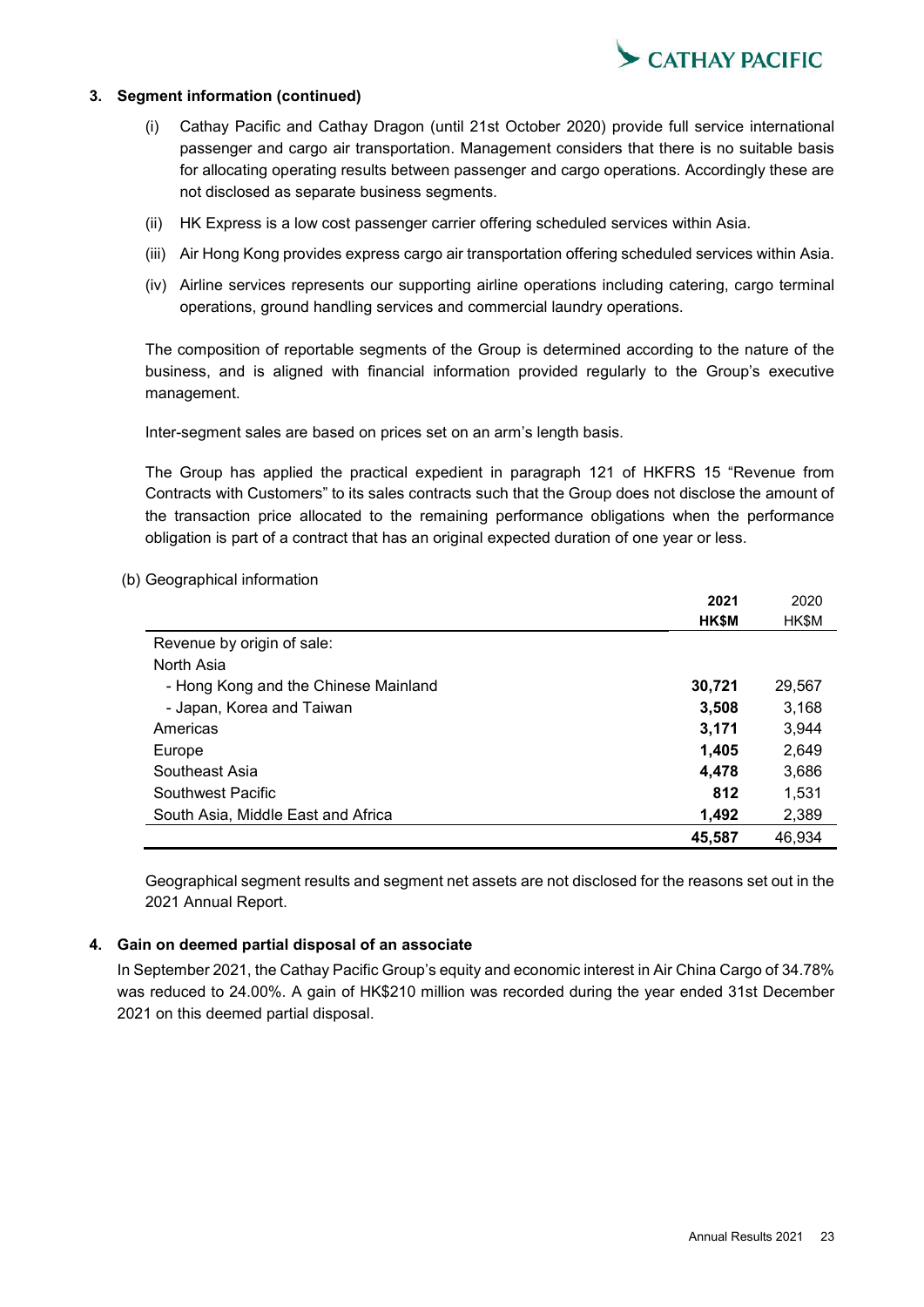

## **5. Operating loss**

|                                                                       | 2021         | 2020  |
|-----------------------------------------------------------------------|--------------|-------|
|                                                                       | <b>HK\$M</b> | HK\$M |
| Operating loss has been arrived at after charging/(crediting):        |              |       |
| Depreciation of property, plant and equipment                         |              |       |
| - right-of-use assets                                                 | 5,284        | 6,069 |
| - owned                                                               | 6,941        | 7,779 |
| Amortisation of intangible assets                                     | 561          | 573   |
| Impairment                                                            |              |       |
| - property, plant and equipment                                       | 1,010        | 3,973 |
| - intangible assets                                                   |              | 39    |
| - investment in an associate                                          |              | 56    |
| - stock                                                               | 110          |       |
| Expenses relating to short-term leases and leases of low-value assets | 27           | 25    |
| COVID-19-related rent concessions recognised                          | (301)        | (316) |
| Gain on disposal of property, plant and equipment, net                | (51)         | (34)  |
| Loss on disposal of intangible assets                                 | 5            |       |
| Cost of stock expensed                                                | 711          | 845   |
| Exchange differences, net                                             | 69           | (295) |
| Auditors' remuneration                                                | 15           | 16    |
| Dividend income from unlisted equity investments                      | (29)         | (49)  |

### **6. Net finance charges**

|                                                                                 | 2021  | 2020  |
|---------------------------------------------------------------------------------|-------|-------|
|                                                                                 | HK\$M | HK\$M |
| Net interest charges comprise:                                                  |       |       |
| - lease liabilities stated at amortised cost                                    | 905   | 1,058 |
| - bank loans and overdrafts                                                     |       |       |
| - wholly repayable within five years                                            | 411   | 718   |
| - not wholly repayable within five years                                        | 283   | 543   |
| - other borrowings                                                              |       |       |
| - wholly repayable within five years                                            | 546   | 125   |
| - not wholly repayable within five years                                        | 341   | 255   |
|                                                                                 | 2,486 | 2,699 |
| Income from liquid funds:                                                       |       |       |
| - funds with investment managers and other liquid investments at fair value     |       |       |
| through profit or loss                                                          | (9)   | (63)  |
| - bank deposits and others                                                      | (66)  | (86)  |
|                                                                                 | (75)  | (149) |
| Fair value change:                                                              |       |       |
| - gain on financial liabilities designated at fair value through profit or loss |       | (73)  |
| - loss on financial derivatives                                                 | 218   | 418   |
|                                                                                 | 218   | 345   |
|                                                                                 | 2,629 | 2,895 |

Finance income and charges relating to defeasance arrangements have been netted off in the above figures.

Included in fair value change in respect of financial derivatives is net gain from derivatives that are classified as fair value through profit or loss of HK\$25 million (2020: net loss of HK\$210 million).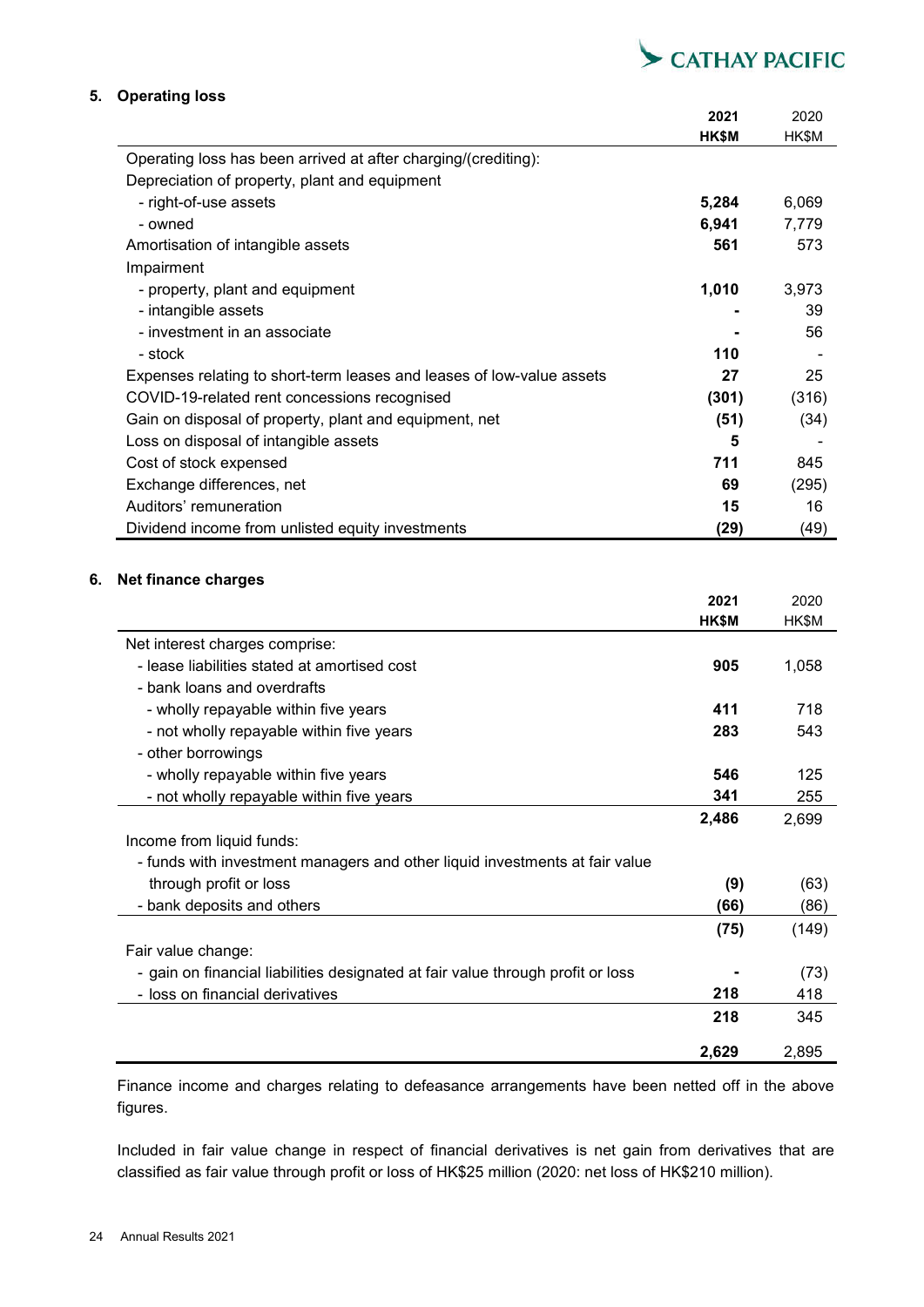

## **7. Taxation**

|                                                     | 2021         | 2020  |
|-----------------------------------------------------|--------------|-------|
|                                                     | <b>HK\$M</b> | HK\$M |
| Current tax expenses                                |              |       |
| - Hong Kong profits tax                             | 141          | 137   |
| - overseas tax                                      | 142          | 124   |
| - under provisions for prior years                  | 17           | 42    |
| Deferred tax                                        |              |       |
| - origination and reversal of temporary differences | (831)        | (977) |
|                                                     | (531)        | (674) |

Hong Kong profits tax is calculated at 16.5% (2020: 16.5%) on the estimated assessable profits for the year. Overseas tax is calculated at rates of tax applicable in countries in which the Group is assessable for tax. Tax provisions are reviewed regularly to take into account changes in legislation, practice and the status of negotiations (see note 28(c) to the financial statements in the 2021 Annual Report).

A reconciliation between tax (charge)/credit and accounting loss at applicable tax rates is as follows:

|                                                                              | 2021         | 2020     |
|------------------------------------------------------------------------------|--------------|----------|
|                                                                              | <b>HK\$M</b> | HK\$M    |
| Loss before taxation                                                         | (6,057)      | (22,321) |
| Notional tax calculated at Hong Kong profits tax rate of 16.5% (2020: 16.5%) | 999          | 3,683    |
| Expenses not deductible for tax purposes                                     | (247)        | (435)    |
| Income not subject to tax                                                    | 197          | 136      |
| Effect of changes in effective tax rate and jurisdictional differences       | (148)        | (445)    |
| Tax under provisions arising from prior years                                | (17)         | (42)     |
| Tax losses not recognised                                                    | (253)        | (1,286)  |
| Reversal of tax losses recognised in prior years                             |              | (937)    |
| Tax credit                                                                   | 531          | 674      |

Upon restructuring of the Group, deferred tax assets on tax losses of HK\$1,590 million for Cathay Dragon were written off during the year ended 31st December 2020, of which HK\$878 million was recognised in prior years.

Further information on deferred taxation is shown in note 15 to the financial statements in the 2021 Annual Report.

## **8. Loss per ordinary share**

|                          |                                     | 2021                                                |                                        | 2020                               |                                                  |                                 |
|--------------------------|-------------------------------------|-----------------------------------------------------|----------------------------------------|------------------------------------|--------------------------------------------------|---------------------------------|
|                          | Loss <sup>(a)</sup><br><b>HK\$M</b> | Weighted<br>average number<br>of ordinary<br>shares | Per share<br>amount<br><b>HK</b> cents | Loss <sup>(a)</sup><br><b>HKSM</b> | Weighted<br>average number<br>of ordinary shares | Per share<br>amount<br>HK cents |
| <b>Basic and diluted</b> |                                     |                                                     |                                        |                                    |                                                  |                                 |
| loss per ordinary        |                                     |                                                     |                                        |                                    |                                                  |                                 |
| share                    | (6, 123)                            | 6,437,200,203                                       | (95.1)                                 | (21,876)                           | 5,156,000,217                                    | (424.3)                         |

(a) The amounts represent the loss attributable to the ordinary shareholders of Cathay Pacific, which is the loss for the period after non-controlling interests and dividends attributable to the holder of the cumulative preference shares classified as equity.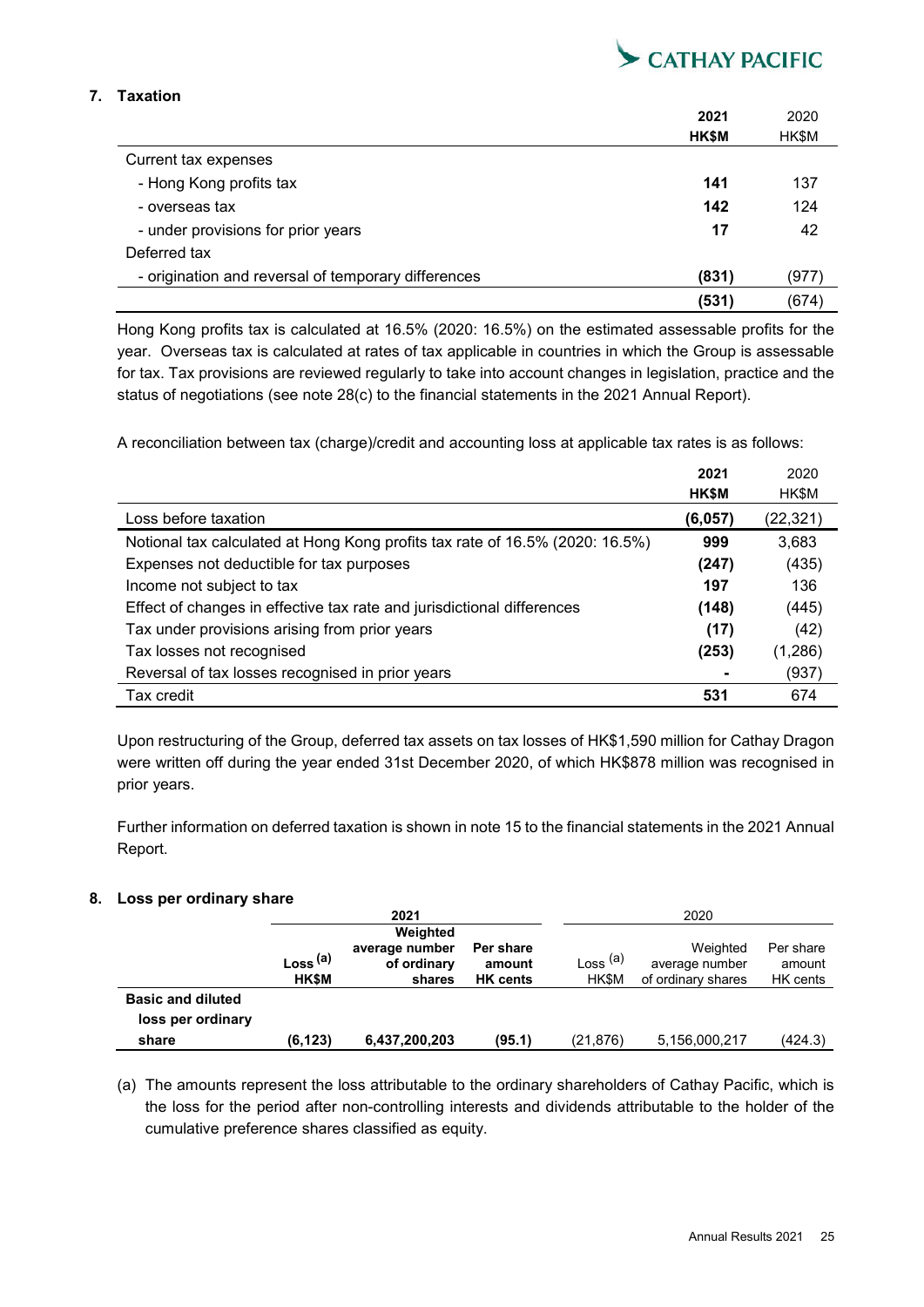

### **8. Loss per ordinary share (continued)**

- (b) On 10th August 2020, the Company issued 2,503,355,631 new ordinary shares at HK\$4.68 each by way of rights issue to qualifying ordinary shareholders. As required by HKAS 33 "Earnings per Share", an adjustment of 391,107,005 shares representing the bonus element in the rights issue was applied to the calculation of the weighted average number of ordinary shares for the year ended 31st December 2020.
- (c) On 12th August 2020, the Company issued warrants which entitle the holder to subscribe for up to 416,666,666 ordinary shares. On 5th February 2021, the Company issued convertible bonds which entitle the holder to convert up to 786,464,410 ordinary shares. The Company's warrants and convertible bonds as at 31st December 2021 have an anti-dilutive effect to the loss per ordinary share and there are no other dilutive potential ordinary shares in existence during the years ended 31st December 2021 and 2020, and hence diluted loss per ordinary share is the same as the basic loss per ordinary share.

### **9. Other comprehensive income**

|                                                                          | 2021    | 2020    |
|--------------------------------------------------------------------------|---------|---------|
|                                                                          | HK\$M   | HK\$M   |
| Cash flow hedges                                                         |         |         |
| - gain/(loss) recognised during the year                                 | 4,684   | (4,261) |
| - (gain)/loss transferred to profit or loss                              | (1,836) | 3,105   |
| - deferred taxation                                                      | (267)   | 115     |
| Share of other comprehensive income of associates                        |         |         |
| - recognised during the year                                             | 211     | (203)   |
| Exchange differences on translation of foreign operations                |         |         |
| - gain recognised during the year                                        | 724     | 1,638   |
| - reclassified to profit or loss upon deemed partial disposal            | (33)    |         |
| Defined benefit plans                                                    |         |         |
| - remeasurement gain recognised during the year                          | 561     | 653     |
| - deferred taxation                                                      | (51)    | (54)    |
| Revaluation of equity investments designated at fair value through other |         |         |
| comprehensive income (non-recycling)                                     |         |         |
| - loss recognised during the year                                        | (5)     |         |
| Other comprehensive income for the year                                  | 3,988   | 993     |

### **10. Property, plant and equipment**

The carrying amounts of certain property, plant and equipment were written down by HK\$1,010 million (2020: HK\$3,973 million) to their recoverable amounts as follows (the recoverable amounts were estimated using the higher of fair value less costs of disposal and value in use):

- (a) As a result of reduced flying associated with the impacts of the pandemic, management has assessed as part of its base case for Cathay Pacific and HK Express (see note 11 below) that there are 12 (2020: 34) owned and leased aircraft, that are unlikely to re-enter meaningful economic service again before their retirement or return to lessors by the end of the year. Consequently an impairment charge of HK\$865 million (2020: HK\$2,764 million) was recognised during the year to write off these aircraft assets in full.
- (b) An impairment charge of HK\$145 million (2020:HK\$1,209 million), which comprises HK\$96 million (2020: nil) of aircraft related equipment and HK\$49 million (2020: HK\$896 million) of land and building was recognised to reduce the carrying values to their recoverable amounts. No impairment charge (2020: HK\$313 million) was recognised to reduce the carrying values of other equipment.

26 Annual Results 2021 Further details surrounding the impact of COVID-19 on the Group are disclosed in note 18 below.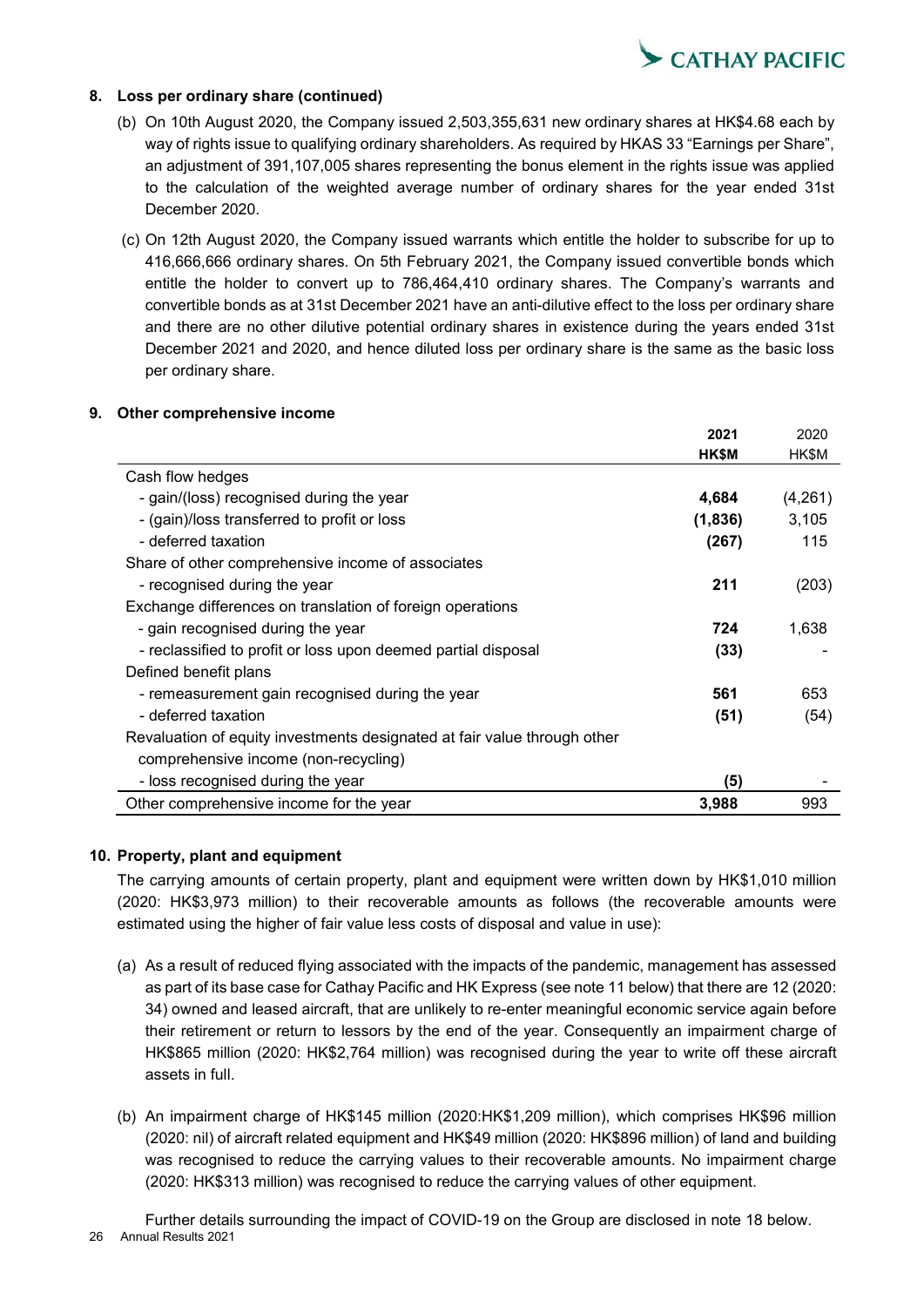

### **11. Intangible assets**

Goodwill is allocated to the Group's Cash Generating Units (CGUs) as follows:

|                   | 2021         | 2020   |
|-------------------|--------------|--------|
|                   | <b>HK\$M</b> | HK\$M  |
| Cathay Pacific    | 7,884        | 7,884  |
| <b>HK Express</b> | 3,616        | 3,616  |
| <b>Others</b>     | 115          | 115    |
|                   | 11,615       | 11,615 |

Goodwill attributable to Cathay Pacific relates primarily to the acquisition of Cathay Dragon, with a portion representing synergy benefits to the Cathay Pacific CGU resulting from the acquisition of HK Express. Despite the closure of Cathay Dragon in October 2020, the Group expects to preserve the value of its network (and therefore its goodwill) within the Cathay Pacific CGU through the continuation of the majority of its routes.

Goodwill attributable to HK Express relates to the acquisition of HK Express and arose from the synergies expected to be derived from resource optimisation, cost savings and improved services.

The recoverable amount of each of the Group's CGUs was based on the higher of its fair value less costs of disposal (FVLCD) and its value in use (VIU). Due to the increase in the level of estimation uncertainty and wider range of possible cash flow projections as a result of the COVID-19 pandemic, the VIUs of the Group's two principal operating CGUs (Cathay Pacific and HK Express) were estimated using a discounted cash flow (DCF) analysis applied to two scenarios, a base case and a downside case, taking into consideration different future events and/or scenarios instead of a single cash flow scenario. While many scenarios may exist, management ultimately believes that the two scenarios detailed below are representative of possible outcomes.

The calculations use cash flow projections that are based on business plans prepared by management and approved by the Board of Directors. The business plans reflect the most recent developments as at the reporting date. Management's expectations reflect performance to date and are based on its experience in times of recession and are consistent with the assumptions that it considers a market participant would make.

For the Cathay Pacific CGU the base case assumes that, due to adverse impact brought by COVID-19 and the resulted measures of the Government of the Hong Kong Special Administrative Region, passenger traffic will not return to pre-crisis levels until 2025. Revenue efficiency during the recovery period is assumed to remain weaker than historical levels as demand is stimulated. A ten-year forecast is considered appropriate for the airline operations to take into account this recovery period and thereafter a phased opening of slot availability associated with the new Three Runway System at Hong Kong International Airport. Consequently during the period 2025-2031 it is assumed that growth will be slightly elevated with revenue efficiency marginally weaker than historical averages. The downside scenario reflects a slower recovery until mid-2025 with lower demand across the network and thus capacity is reduced to preserve revenue efficiency. Cash flows beyond the ten-year period are extrapolated with an estimated general annual growth rate of 2.25% (2020: 2.25%) which does not exceed the long-term average growth rate for the industry (IATA's most recent 20 year global forecast is 3.3%). Cash outflows include capital and maintenance expenditure including the purchase of aircraft and other property, plant and equipment. The discount rate used of 7.3% (2020: 7.4%) is pre-tax and reflects the specific risks related to the relevant segment. Both the base case and downside case result in headroom over the carrying values of the CGU as at 31st December 2021 and consequently no impairment has been made.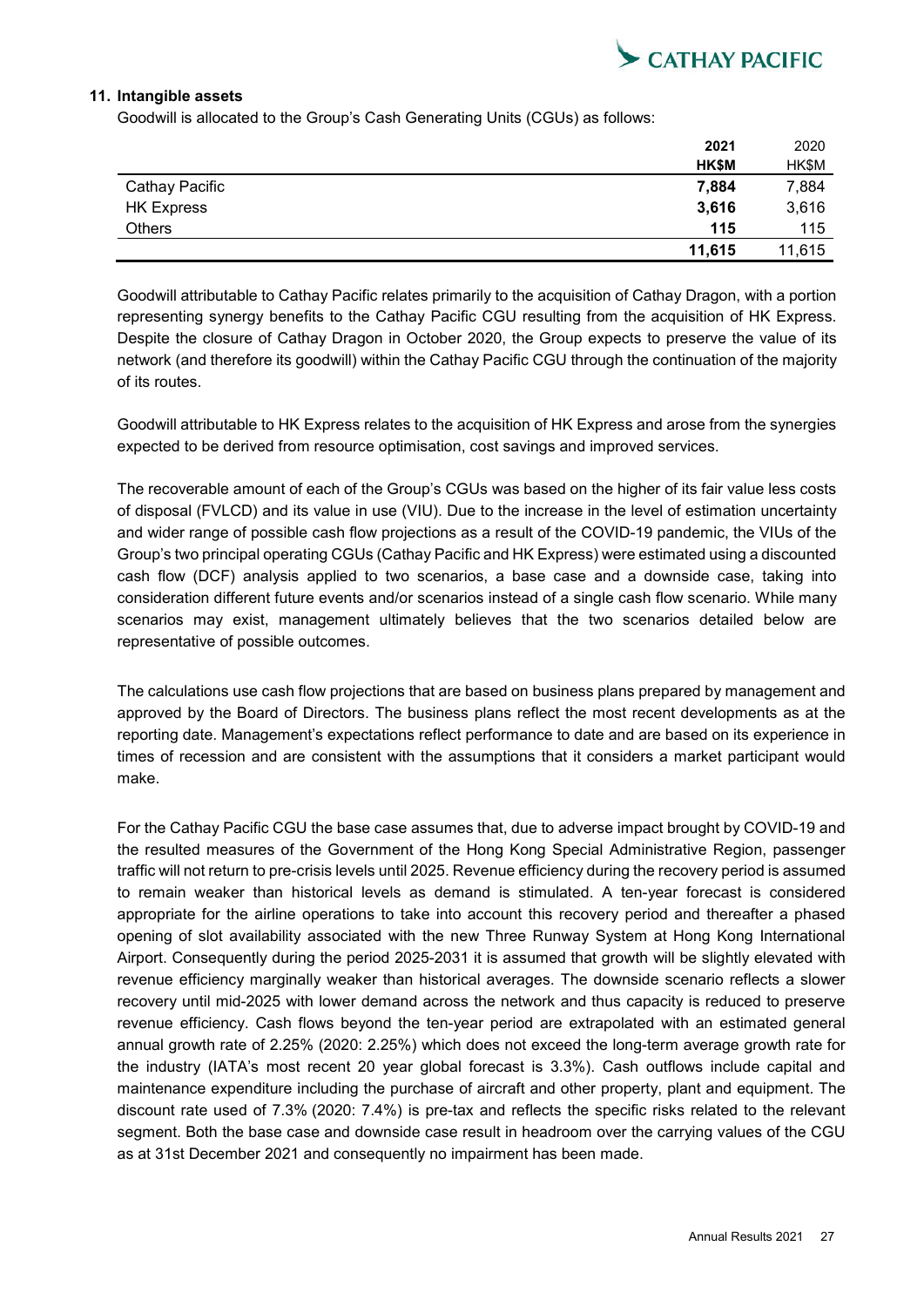

### **11. Intangible assets (continued)**

For the HK Express CGU, the base case scenario reflects a faster recovery than Cathay Pacific due to an expected earlier resumption in demand for short haul and regional leisure travel, together with steady growth in the low cost carrier demand model, particularly with the opening of the Three Runway System. Due to the pursuit of growth, the downside scenario reflects a drop in revenue efficiency, rather than capacity. Like Cathay Pacific, a ten-year forecast is considered appropriate. Similarly cash flows beyond the ten-year period are extrapolated with an estimated general annual growth rate of 2.25% (2020: 2.25%). The discount rate used of 11.0% (2020: 11.1%) is pre-tax and reflects the specific risks related to the HK Express segment. Both the base case and downside case result in headroom over the carrying values of the CGU as at 31st December 2021 and consequently no impairment has been made.

For both Cathay Pacific and HK Express CGUs the terminal year in the impairment test has the most material impact on the determination of the recoverable amount and thus the surplus over carrying value. As such the pandemic recovery period, while impacting the measurement, does not materially impact the surplus over carrying value identified. DCF modelling for 2021 sits within the range of IATA's latest pessimistic to optimistic 2021 traffic estimates.

Impairment testing of our Airline service CGUs adopts, to the extent relevant, consistent recovery assumptions as the Cathay Pacific CGU. Both the base case and downside case result in headroom over the carrying values of the CGU as at 31st December 2021 and consequently no impairment has been made.

Management believes that any reasonably foreseeable change in any of the above key assumptions would not cause the carrying amounts of the CGUs including related goodwill to exceed the recoverable amounts of the respective CGUs.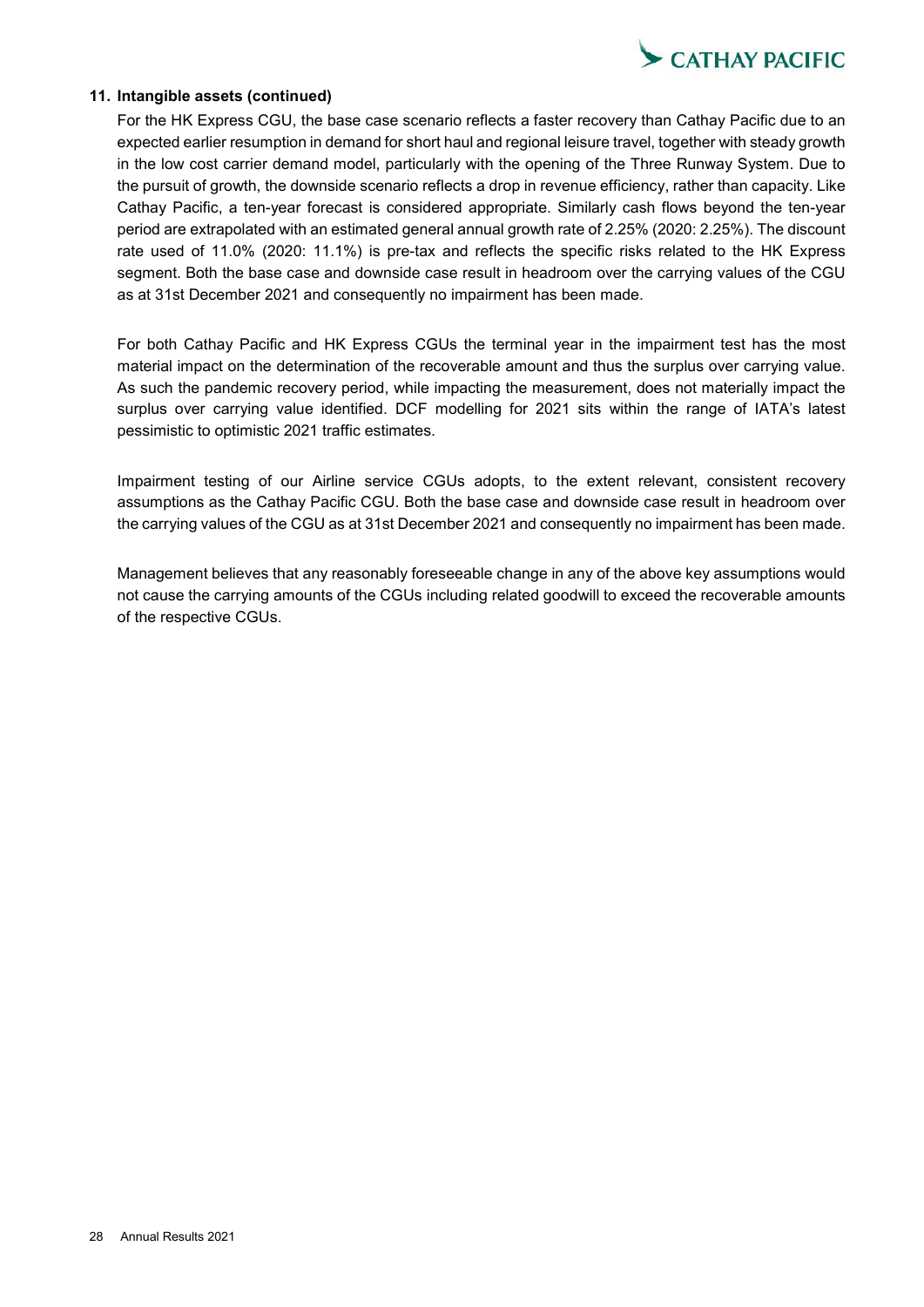

### **12. Interest-bearing liabilities**

|                            | 2021           |              | 2020         |         |             |
|----------------------------|----------------|--------------|--------------|---------|-------------|
|                            | <b>Current</b> | Non-current  |              | Current | Non-current |
|                            | <b>HK\$M</b>   | <b>HK\$M</b> | <b>HK\$M</b> | HK\$M   |             |
| Loans and other borrowings | 16.061         | 39,061       | 17.513       | 37,982  |             |
| Lease liabilities          | 6.289          | 28.443       | 6.736        | 30,898  |             |
|                            | 22,350         | 67,504       | 24.249       | 68,880  |             |

The Group's net debt/equity ratio and adjusted net debt/equity ratio at the end of the current and previous reporting periods are summarised below:

|                                                          | 2021     | 2020      |
|----------------------------------------------------------|----------|-----------|
|                                                          | HK\$M    | HK\$M     |
| <b>Non-current liabilities:</b>                          |          |           |
| Loans and other borrowings                               | 39,061   | 37,982    |
| Lease liabilities                                        | 28,443   | 30,898    |
|                                                          | 67,504   | 68,880    |
| <b>Current liabilities:</b>                              |          |           |
| Loans and other borrowings                               | 16,061   | 17,513    |
| Lease liabilities                                        | 6,289    | 6,736     |
|                                                          | 22,350   | 24,249    |
| <b>Total borrowings</b>                                  | 89,854   | 93,129    |
| Liquid funds                                             | (19,284) | (19, 341) |
| <b>Net borrowings</b>                                    | 70,570   | 73,788    |
|                                                          |          |           |
| Funds attributable to the shareholders of Cathay Pacific | 72,244   | 73,257    |
| Net debt/equity ratio                                    | 0.98     | 1.01      |

To allow for comparability of gearing ratios against group borrowing covenants, the Group has chosen to present a subset of net borrowings and the net debt/equity ratio which exclude leases without asset transfer components. Only lease liabilities which transfer ownership of the underlying asset to the Group by the end of the lease term or contain a purchase option that the Group is reasonably certain to exercise are included.

|                                                                | 2021         | 2020     |
|----------------------------------------------------------------|--------------|----------|
|                                                                | <b>HK\$M</b> | HK\$M    |
| Net borrowings                                                 | 70,570       | 73,788   |
| Less: lease liabilities without asset transfer components      | (16, 591)    | (19,090) |
| Adjusted net borrowings, excluding leases without asset        |              |          |
| transfer components                                            | 53,979       | 54.698   |
| Adjusted net debt/equity ratio, excluding leases without asset |              |          |
| transfer components                                            | 0.75         | 0.75     |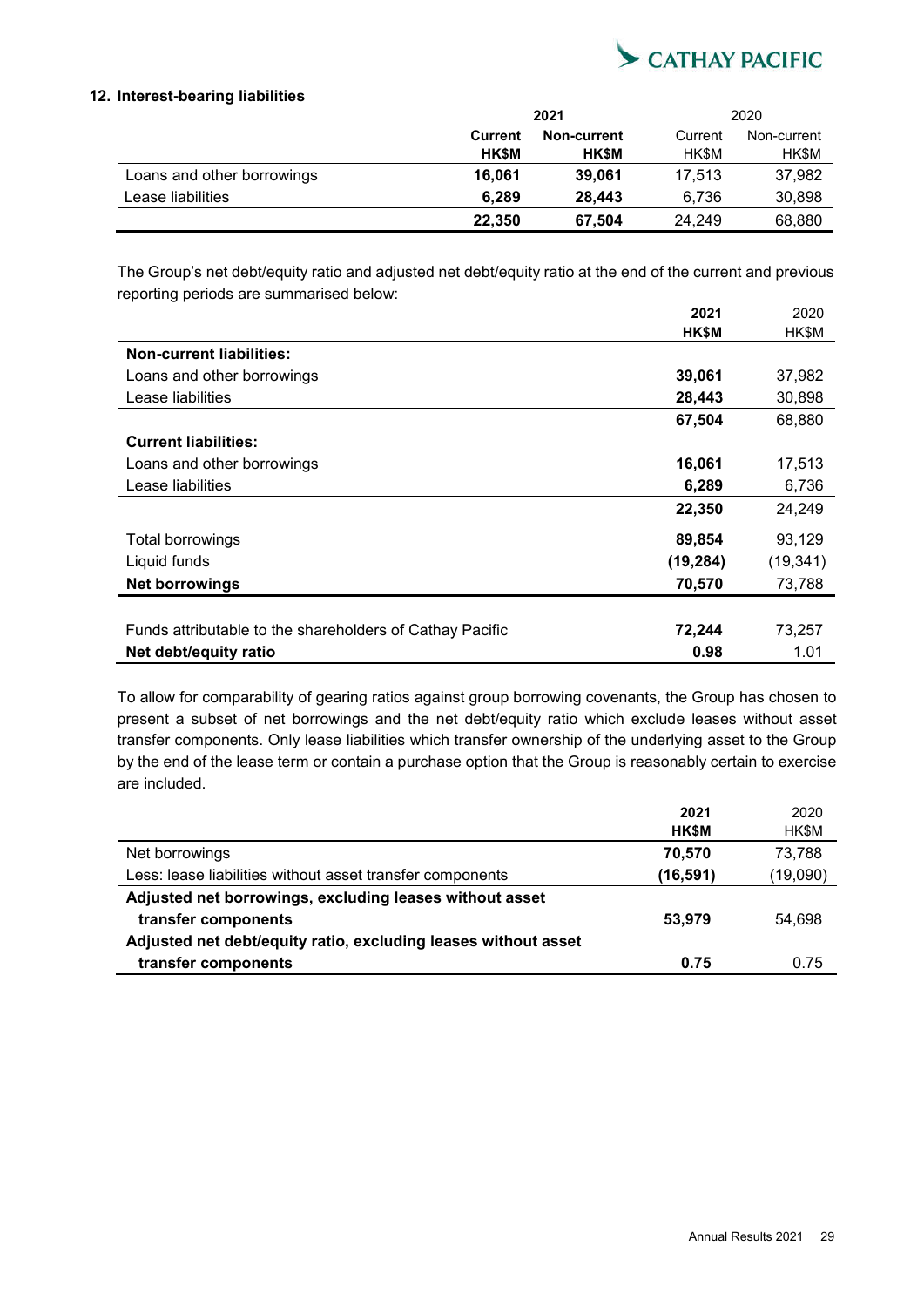

### **13. Trade and other receivables**

|                                                 | 2021         | 2020  |
|-------------------------------------------------|--------------|-------|
|                                                 | <b>HK\$M</b> | HK\$M |
| Trade debtors, net of loss allowances           | 3,919        | 3,381 |
| Derivative financial assets - current portion   | 1,759        | 90    |
| Other receivables and prepayments               | 2.615        | 2,994 |
| Due from associates and other related companies |              | 4     |
|                                                 | 8.296        | 6.469 |

At 31st December 2021, derivative financial assets – current portion which did not qualify for hedge accounting amounted to HK\$290 million (2020: insignificant).

|                                                                     | 2021         | 2020  |
|---------------------------------------------------------------------|--------------|-------|
|                                                                     | HK\$M        | HK\$M |
| Analysis of trade debtors (net of loss allowances) by invoice date: |              |       |
| Within one month                                                    | 3,441        | 2,608 |
| One to three months                                                 | 420          | 505   |
| More than three months                                              | 58           | 268   |
|                                                                     | 3,919        | 3,381 |
|                                                                     |              |       |
|                                                                     | 2021         | 2020  |
|                                                                     | <b>HK\$M</b> | HK\$M |
| Analysis of trade debtors (net of loss allowances) by age:          |              |       |
| Current                                                             | 3,754        | 2,916 |
| Within three months overdue                                         | 135          | 221   |
| More than three months overdue                                      | 30           | 244   |
|                                                                     | 3,919        | 3,381 |

The movements in the expected credit loss allowance in respect of trade debtors during the year are as follows:

|                                 | 2021         | 2020  |
|---------------------------------|--------------|-------|
|                                 | <b>HK\$M</b> | HK\$M |
| At 1st January                  | 78           | 81    |
| Expected credit loss recognised | 22           |       |
| Amounts written off             |              | (3)   |
| At 31st December                | 100          | 78    |

### **14. Liquid funds**

### Liquidity risk

Prudent liquidity risk management implies maintaining sufficient liquid funds and the availability of an adequate amount of committed undrawn credit facilities to meet obligations when due.

Management monitors rolling forecasts of the Group's liquidity reserve (comprising liquid funds and the undrawn credit facilities below) on the basis of expected cash flows. In addition, the Group's liquidity management policy includes monitoring balance sheet liquidity ratios against internal and external benchmarks and maintaining debt financing plans.

At the end of the reporting period, the Group held liquid funds (note 17 to the financial statements in the 2021 Annual Report) of HK\$19,284 million (2020: HK\$19,341 million) that is available for managing liquidity risk.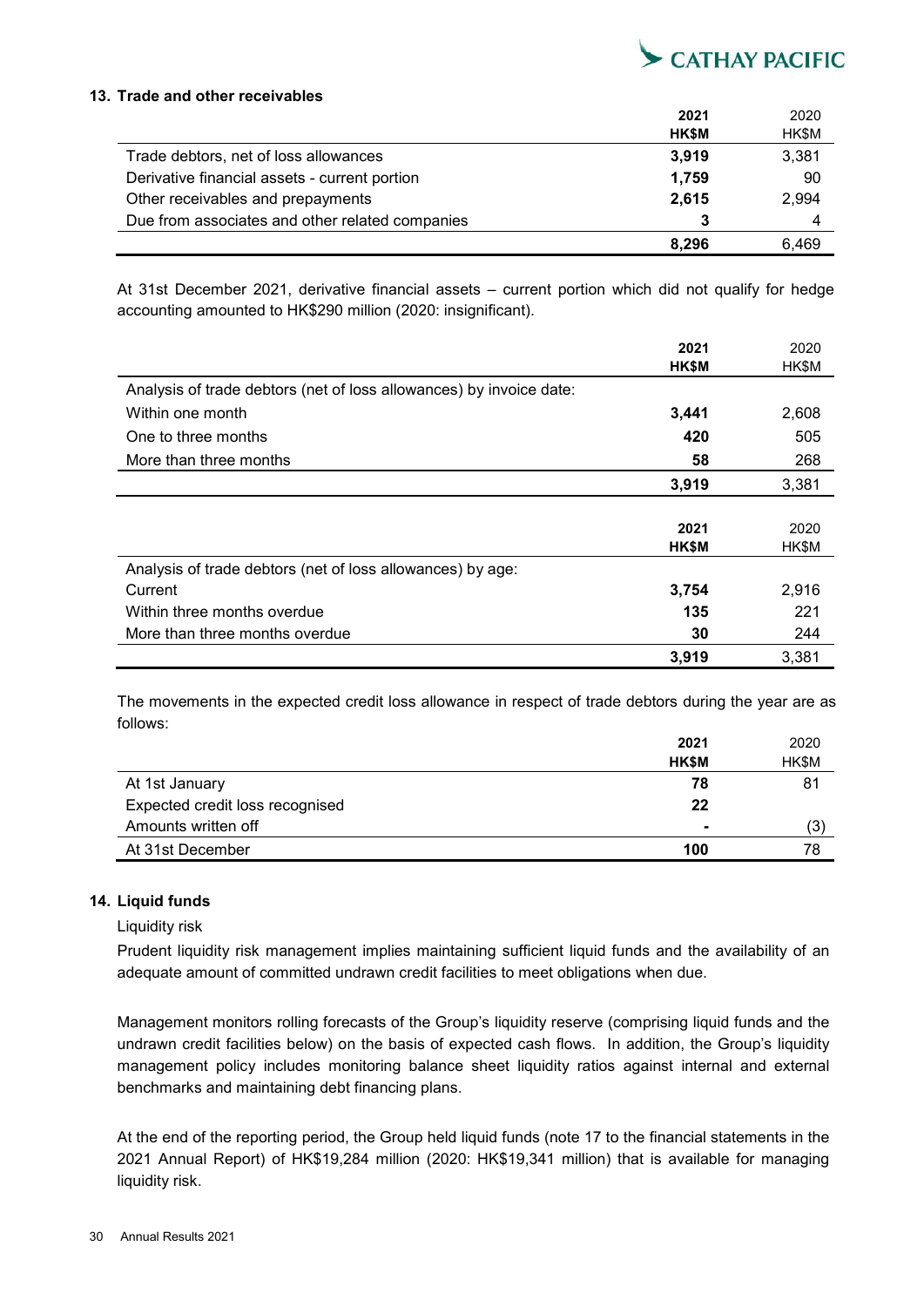

## **14. Liquid funds (continued)**

## (a) Financial arrangements

The Group had access to the following liquid funds and undrawn facilities at the end of the reporting period:

|                                                      | 2021         | 2020   |
|------------------------------------------------------|--------------|--------|
|                                                      | <b>HK\$M</b> | HK\$M  |
| Liquid funds                                         | 19,284       | 19,341 |
| Less: amounts pledged as part of long-term financing |              |        |
| - debt securities listed outside Hong Kong           | (5)          | (6)    |
| - bank deposits                                      | (134)        | (138)  |
| Committed undrawn facilities                         | 11,105       | 9,396  |
| Available unrestricted liquidity to the Group        | 30,250       | 28,593 |
|                                                      |              |        |
|                                                      | 2021         | 2020   |
|                                                      | <b>HK\$M</b> | HK\$M  |
| Uncommitted bank overdraft facilities                | 461          | 343    |
| Other uncommitted bank facilities                    |              | 775    |
|                                                      | 461          | 1,118  |

Due to the dynamic nature of the underlying businesses, the Group treasury function also maintains funding flexibility through available committed and uncommitted credit facilities. Committed undrawn facilities may be drawn at any time in either Hong Kong dollar or United States dollar. Uncommitted bank overdraft facilities and other uncommitted bank facilities may be drawn at any time and may be terminated by the bank without notice.

## (b) Payment profile of financial liabilities

The undiscounted payment profile of financial liabilities is outlined as follows:

|                                       |              |                       | 2021                   |              |              |
|---------------------------------------|--------------|-----------------------|------------------------|--------------|--------------|
|                                       |              | After one<br>year but | After two<br>years but |              |              |
|                                       | Within       | within two            | within five            | After five   |              |
|                                       | one year     | years                 | years                  | years        | <b>Total</b> |
|                                       | <b>HK\$M</b> | <b>HK\$M</b>          | <b>HK\$M</b>           | <b>HK\$M</b> | <b>HK\$M</b> |
| Group                                 |              |                       |                        |              |              |
| Loans and other borrowings            | (17, 206)    | (8,098)               | (27, 522)              | (8,314)      | (61, 140)    |
| Lease liabilities                     | (7,038)      | (6, 635)              | (11, 717)              | (12,766)     | (38, 156)    |
| Other long-term payables              | ٠            | (1, 142)              | (1,536)                | (579)        | (3, 257)     |
| Trade and other payables              | (9,909)      |                       |                        | ٠            | (9,909)      |
| Derivative financial liabilities, net | (205)        | (152)                 | (137)                  | (5)          | (499)        |
| Total                                 | (34,358)     | (16, 027)             | (40, 912)              | (21, 664)    | (112, 961)   |

| After one<br>After two<br>year but<br>years but<br>within two<br>Within<br>within five<br>After five<br>Total<br>vears<br>one year<br>vears<br>years<br><b>HK\$M</b><br><b>HKSM</b><br><b>HKSM</b><br><b>HK\$M</b><br>HK\$M<br>Group<br>(11,808)<br>Loans and other borrowings<br>(17, 132)<br>(12,891)<br>(18, 527)<br>(60, 358)<br>Lease liabilities<br>(7, 519)<br>(6,942)<br>(12, 307)<br>(41, 213)<br>(14, 445)<br>(1,072)<br>(1,804)<br>(835)<br>(3,711)<br>Other long-term payables<br>Trade and other payables<br>(11,065)<br>(11,065)<br>Derivative financial liabilities, net<br>(1,283)<br>(227)<br>(281)<br>(35)<br>(1,826)<br>Total |          |          | 2020      |          |            |
|--------------------------------------------------------------------------------------------------------------------------------------------------------------------------------------------------------------------------------------------------------------------------------------------------------------------------------------------------------------------------------------------------------------------------------------------------------------------------------------------------------------------------------------------------------------------------------------------------------------------------------------------------|----------|----------|-----------|----------|------------|
|                                                                                                                                                                                                                                                                                                                                                                                                                                                                                                                                                                                                                                                  |          |          |           |          |            |
|                                                                                                                                                                                                                                                                                                                                                                                                                                                                                                                                                                                                                                                  |          |          |           |          |            |
|                                                                                                                                                                                                                                                                                                                                                                                                                                                                                                                                                                                                                                                  |          |          |           |          |            |
|                                                                                                                                                                                                                                                                                                                                                                                                                                                                                                                                                                                                                                                  |          |          |           |          |            |
|                                                                                                                                                                                                                                                                                                                                                                                                                                                                                                                                                                                                                                                  |          |          |           |          |            |
|                                                                                                                                                                                                                                                                                                                                                                                                                                                                                                                                                                                                                                                  |          |          |           |          |            |
|                                                                                                                                                                                                                                                                                                                                                                                                                                                                                                                                                                                                                                                  |          |          |           |          |            |
|                                                                                                                                                                                                                                                                                                                                                                                                                                                                                                                                                                                                                                                  |          |          |           |          |            |
|                                                                                                                                                                                                                                                                                                                                                                                                                                                                                                                                                                                                                                                  |          |          |           |          |            |
|                                                                                                                                                                                                                                                                                                                                                                                                                                                                                                                                                                                                                                                  |          |          |           |          |            |
|                                                                                                                                                                                                                                                                                                                                                                                                                                                                                                                                                                                                                                                  |          |          |           |          |            |
|                                                                                                                                                                                                                                                                                                                                                                                                                                                                                                                                                                                                                                                  | (38,394) | (20,049) | (33, 662) | (26,068) | (118, 173) |

Annual Results 2021 31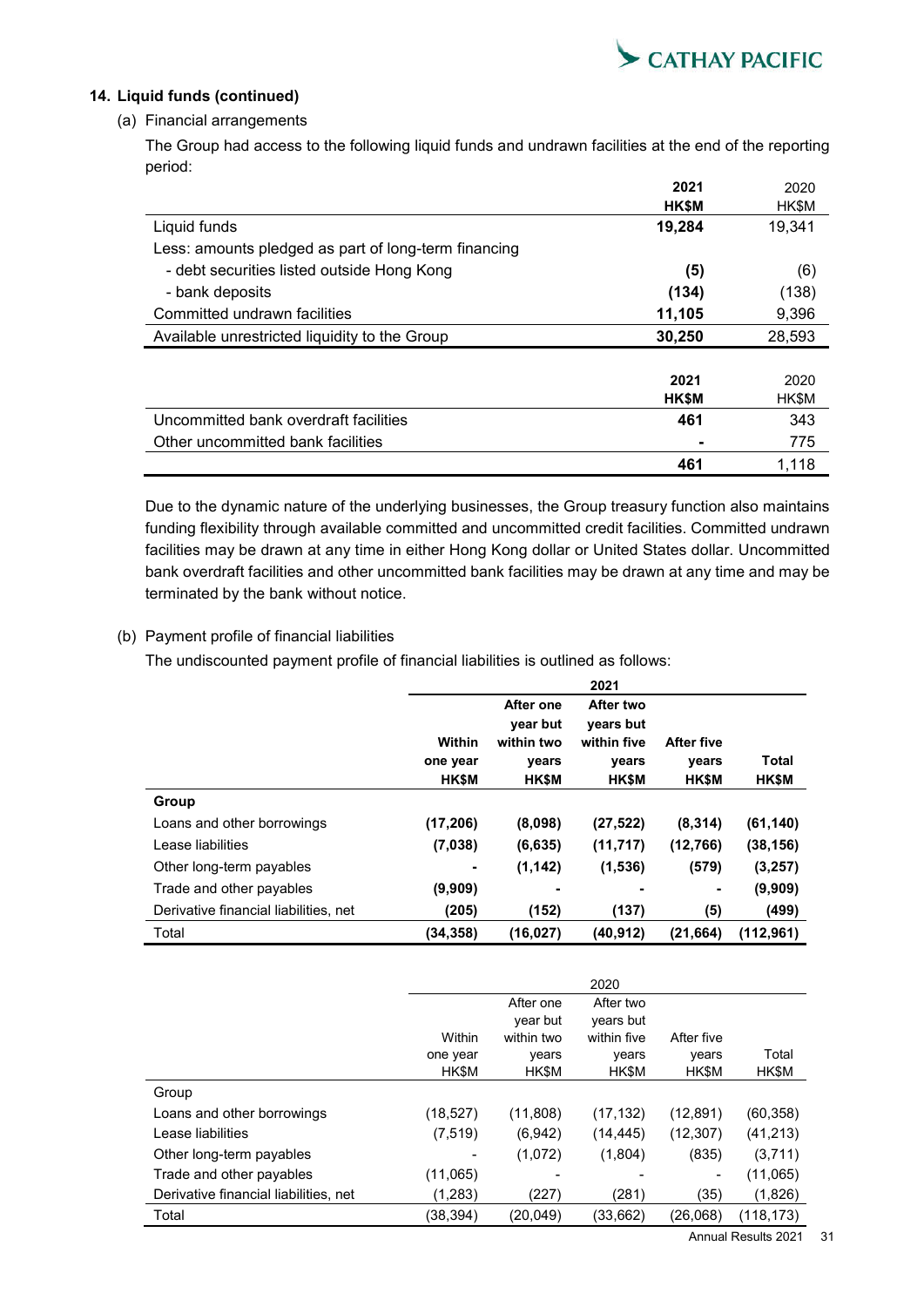

### **15. Trade and other payables**

|                                                    | 2021         | 2020   |
|----------------------------------------------------|--------------|--------|
|                                                    | <b>HK\$M</b> | HK\$M  |
| Trade creditors                                    | 4,327        | 3,284  |
| Derivative financial liabilities - current portion | 186          | 1,311  |
| Other payables                                     | 5,311        | 7,278  |
| Due to associates                                  | 55           | 218    |
| Due to other related companies                     | 216          | 285    |
|                                                    | 10,095       | 12,376 |
|                                                    |              |        |
|                                                    | 2021         | 2020   |
|                                                    | <b>HK\$M</b> | HK\$M  |
| Analysis of trade creditors by invoice date:       |              |        |
| Within one month                                   | 3,706        | 2,570  |
| One to three months                                | 328          | 262    |
| More than three months                             | 293          | 452    |
|                                                    | 4,327        | 3,284  |

The Group's general payment terms are one to two months from the invoice date.

Included in other payables above, the Group had a provision of HK\$702 million (2020: HK\$1,056 million) for possible or actual taxation (other than income tax), litigation and claims. The movements during the year are as follows:

|                                | 2021         | 2020         |
|--------------------------------|--------------|--------------|
|                                | <b>HK\$M</b> | <b>HK\$M</b> |
| At 1st January                 | 1.056        | 794          |
| Additional provision made, net | 83           | 284          |
| Provision utilised             | (437)        | (22)         |
| At 31st December               | 702          | 1,056        |

### **16. Share capital**

|                                   | 2021             |        | 2020             |        |  |
|-----------------------------------|------------------|--------|------------------|--------|--|
|                                   | Number of shares | HK\$M  | Number of shares | HK\$M  |  |
| Issued and fully paid             |                  |        |                  |        |  |
| <b>Ordinary shares</b>            |                  |        |                  |        |  |
| At 1st January                    | 6,437,200,203    | 28,822 | 3,933,844,572    | 17,106 |  |
| Shares issued on 10th August 2020 |                  |        |                  |        |  |
| pursuant to rights issue          |                  |        | 2,503,355,631    | 11,716 |  |
| At 31st December                  | 6,437,200,203    | 28,822 | 6,437,200,203    | 28,822 |  |
|                                   |                  |        |                  |        |  |
| <b>Preference shares</b>          |                  |        |                  |        |  |
| At 1st January                    | 195,000,000      | 19,500 |                  |        |  |
| Shares issued on 12th August 2020 |                  |        | 195,000,000      | 19,500 |  |
| At 31st December                  | 195,000,000      | 19,500 | 195,000,000      | 19,500 |  |
|                                   |                  |        |                  |        |  |
|                                   |                  | 48,322 |                  | 48,322 |  |

There was no purchase, sale or redemption by the Company, or any of its subsidiaries, of the Company's shares and no exercise of warrants during the year ended 2021 and 2020. At 31st December 2021, 6,437,200,203 ordinary shares and 195,000,000 preference shares were in issue (31st December 2020: 6,437,200,203 ordinary shares and 195,000,000 preference shares).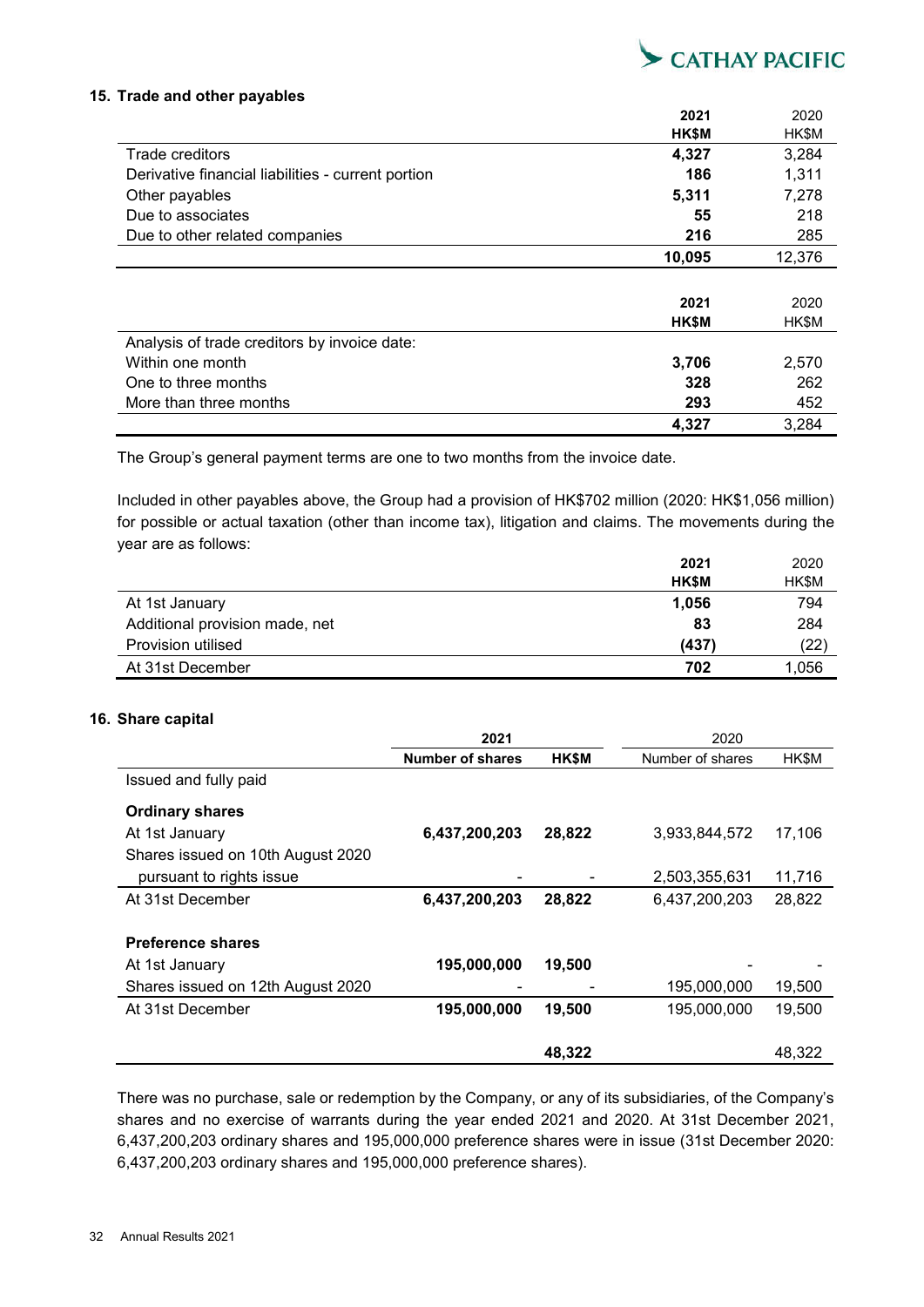

### **16. Share capital (continued)**

During the year ended 31st December 2020, the Company announced a recapitalisation proposal which involved, among other things:

- (a) the preference shares and warrants issue, being the issuance by the Company to Aviation 2020 Limited, a limited company wholly owned by the Financial Secretary Incorporated, of (a) 195,000,000 preference shares at the subscription price of HK\$100 per preference share and (b) 416,666,666 warrants which will entitle Aviation 2020 Limited to subscribe for up to 416,666,666 fully paid ordinary shares at the warrant exercise price of HK\$4.68 per share (subject to adjustment); and
- (b) the rights issue, being the issuance of 2,503,355,631 rights shares on the basis of seven rights shares for every 11 existing ordinary shares held by shareholders on 21st July 2020 at the subscription price of HK\$4.68 per share.

The net proceeds of the rights issue and preference shares and warrants issue were used for general corporate purposes.

The preference shares and warrants issue were completed on 12th August 2020 (the "Issue Date"). The expiry date of the warrant is five years from the warrants issue date.

The Preference Shares are not redeemable at the option of Aviation 2020 Limited. The Company may redeem all or some of the Preference Shares, in an aggregate amount equal to the issue price of the preference share of HK\$100 each plus any unpaid dividends (including any Arrears of Dividend or any Additional Dividend Amount). The holder of the preference shares is not entitled to convene, attend or vote at any general meeting, except where the business of a general meeting is the consideration of resolutions for amendments to the articles that directly and adversely modify or abrogate any of the special rights and privileges attached to the preference shares.

The preference shares and warrants upon exercise are recorded as additional share capital.

For further details of the preference shares and warrants issue, please refer to the Company's announcement dated 9th June 2020, the circular to shareholders dated 19th June 2020 and the announcement dated 12th August 2020.

Following approval by shareholders of the Company at the 2020 EGM, the Company issued 2,503,355,631 new ordinary shares at HK\$4.68 each on 10th August 2020, and 195,000,000 preference shares at HK\$100 each and 416,666,666 warrants on 12th August 2020.

## **17. Dividends**

(a) Dividends on cumulative preference shares issued by the Company

The preference shares will accrue dividends at the rate of:

- (i) 3% per annum from and including the Issue Date (12th August 2020) to but excluding the date falling three years from the Issue Date (the "First Step-up Date"):
- (ii) 5% per annum from and including the First Step-up Date to but excluding the date falling four years from the Issue Date (the "Second Step-up Date");
- (iii) 7% per annum from and including the Second Step-up Date to but excluding the date falling five years from the Issue Date (the "Third Step-up Date"); and
- (iv) 9% per annum from and including the Third Step-up Date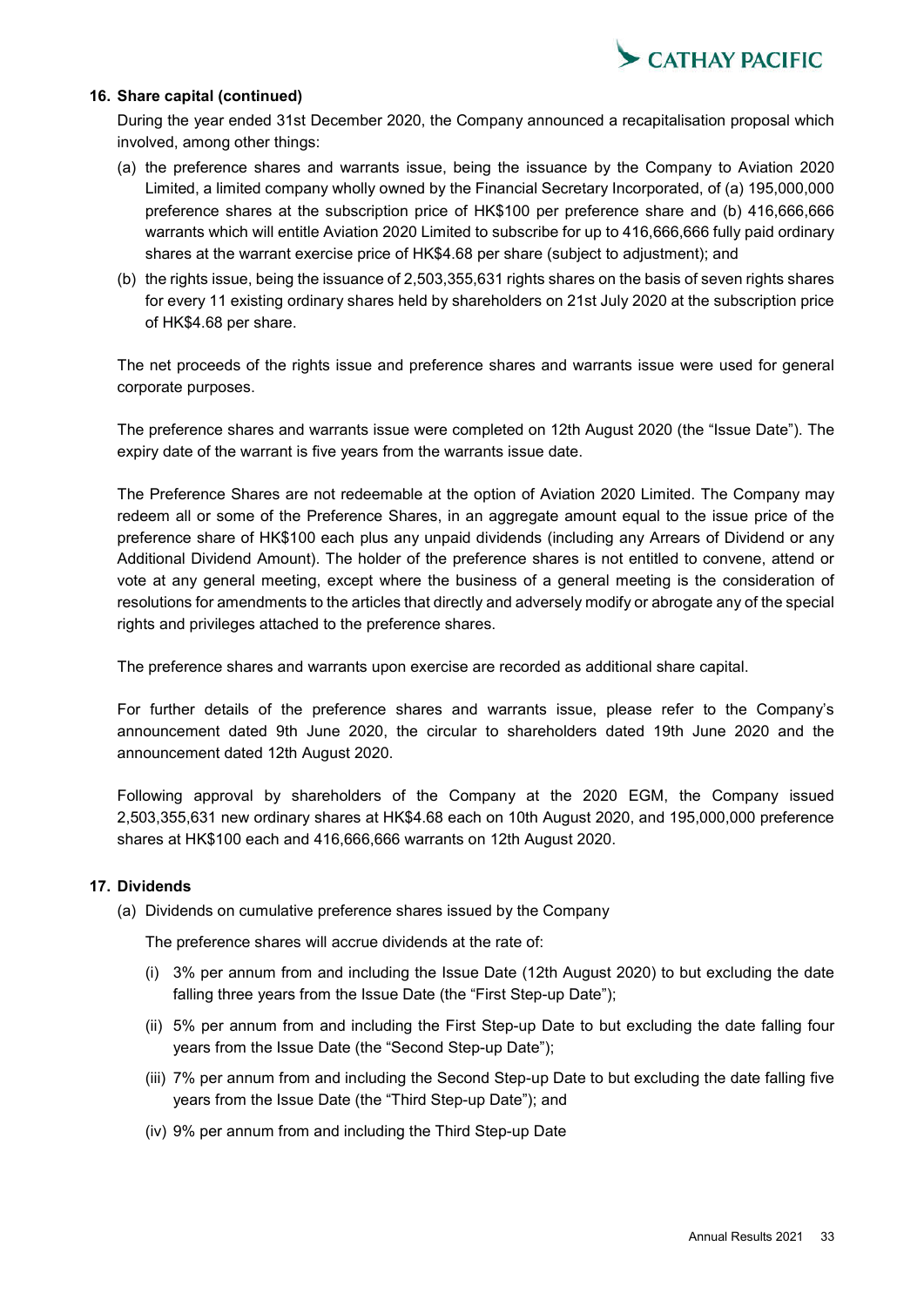

### **17. Dividends (continued)**

Dividends on cumulative preference shares are paid semi-annually in arrears at the current rate of 3% per annum, compounding, and can be deferred in whole or in part at the Company's discretion.

The dividend attributable to the preference shareholder for the period ended 31st December 2021 was HK\$596 million (31st December 2020: HK\$228 million).

Any deferred or unpaid dividends on cumulative preference shares shall accumulate and constitute "Arrears of Dividend". The accumulated Arrears of Dividend at 31st December 2021 was HK\$824 million (31st December 2020: HK\$228 million).

The dividends payable on 14th February 2022 have been deferred. The cumulative amount deferred of HK\$897 million was in respect of dividends for the 18-month period from the Issue Date 12th August 2020 and the compounding effect of unpaid dividends.

### (b) Dividends payable to ordinary shareholders

The Articles of Association of the Company require that any deferred or unpaid dividends on cumulative preference shares shall accumulate and constitute "Arrears of Dividend" and that the Company shall not make any discretionary distribution or dividend in cash or otherwise on any ordinary shares until all outstanding Arrears of Dividend have been paid in full.

There remain Arrears of Dividend as at 31st December 2021 and 2020 and accordingly no dividends to ordinary equity shareholders were proposed.

No dividends to ordinary equity shareholders attributable to the year and previous financial year were declared, approved nor paid during 2021 and 2020.

Note 17(a) details the cumulative Arrears of Dividend as at 31st December 2021.

The Directors decided not to declare an interim dividend for the year ended 31st December 2021.

The Company's dividend policy is to distribute approximately half of its consolidated profit after tax, excluding non-cash exceptional items. The application of this policy and final declarations are however subject to consideration of other factors, such as the strength of the Company's own statement of financial position, the Company's own profits, trading conditions and the prevailing and forecast economic environment.

To facilitate the processing of proxy voting for the annual general meeting to be held on 11th May 2022, the register of members will be closed from 5th May 2022 to 11th May 2022, both days inclusive, during which period no transfer of shares will be effected. In order to be entitled to attend and vote at the annual general meeting, all transfer forms accompanied by the relevant share certificates must be lodged with the Company's share registrars, Computershare Hong Kong Investor Services Limited, 17th Floor, Hopewell Centre, 183 Queen's Road East, Hong Kong, for registration not later than 4:30 p.m. on Wednesday, 4th May 2022.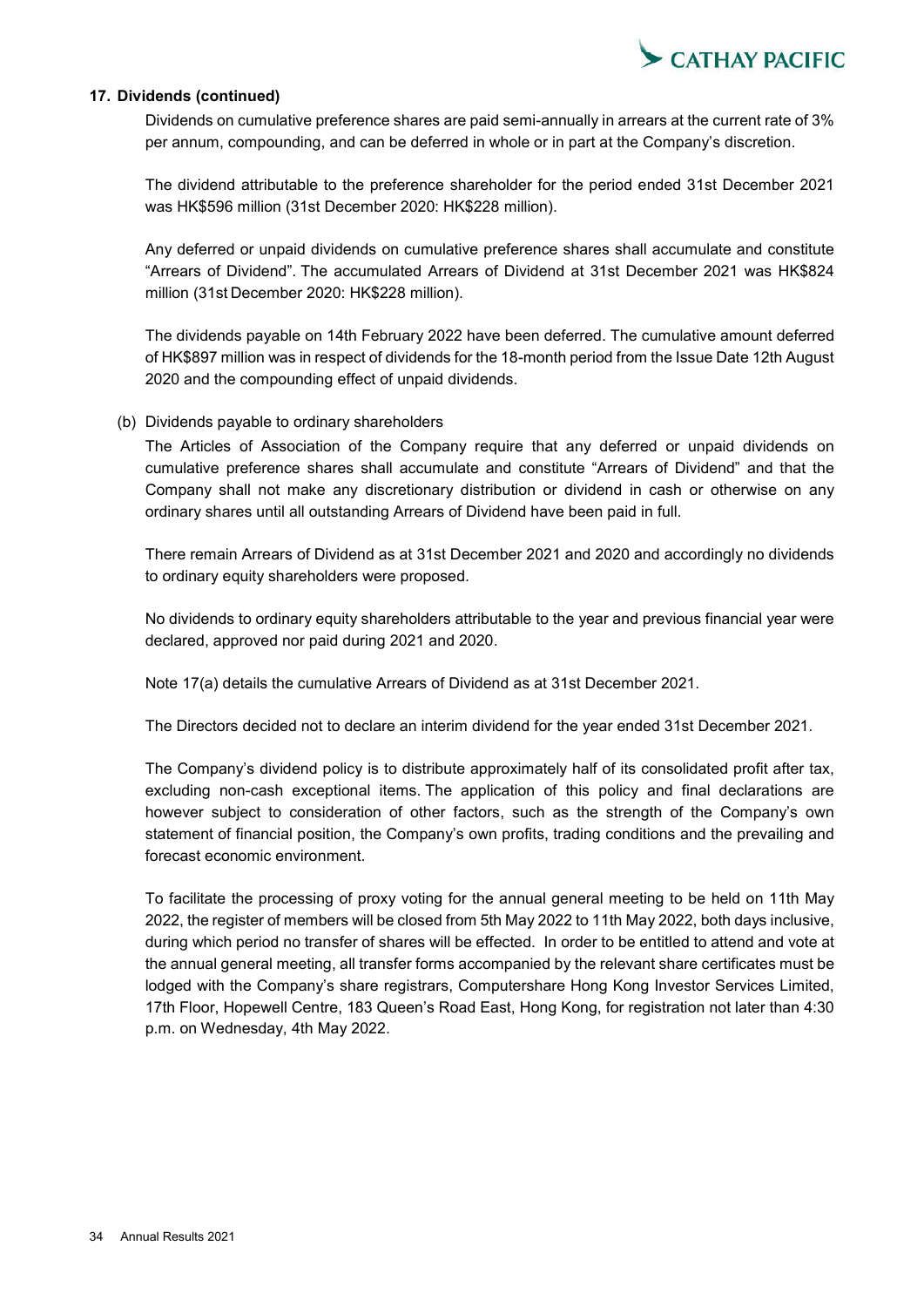

### **18. Impacts of COVID-19**

The outbreak of COVID-19 in 2020 has continued to pose significant challenges for the Group and has impacted the Group's operations and financial position in 2021.

### (a) Liquidity and going concern

The Group's cost base and cash outflows were reduced through several measures. Capacity was cut in response to COVID-19. Executive pay was cut for 2021 and a third unpaid leave scheme was introduced in the first half of 2021 with an 80% voluntary uptake. A range of employee furlough, leave without pay, voluntary separation and early retirement schemes were implemented globally for a broad range of employee groups. Redundancy initiatives were implemented in several regions. One off redundancy costs amounted to HK\$385 million during 2021 (2020: HK\$2,383 million).

Cost containment measures, along with strong cargo performance during the year resulted in net cash inflows from operating activities of HK\$8.8 billion (2020: outflows of HK\$14.3 billion).

The Group raised new financing in excess of HK\$13 billion during the year. Available unrestricted liquidity for the Group was HK\$30,250 million (2020: HK\$28,593 million).

Management have assessed cash flow forecasts under various scenarios, including downside assumptions of route restrictions, tight aircrew quarantine requirements and heavily subdued passenger demand across the Group's network through the forecast period. The Group will continue to benefit from costs savings resulting from restructuring and remains focused on maintaining our passenger and cargo networks as far as possible and will try to increase our cargo capacity as much as practical. Management are of the opinion that the Group has sufficient unrestricted liquidity for at least the next 12 months from the date of approval of the consolidated financial statements. Accordingly management concludes that it is appropriate to prepare the financial statements on a going concern basis.

#### (b) Asset carrying values

Following significant changes in the operating environment for the Group, management has reviewed the recoverable amounts of its cash generating units, non-financial assets and investments.

Impairment and related charges of HK\$818 million (2020: HK\$4,056 million) was recognised for the reduction in asset values (HK\$865 million, note 10 above) mainly on a further 12 aircraft that are unlikely to re-enter meaningful economic service again before their retirement or return to lessors, an offsetting adjustment to the provision for fulfilling lease return conditions of leased aircraft included therein (HK\$302 million net credit). In addition, impairments on certain aircraft related equipment of HK\$96 million, engineering and inflight services stock of HK\$110 million and HK\$49 million on building related assets arose resulting from COVID-19 conditions.

No other impairment was identified for the Group's cash generating units, non-financial assets and investments.

### (c) Over-hedging

With reduced actual and forecast flying activity, the Group's fuel hedging contract volumes exceeded probable fuel consumption forecasts. A HK\$537 million gain was released from the cash flow hedge reserve to the profit and loss in respect of fuel over-hedging (2020: HK\$315 million loss).

Similarly, with the reduction in expected revenues, a HK\$115 million gain (2020: insignificant) on overhedged foreign currency revenues, mostly in relation to foreign currency borrowings designated as hedging instruments, was released from the cash flow hedge reserve to the profit and loss.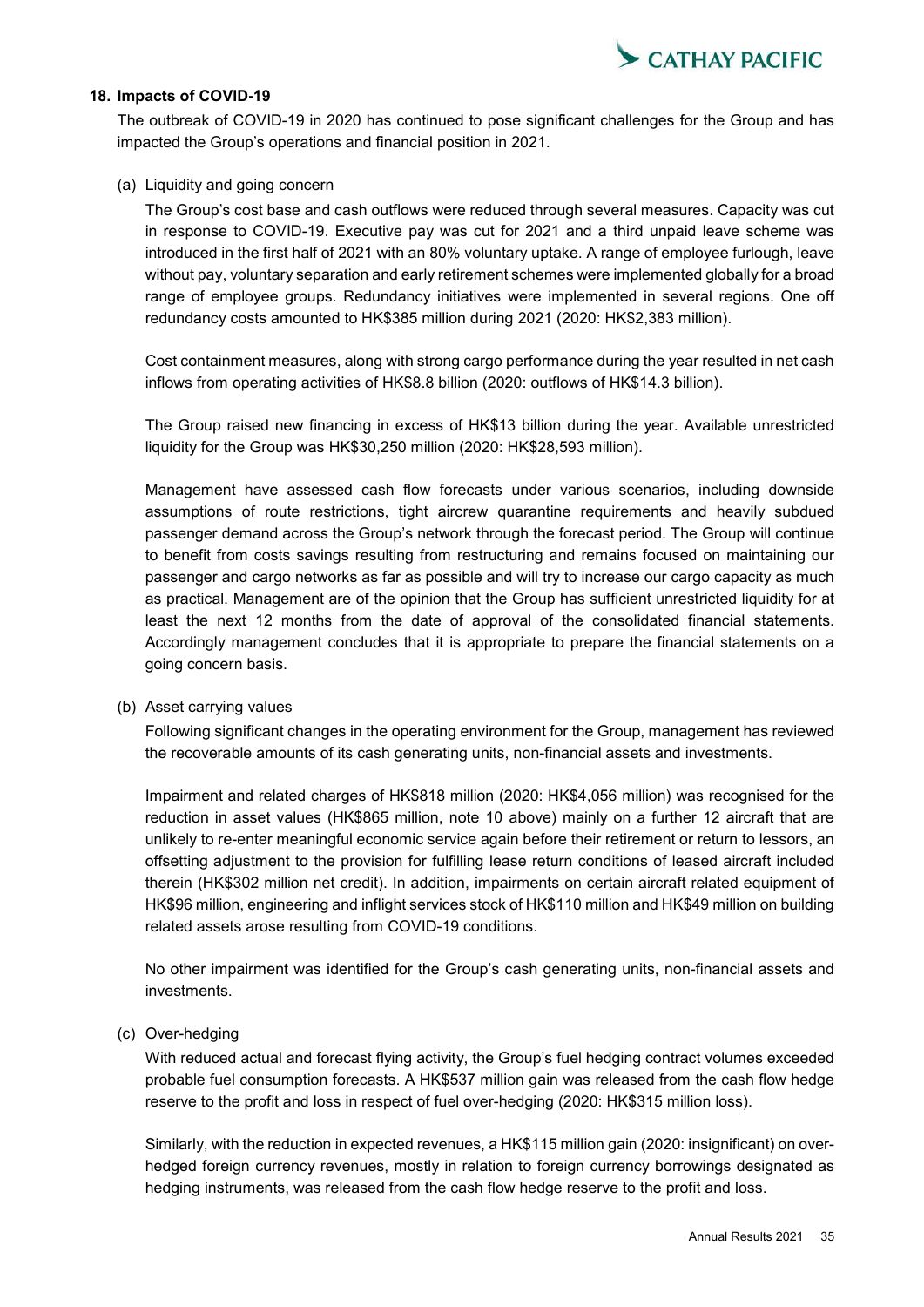

### **18. Impacts of COVID-19 (continued)**

### (d) Government grants and other assistance

The Group recognised HK\$1,460 million (2020: HK\$2,689 million) of government grants globally, mostly as a result of COVID-19.

HK\$241 million (2020: HK\$1,503 million) in respect of income grants, net of penalties paid, are presented as revenue from other services and recoveries. HK\$1,219 million (2020: HK\$1,186 million) in relation to cost reductions and waivers are presented net of the respective cost categories. Key sources of both income grants and cost reductions and waivers are presented below. There were no unfulfilled conditions or contingencies attached to the grants at the year end.

(i) Hong Kong

Cost reductions were predominantly from the Hong Kong Airport Authority, representing HK\$1,109 million (2020: HK\$1,080 million) discounts and waivers on airport facility costs.

(ii) Outport

A total of HK\$248 million (2020: HK\$368 million) was recognised from outport governments, the majority of which relates to employment support schemes and is presented as revenue from other services and recoveries.

### (e) COVID-19 related rent concessions

In 2021, the Group received rent concessions in the form of a discount on fixed payments as a direct consequence of the COVID-19 pandemic.

Rent concessions of HK\$301 million (2020: HK\$316 million) received have been accounted for as negative variable lease payments recognised in profit or loss. This is allowable under the Amendment to HKFRS 16, applying the practical expedient under COVID-19-Related Rent Concessions which has been extended to concessions up to 30th June 2022. This amount includes concessions of HK\$261 million (2020: HK\$266 million) received from government vendors during the year and included as government grants and other assistance as disclosed in Note 18(d) above.

### **19. Corporate governance**

The Company is committed to maintaining a high standard of corporate governance. The Company complied with all the code provisions set out in the Corporate Governance Code (the "CG Code") contained in Appendix 14 to the Rules Governing the Listing of Securities on The Stock Exchange of Hong Kong Limited (the "Listing Rules") throughout the year covered by the annual report with the following exceptions which it believed does not benefit its shareholders:

• Sections A.5.1 to A.5.4 of the CG Code in respect of the establishment, terms of reference and resources of a nomination committee. The Board considered the merits of establishing a nomination committee but concluded that it was in the best interests of the Company and potential new appointees that the Board collectively reviews and approves the appointment of any new Director as this allowed a more informed and balanced decision to be made by the Board as to suitability for the role.

During 2021, The Stock Exchange of Hong Kong Limited consulted on changes to the CG Code and related Listing Rules. One of the outcomes of the consultation is that nomination committees have become mandatory. The Board has resolved to form a nomination committee with effect from 9th March 2022.

The Company has adopted a code of conduct (the "Securities Code") regarding securities transactions by Directors on terms no less exacting than the required standard set out in the Model Code for Securities Transactions by Directors of Listed Issuers contained in Appendix 10 to the Listing Rules.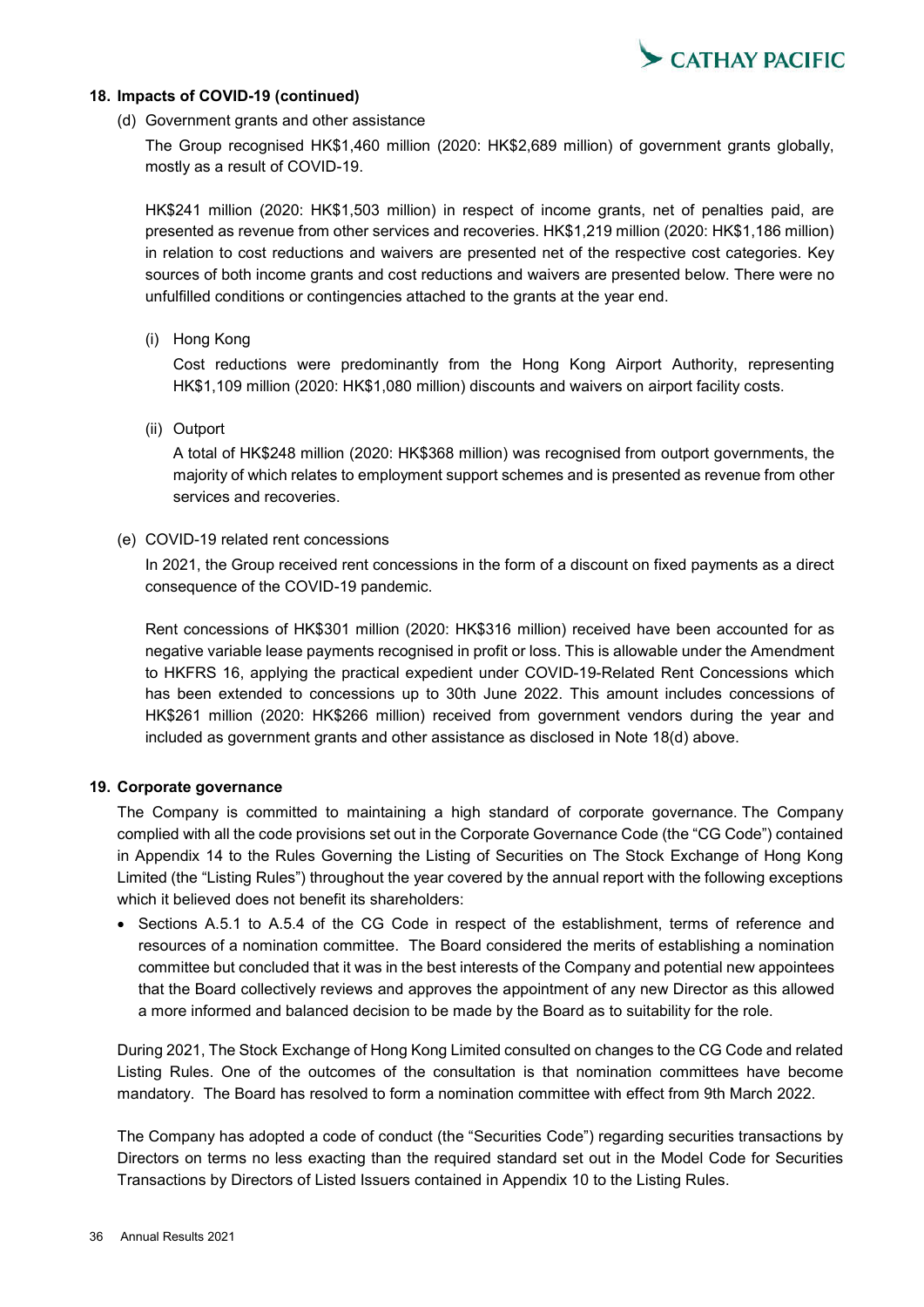

### **19. Corporate governance (continued)**

On specific enquiries made, all Directors of the Company have confirmed that they have complied with the required standard set out in the Securities Code.

Details of the Company's corporate governance principles and processes will be available in the 2021 Annual Report.

The annual results have been reviewed by the Audit Committee of the Company.

## **20. Annual report**

The 2021 Annual Report containing all the information required by the Listing Rules of the Stock Exchange will be published on the Stock Exchange's website and the Company's website *www.cathaypacific.com* on 4th April 2022, and copies will be dispatched to shareholders on 6th April 2022.

As at the date of this announcement, the Directors of Cathay Pacific are:

Executive Directors: Patrick Healy (Chairman), Gregory Hughes, Ronald Lam, Rebecca Sharpe, Augustus Tang; Non-Executive Directors: Guy Bradley, Ma Chongxian, Song Zhiyong, Merlin Swire, Samuel Swire, Xiao Feng, Zhang Zhuo Ping, Zhao Xiaohang;

Independent Non-Executive Directors: Bernard Chan, John Harrison, Robert Milton and Andrew Tung.

By Order of the Board **Cathay Pacific Airways Limited** Patrick Healy Chairman Hong Kong, 9th March 2022 *Website: www.cathaypacific.com*